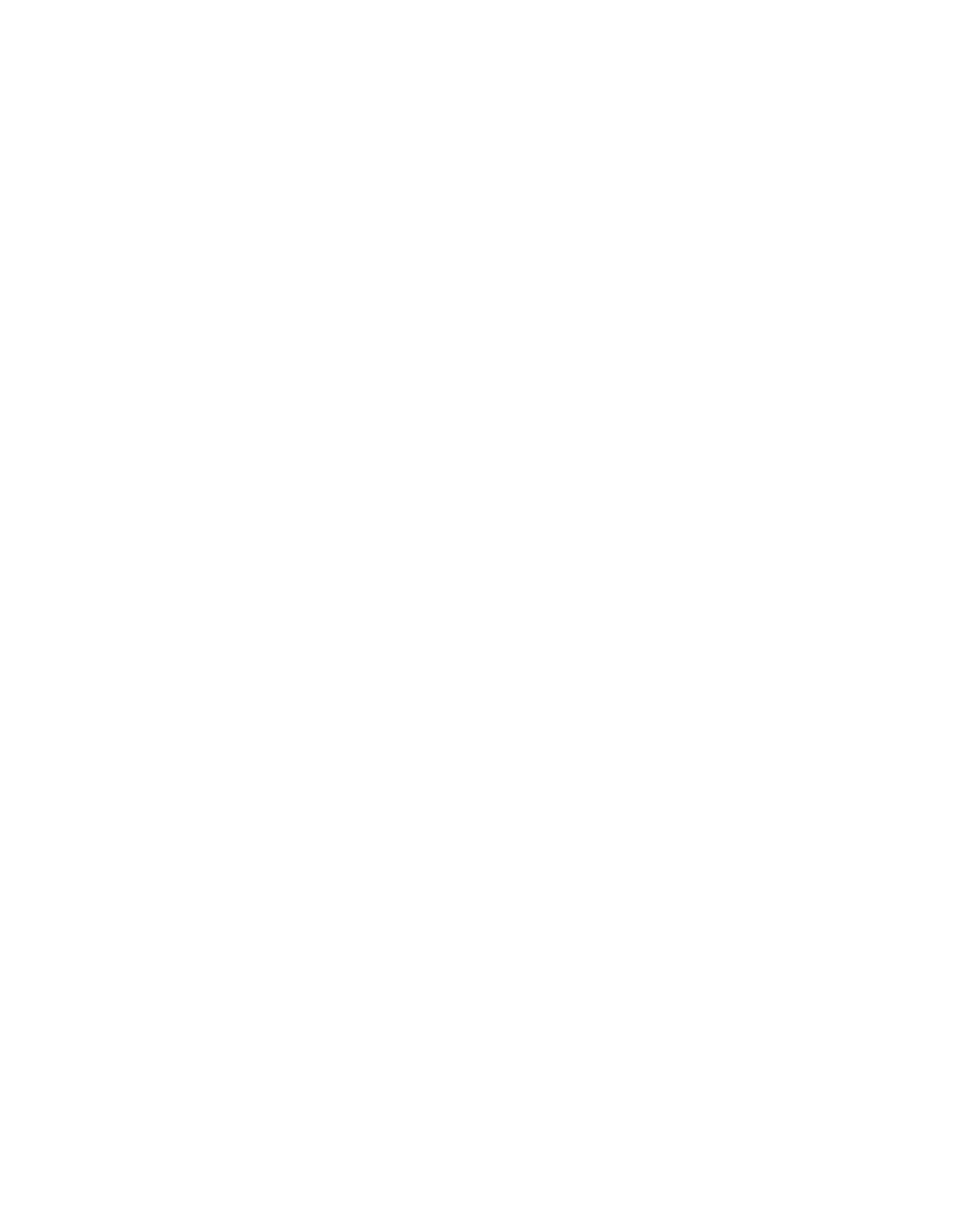# **Contents**

| 1. |                |                                                                                                                                 |
|----|----------------|---------------------------------------------------------------------------------------------------------------------------------|
|    | 1.1<br>1.2     |                                                                                                                                 |
|    | 1.3            |                                                                                                                                 |
|    | 1.4            |                                                                                                                                 |
|    | 1.5            |                                                                                                                                 |
|    | 1.6<br>1.7     | ETX $^{\circledR}$ – an exclusive Trademark for Members of the ETX $^{\circledR}$ Industrial Group (ETX $^{\circledR}$ -IG) . 4 |
| 2. |                |                                                                                                                                 |
|    | 2.1            |                                                                                                                                 |
|    | 2.2            |                                                                                                                                 |
| 3. |                |                                                                                                                                 |
|    | 3.1            |                                                                                                                                 |
|    | 3.1.1          |                                                                                                                                 |
|    | 3.2            |                                                                                                                                 |
|    | 3.2.1          |                                                                                                                                 |
|    | 3.3            |                                                                                                                                 |
|    | 3.3.1          | VGA, LCD, Video, COM1, COM2, LPT/Floppy, IrDA, Mouse, Keyboard10                                                                |
|    | 3.4            |                                                                                                                                 |
|    | 3.4.1          |                                                                                                                                 |
| 4. |                |                                                                                                                                 |
|    | 4.1            |                                                                                                                                 |
|    | 4.1.1          |                                                                                                                                 |
|    | 4.1.2          |                                                                                                                                 |
|    | 4.1.3          |                                                                                                                                 |
|    | 4.2            |                                                                                                                                 |
|    | 4.3            |                                                                                                                                 |
|    | 4.3.1          |                                                                                                                                 |
|    | 4.3.2<br>4.3.3 |                                                                                                                                 |
|    | 4.3.4          |                                                                                                                                 |
|    | 4.4            |                                                                                                                                 |
|    | 4.4.1          |                                                                                                                                 |
|    | 4.5            |                                                                                                                                 |
|    | 4.5.1          |                                                                                                                                 |
|    | 4.5.2          |                                                                                                                                 |
|    | 4.5.3          |                                                                                                                                 |
|    | 4.5.4          |                                                                                                                                 |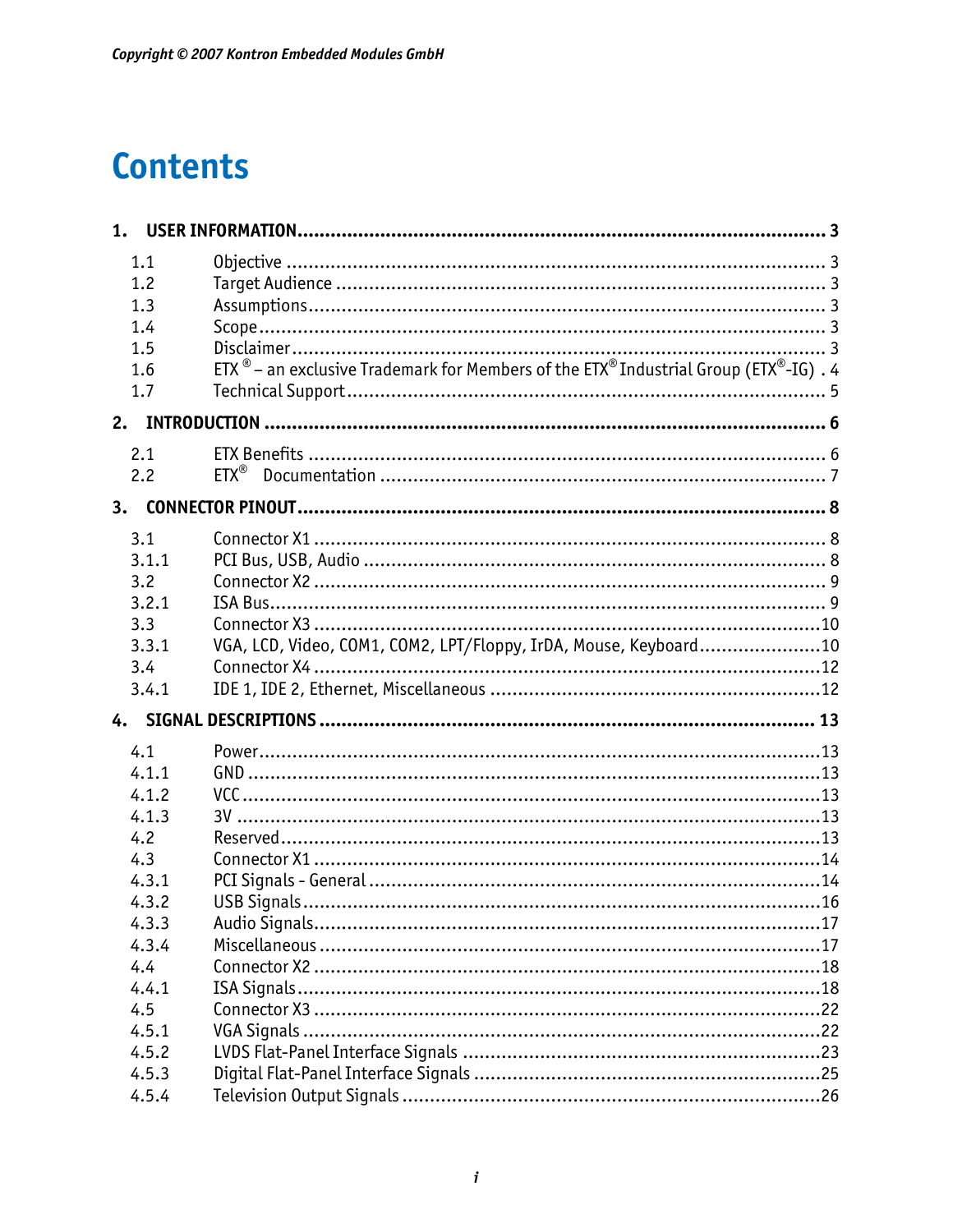| 4.5.5 |  |
|-------|--|
| 4.5.6 |  |
| 4.5.7 |  |
| 4.6   |  |
| 4.6.1 |  |
| 4.7   |  |
| 4.7.1 |  |
| 4.7.2 |  |
| 4.7.3 |  |
| 4.7.4 |  |
| 4.7.5 |  |
| 5.    |  |
| 5.1   |  |
| 5.2   |  |
| 5.3   |  |
| 5.4   |  |
| 5.5   |  |
|       |  |
| 6.    |  |
| 6.1   |  |
| 6.2   |  |
| 6.3   |  |
| 6.4   |  |
| 7.    |  |
| 7.1   |  |
| 7.2   |  |
| 7.2.1 |  |
| 7.2.2 |  |
| 7.3   |  |
| 7.3.1 |  |
| 7.3.2 |  |
| 7.3.3 |  |
| 7.4   |  |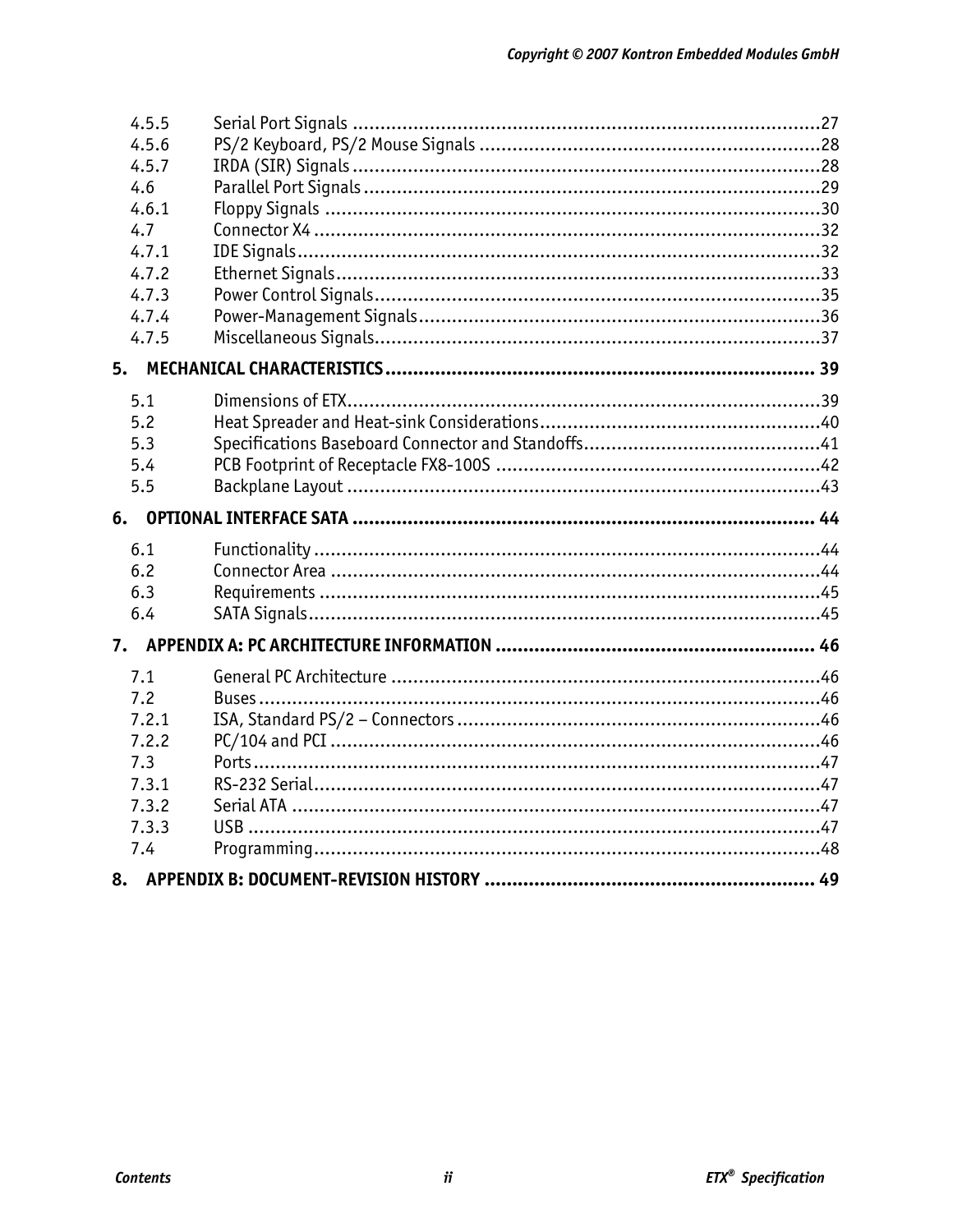# **1. User Information**

# **1.1 Objective**

This document is the defining specification for ETX® computer modules. It specifies common mechanical and electrical characteristics for all ETX module designs to ensure physical interchangeability and electrical compatibility between modules.

# **1.2 Target Audience**

This guide is intended for hardware engineers who design ETX computer modules or system baseboards for ETX computer modules.

# **1.3 Assumptions**

The reader is assumed to have a hardware engineering background as well as experience with personal computer buses and peripheral interfaces. A working knowledge of practices for designs of multi-layer, printed circuit boards is assumed. Appendix A: PC Architecture Information contains suggested references for readers desiring a more extensive presentation of topics such as PCI and ISA buses and the IDE (ATAPI) interface.

# **1.4 Scope**

This specification should be regarded as a supplement to industry standards that define computer buses and interfaces used on ETX modules. This specification does not include detailed information on protocols, timing, and logic levels. Please refer to the relevant industry standards for this detailed information.

ETX modules typically contain basic signal termination components such as pullup resistors. In some applications it will be necessary to place additional components on the baseboard to meet application-specific ESD, EMI, or safety requirements. These requirements vary among applications and are outside the scope of this document.

# **1.5 Disclaimer**

Although the information presented in this document was carefully reviewed and is believed to be accurate, it is not guaranteed. The reader assumes all liability for the use of the information herein.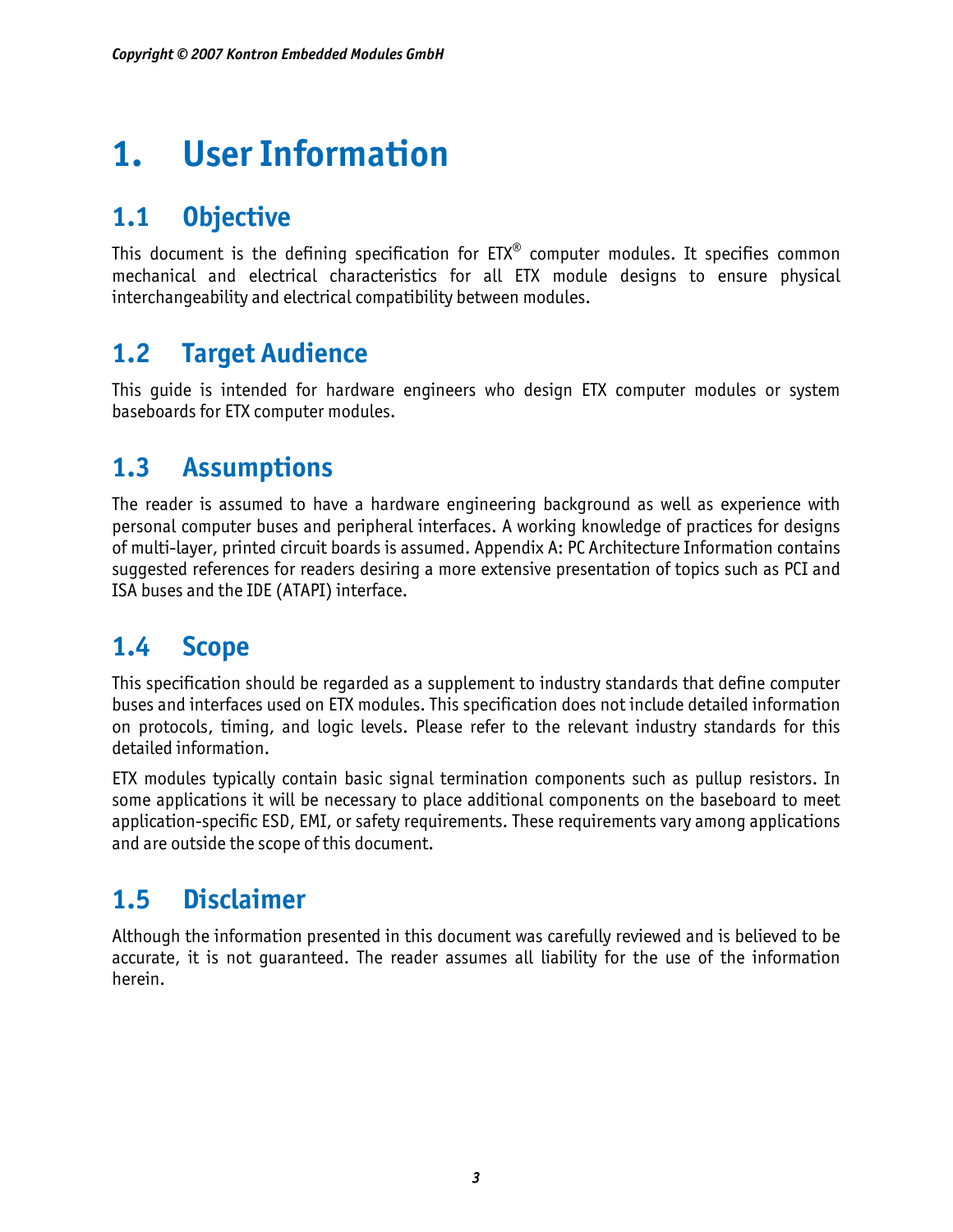# 1.6 **ETX** ® – an exclusive Trademark for Members of the ETX<sup>®</sup> **Industrial Group (ETX®-IG)**

Kontron Embedded Modules GmbH and Advantech Co., Ltd. are founding member of the  $EIX^{\otimes}$ Industrial Group the purpose of which is the definition, marketing and promotion of the Embedded Technology eXtended (ETX®) Industrial Standard. Kontron Embedded Modules GmbH has significantly contributed to the development and promotion of the ETX® Industrial Standard and administrates the ETX<sup>®</sup> Industrial Group's website (www.etx-iq.com). Kontron Embedded Modules GmbH is the owner of the  $ETX^*$  trademark which is protected as a registered trademark under various jurisdictions worldwide.

Kontron Embedded Modules GmbH has licensed the  $ETX^{\otimes}$  trademark to all members of the  $ETX^{\otimes}$ Industrial Group. All members of the ETX® Industrial Group have committed themselves to fulfilment of the current specifications of the ETX® Industrial Standard which can be downloaded from the ETX® IG's website.

Companies that are not a member of the  $ETX^{\otimes}$  Industrial Group are not authorized to use the trademark ETX® for their products. Neither the ETX® Industrial Group nor its members can monitor the compliance of third parties with the  $ETX^*$  Industrial Standard's specifications.

More information on how to become a member of the ETX<sup>®</sup> Industrial Group as well as on the terms of use of the trademark  $ETX^{\circledast}$  can be downloaded from the website of the  $ETX^{\circledast}$  Industrial Group [\(www.etx-ig.com](http://www.etx-ig.com/)).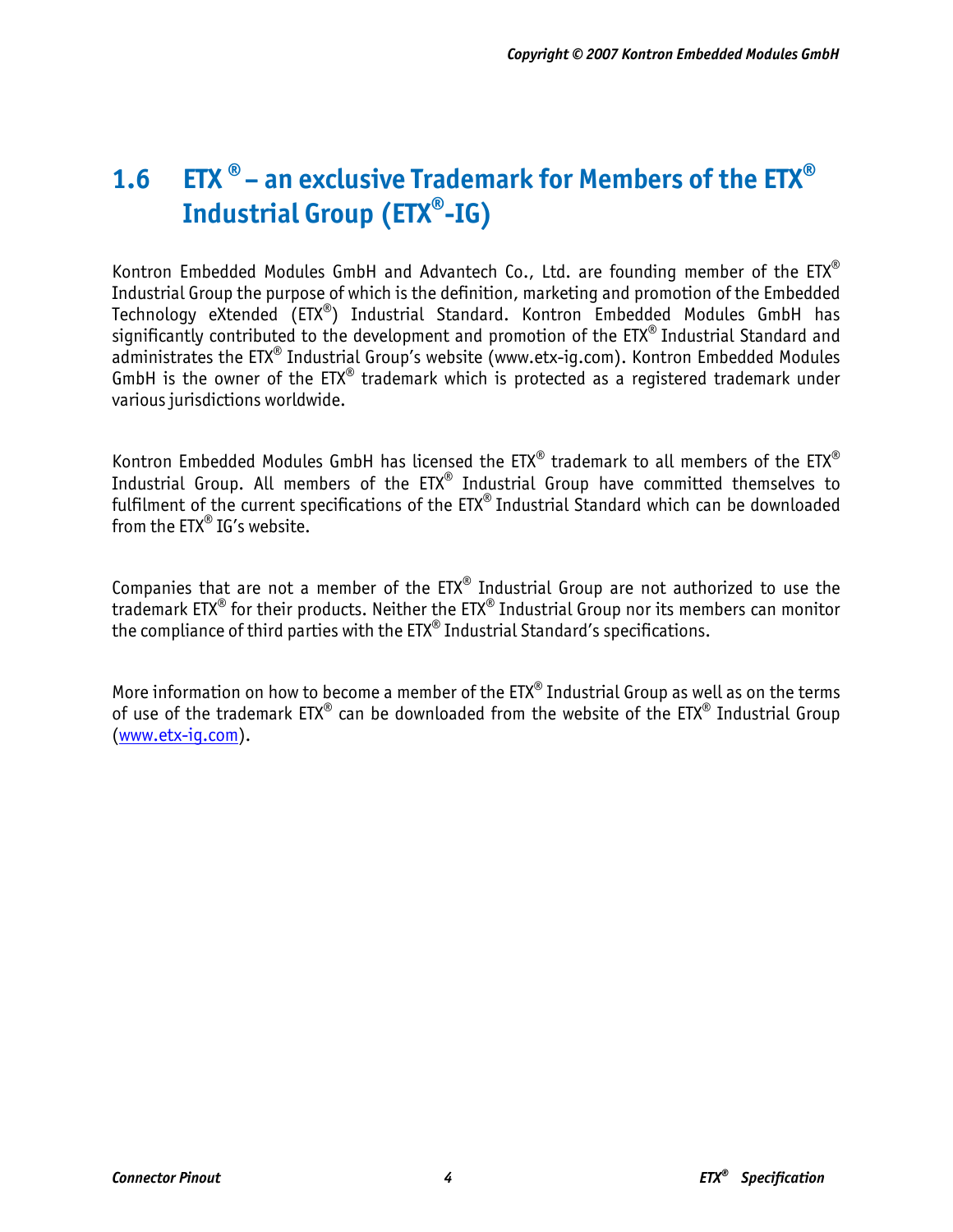# **1.7 Technical Support**

Technicians and engineers from ETX industrial Group Members are available for technical support. We are committed to making our product easy to use and will help you use our products in your systems.

<http://www.etx-ig.com/members/members.php>

Before contacting ETX Industrial Group Members technical support, please consult our Web site at [http://www.etx-ig.com](http://www.etx-ig.com/) for the latest product documentation, utilities, and drivers. If the information does not help solve the problem, contact us by email.

<http://www.etx-ig.com/contact/contact.php>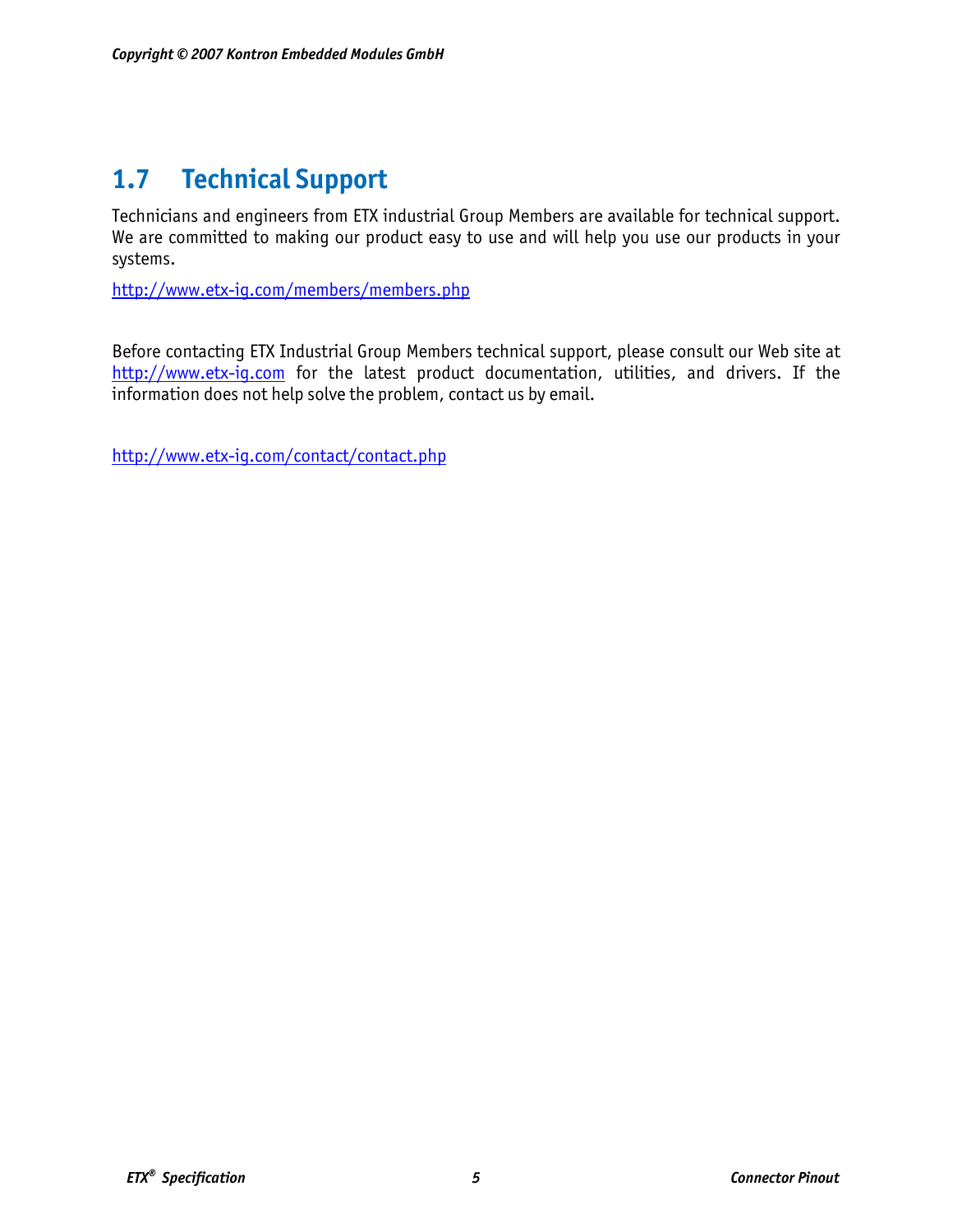# **2. Introduction**

# **2.1 ETX® Benefits**

Embedded Technology extended (ETX) modules are very compact (~100mm square, 12mm thick), highly integrated computers. All ETX modules have a standardized form factor and a standardized connector layout that carry a specified set of signals. This standardization allows designers to create a single system "baseboard" that can accept present and future ETX modules.

ETX modules include common personal computer (PC) peripheral functions such as graphics, USB, serial, and parallel ports, keyboard/mouse, Ethernet, and IDE. The baseboard designer can optimize exactly how each of these functions is physically implemented. Connectors can be placed precisely where needed on a baseboard designed to optimally fit system packaging.

Peripheral PCI or ISA devices can be implemented directly on the baseboard rather than on mechanically unwieldy expansion cards. The ability to build a system on a single baseboard, using the computer as one "plug-in" component, simplifies packaging, eliminates cabling, and reduces system-level cost.

A single baseboard design may be used with a range of ETX modules. This flexibility can differentiate products at various price/performance points, or to design systems that have a builtin upgrade path. The modularity of an ETX solution also ensures against obsolescence as computer technology evolves. A properly designed ETX baseboard can be used with successive generations of ETX modules.

An ETX baseboard design has many of the advantages of a custom computer-board design but delivers better obsolescence protection, greatly reduces engineering effort, and achieves faster time to market.

The baseboard designer can optimize exactly how each of these functions implements physically. Designers can place connectors precisely where needed for the application on a baseboard designed to optimally fit a system's packaging.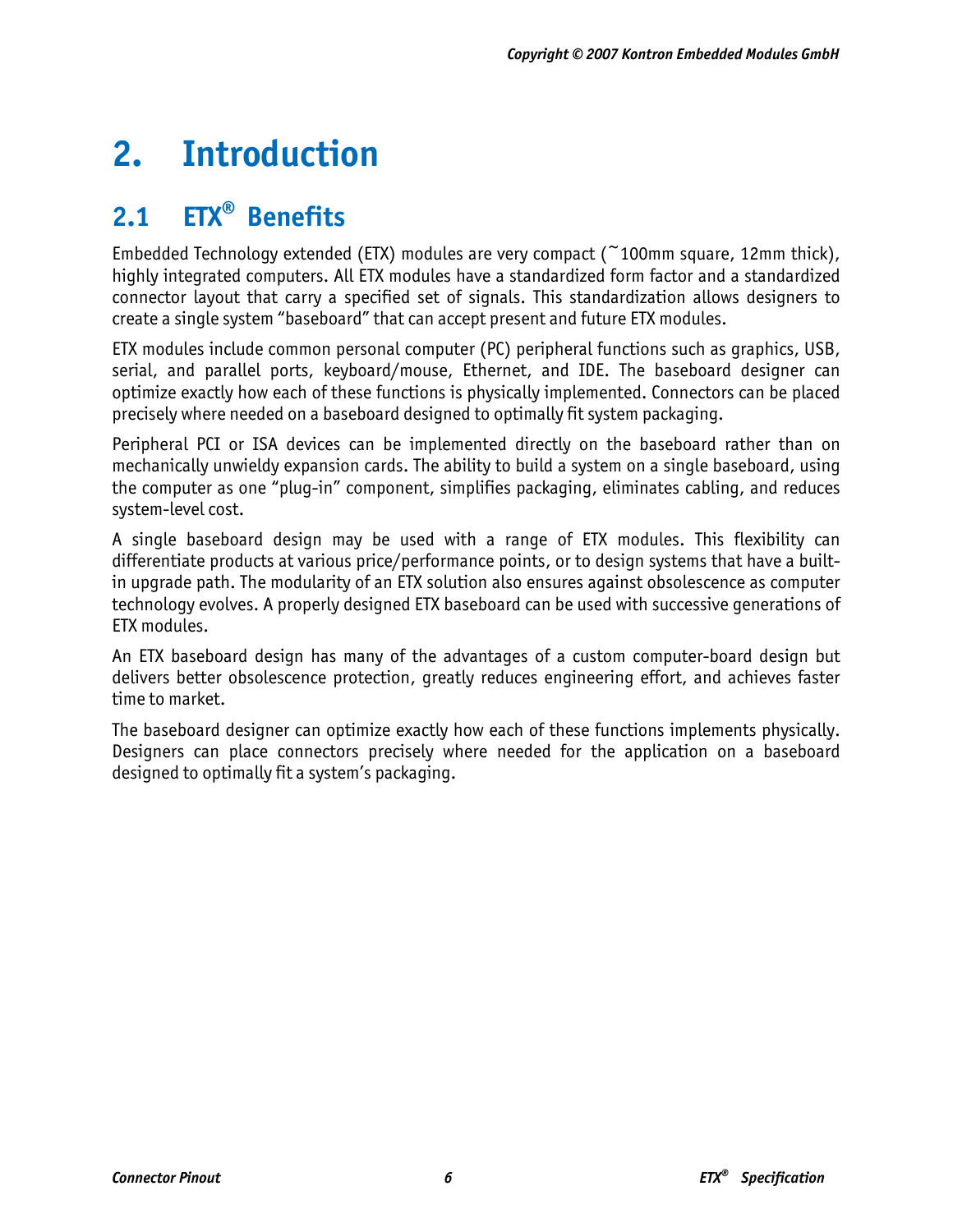# **2.2 ETX® Documentation**

This ETX® *Specification,* which you should read first, is one of three principal references for an ETX® design. The other two references, which are available from the ETX Industrial Group Web site, include:

> **▶ The ETX<sup>®</sup> Design Guide, which is a general guide for baseboard design, with a focus on** maximum flexibility to accommodate all ETX modules.

<http://www.etx-ig.com/specs/specs.php>

 $\blacktriangleright$  Product manuals for specific  $\text{ETX}^{\circledast}$  modules document specifications and features of each ETX® module.

<http://www.etx-ig.com/members/members.php>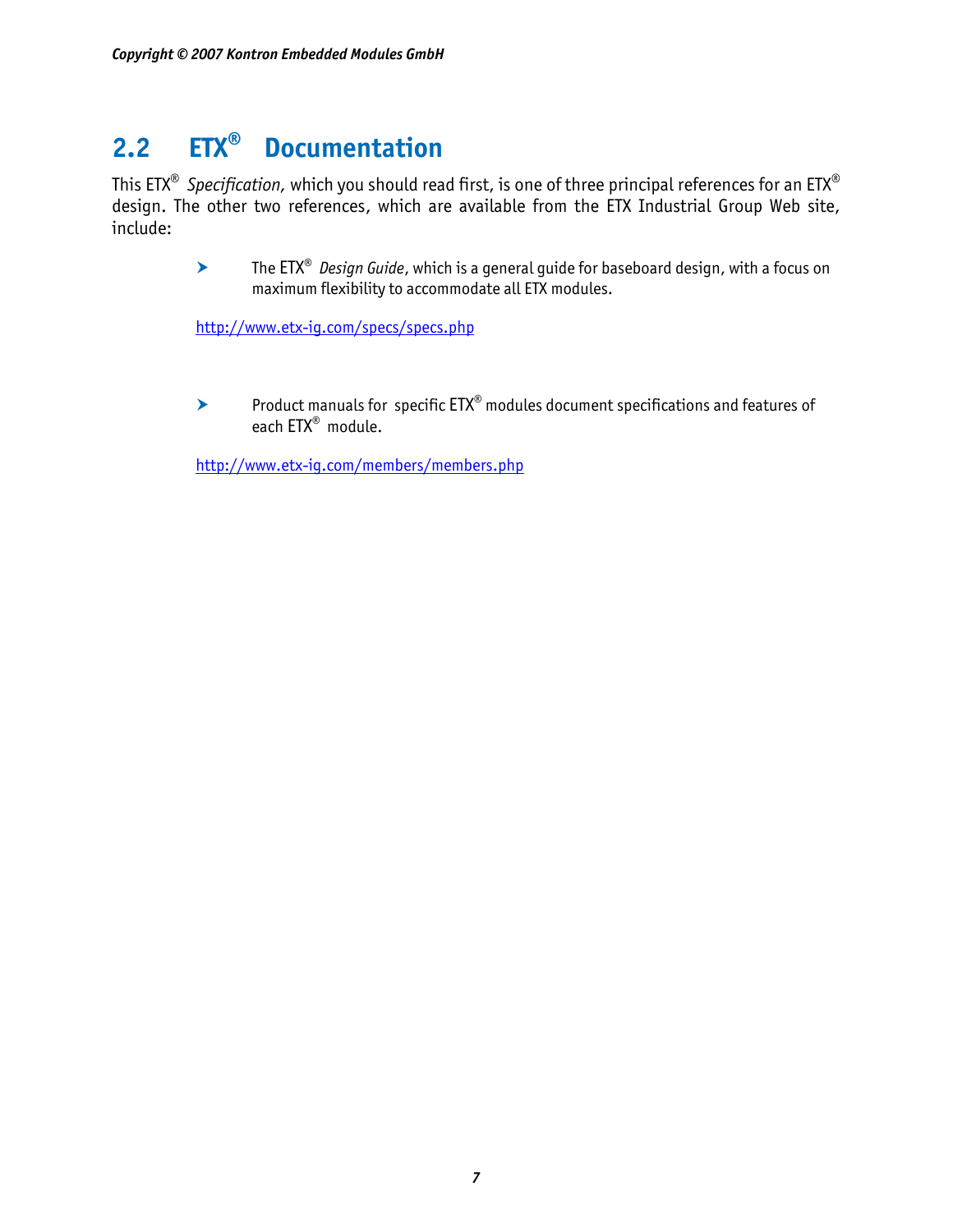# **3. Connector Pinout**

# **3.1 Connector X1**

# **3.1.1 PCI Bus, USB, Audio**

| Pin             | <b>Signal</b>   | Pin             | <b>Signal</b>   | Pin             | <b>Signal</b> | Pin             | <b>Signal</b>      |
|-----------------|-----------------|-----------------|-----------------|-----------------|---------------|-----------------|--------------------|
| 1               | GND             | 2               | GND             | 51              | <b>VCC</b>    | 52              | <b>VCC</b>         |
| $\overline{3}$  | PCICLK3         | $\overline{4}$  | PCICLK4         | 53              | PAR           | 54              | SERR#              |
| 5               | GND             | 6               | GND             | 55              | GPERR#        | 56              | RESERVED           |
| $\overline{7}$  | PCICLK1         | 8               | PCICLK2         | 57              | PME#          | 58              | USB <sub>2</sub> - |
| $\overline{9}$  | REQ3#           | 10              | GNT3#           | 59              | LOCK#         | 60              | DEVSEL#            |
| 11              | GNT2#           | 12              | 3V              | 61              | TRDY#         | 62              | USB3-              |
| $\overline{13}$ | REQ2#           | 14              | GNT1#           | 63              | IRDY#         | 64              | STOP#              |
| $\overline{15}$ | REQ1#           | 16              | 3V              | 65              | FRAME#        | 66              | $USB2+$            |
| 17              | GNT0#           | $\overline{18}$ | <b>RESERVED</b> | 67              | <b>GND</b>    | 68              | GND                |
| 19              | <b>ACC</b>      | 20              | <b>ACC</b>      | 69              | AD16          | 70              | CBE2#              |
| 21              | SERIRQ          | 22              | REQ0#           | 71              | AD17          | 72              | $USB3+$            |
| 23              | AD <sub>0</sub> | 24              | $\overline{3V}$ | 73              | AD19          | 74              | AD18               |
| 25              | AD1             | 26              | AD <sub>2</sub> | 75              | AD20          | 76              | USB0-              |
| 27              | AD4             | 28              | AD3             | 77              | AD22          | 78              | AD21               |
| 29              | AD <sub>6</sub> | 30              | AD5             | 79              | AD23          | 80              | $USB1-$            |
| $\overline{31}$ | CBE0#           | $\overline{32}$ | AD7             | 81              | AD24          | 82              | CBE3#              |
| 33              | AD <sub>8</sub> | 34              | AD9             | 83              | <b>VCC</b>    | 84              | <b>ACC</b>         |
| 35              | GND             | 36              | GND             | 85              | AD25          | 86              | AD26               |
| 37              | AD10            | 38              | <b>AUXAL</b>    | 87              | AD28          | 88              | USB0+              |
| 39              | AD11            | 40              | MIC             | 89              | AD27          | 90              | AD29               |
| 41              | AD12            | 42              | <b>AUXAR</b>    | 91              | AD30          | 92              | USB1               |
| 43              | AD13            | 44              | <b>ASVCC</b>    | 93              | PCIRST#       | 94              | AD31               |
| 45              | AD14            | 46              | SNDL            | 95              | INTC#         | 96              | INTD#              |
| 47              | AD15            | 48              | <b>ASGND</b>    | $\overline{97}$ | INTA#         | $\overline{98}$ | INTB#              |
| 49              | CBE1#           | 50              | SNDR            | 99              | GND           | 100             | GND                |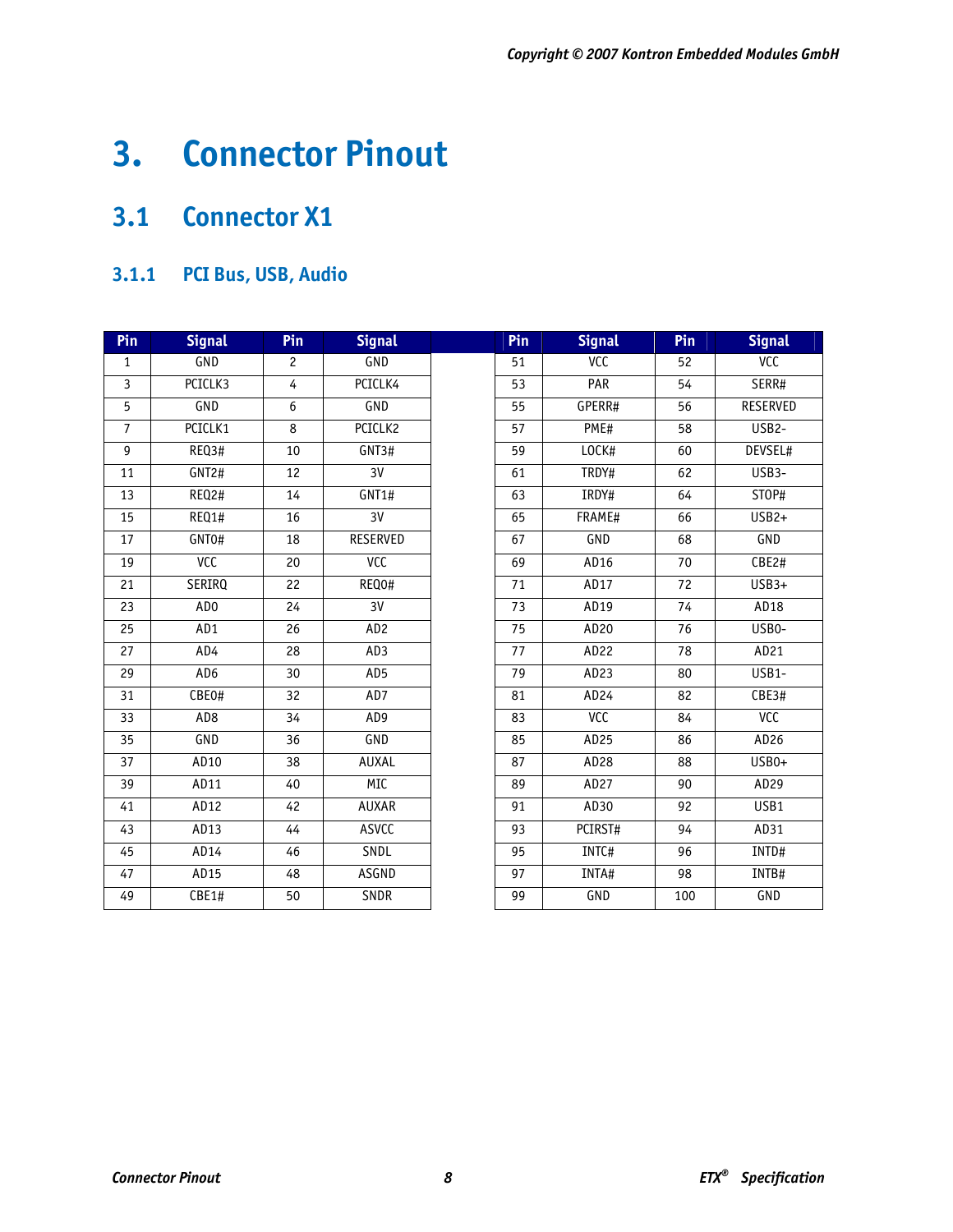# **3.2 Connector X2**

# **3.2.1 ISA Bus**

| Pin             | <b>Signal</b>   | Pin             | <b>Signal</b>          | Pin             | <b>Signal</b>    | Pin | <b>Signal</b>    |
|-----------------|-----------------|-----------------|------------------------|-----------------|------------------|-----|------------------|
| $\mathbf{1}$    | GND             | $\overline{c}$  | GND                    | 51              | VCC              | 52  | VCC              |
| $\overline{3}$  | SD14            | $\overline{4}$  | SD15                   | 53              | S <sub>A6</sub>  | 54  | IRQ <sub>5</sub> |
| 5               | SD13            | 6               | MASTER#                | 55              | $\overline{SA7}$ | 56  | IRQ6             |
| $\overline{7}$  | SD12            | 8               | DREQ7                  | 57              | SA <sub>8</sub>  | 58  | IRQ7             |
| 9               | SD11            | $\overline{10}$ | DACK7#                 | 59              | SA9              | 60  | <b>SYSCLK</b>    |
| 11              | SD10            | 12              | DREQ6                  | 61              | SA10             | 62  | REFSH#           |
| 13              | SD <sub>9</sub> | 14              | DACK6#                 | 63              | SA11             | 64  | DREQ1            |
| 15              | SD8             | 16              | DREQ5                  | 65              | <b>SA12</b>      | 66  | DACK1#           |
| 17              | MEMW#           | 18              | DACK5#                 | 67              | GND              | 68  | GND              |
| 19              | MEMR#           | 20              | DREQ0                  | 69              | <b>SA13</b>      | 70  | DREQ3            |
| 21              | LA17            | $\overline{22}$ | DACK0#                 | $\overline{71}$ | SA14             | 72  | DACK3#           |
| $\overline{23}$ | LA18            | 24              | <b>IRQ14</b>           | 73              | <b>SA15</b>      | 74  | IOR#             |
| 25              | LA19            | 26              | <b>IRQ15</b>           | 75              | SA16             | 76  | IOW#             |
| 27              | LA20            | 28              | IRQ12                  | 77              | <b>SA18</b>      | 78  | <b>SA17</b>      |
| 29              | LA21            | 30              | IRQ11                  | 79              | SA19             | 80  | SMEMR#           |
| 31              | <b>LA22</b>     | 32              | IRQ10                  | 81              | <b>IOCHRDY</b>   | 82  | AEN              |
| 33              | LA23            | $\overline{34}$ | I016#                  | 83              | <b>ACC</b>       | 84  | <b>ACC</b>       |
| 35              | GND             | 36              | GND                    | 85              | SD <sub>0</sub>  | 86  | SMEMW#           |
| 37              | SBHE#           | 38              | M16#                   | 87              | SD2              | 88  | SD1              |
| $\overline{39}$ | SA <sub>0</sub> | 40              | <b>OSC</b>             | 89              | SD3              | 90  | NOWS#            |
| 41              | SA <sub>1</sub> | 42              | <b>BALE</b>            | 91              | DREQ2            | 92  | SD4              |
| 43              | SA <sub>2</sub> | 44              | $\overline{\text{TC}}$ | 93              | SD <sub>5</sub>  | 94  | IRQ9             |
| 45              | SA3             | 46              | DACK2#                 | 95              | SD <sub>6</sub>  | 96  | SD <sub>7</sub>  |
| 47              | SA4             | 48              | IRQ3                   | 97              | IOCHK#           | 98  | <b>RSTDRV</b>    |
| 49              | SA5             | 50              | IRQ4                   | 99              | <b>GND</b>       | 100 | <b>GND</b>       |
|                 |                 |                 |                        |                 |                  |     |                  |

| Pin             | <b>Signal</b>     | Pin | <b>Signal</b>    |
|-----------------|-------------------|-----|------------------|
| 51              | VCC               | 52  | <b>VCC</b>       |
| $\overline{53}$ | SA <sub>6</sub>   | 54  | IRQ <sub>5</sub> |
| 55              | SA7               | 56  | IRQ6             |
| 57              | SA <sub>8</sub>   | 58  | IRQ7             |
| 59              | SA9               | 60  | <b>SYSCLK</b>    |
| 61              | SA10              | 62  | REFSH#           |
| 63              | SA11              | 64  | DREQ1            |
| 65              | <b>SA12</b>       | 66  | DACK1#           |
| 67              | GND               | 68  | GND              |
| 69              | $\overline{SA13}$ | 70  | DREQ3            |
| 71              | <b>SA14</b>       | 72  | DACK3#           |
| 73              | <b>SA15</b>       | 74  | IOR#             |
| $\overline{75}$ | SA16              | 76  | IOW#             |
| 77              | <b>SA18</b>       | 78  | <b>SA17</b>      |
| 79              | SA19              | 80  | SMEMR#           |
| 81              | <b>IOCHRDY</b>    | 82  | <b>AEN</b>       |
| 83              | <b>ACC</b>        | 84  | <b>ACC</b>       |
| 85              | SD <sub>0</sub>   | 86  | SMEMW#           |
| 87              | SD <sub>2</sub>   | 88  | SD <sub>1</sub>  |
| 89              | SD <sub>3</sub>   | 90  | NOWS#            |
| 91              | DREQ2             | 92  | SD4              |
| 93              | SD <sub>5</sub>   | 94  | IRQ9             |
| 95              | SD <sub>6</sub>   | 96  | SD7              |
| 97              | IOCHK#            | 98  | <b>RSTDRV</b>    |
| 99              | GND               | 100 | GND              |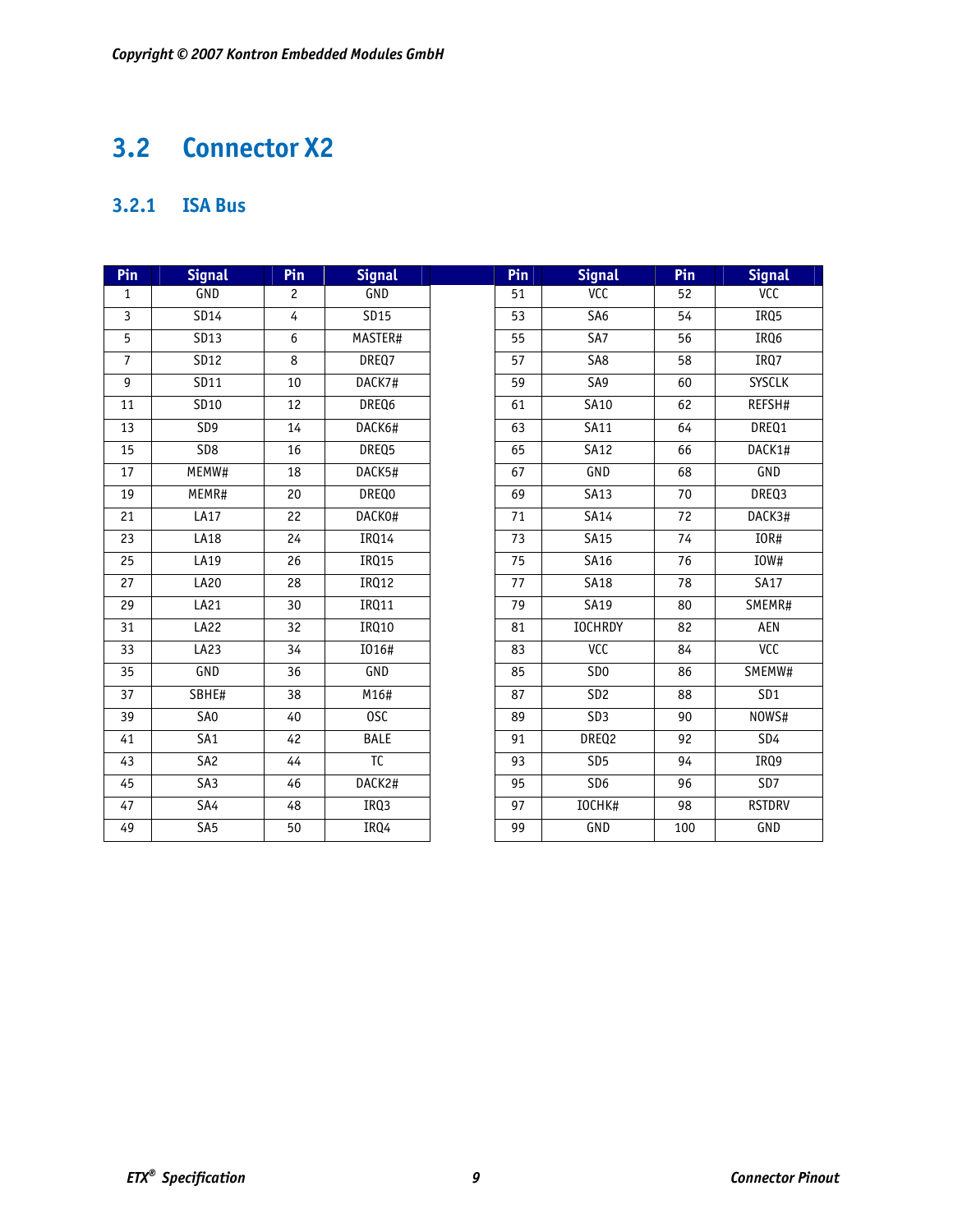# **3.3 Connector X3**

# **3.3.1 VGA, LCD, Video, COM1, COM2, LPT/Floppy, IrDA, Mouse, Keyboard**

#### **Flat-panel Interfaces**

ETX modules may implement an LVDS flat-panel interface or a parallel, digital flat-panel interface. Please refer the board manual and specific design guide for details of this option.

Pin functions for the shaded pins differ between the two flat-panel interfaces. The unshaded pins have identical functions regardless of interface type.

| <b>LVDS Interface Pinout</b> |                 |                 |                |  |  |  |
|------------------------------|-----------------|-----------------|----------------|--|--|--|
| Pin                          | <b>Signal</b>   | Pin             | <b>Signal</b>  |  |  |  |
| $\overline{1}$               | GND             | 2               | GND            |  |  |  |
| 3                            | R               | 4               | B              |  |  |  |
| 5                            | <b>HSY</b>      | 6               | G              |  |  |  |
| $\overline{7}$               | <b>VSY</b>      | 8               | <b>DDCK</b>    |  |  |  |
| 9                            | DETECT#         | 10              | <b>DDDA</b>    |  |  |  |
| 11                           | LCDD016         | 12              | LCDD018        |  |  |  |
| 13                           | LCDD017         | 14              | LCDD019        |  |  |  |
| 15                           | GND             | 16              | <b>GND</b>     |  |  |  |
| 17                           | LCDD013         | 18              | <b>LCDD015</b> |  |  |  |
| 19                           | LCDD012         | 20              | LCDD014        |  |  |  |
| 21                           | GND             | 22              | GND            |  |  |  |
| 23                           | LCDD08          | 24              | LCDD011        |  |  |  |
| $\overline{25}$              | LCDD09          | $\overline{26}$ | LCDD010        |  |  |  |
| 27                           | GND             | 28              | <b>GND</b>     |  |  |  |
| 29                           | LCDD04          | 30              | LCDD07         |  |  |  |
| $\overline{31}$              | LCDD05          | 32              | LCDD06         |  |  |  |
| 33                           | GND             | 34              | <b>GND</b>     |  |  |  |
| $\overline{35}$              | LCDD01          | $\overline{36}$ | LCDD03         |  |  |  |
| 37                           | LCDD00          | 38              | LCDD02         |  |  |  |
| 39                           | <b>ACC</b>      | 40              | <b>VCC</b>     |  |  |  |
| 41                           | <b>JILI DAT</b> | 42              | LTGIO0         |  |  |  |
| 43                           | JILI_CLK        | 44              | BLON#          |  |  |  |
| 45                           | <b>BIASON</b>   | 46              | <b>DIGON</b>   |  |  |  |
| $\overline{47}$              | <b>COMP</b>     | 48              | Υ              |  |  |  |
| 49                           | <b>SYNC</b>     | 50              | C              |  |  |  |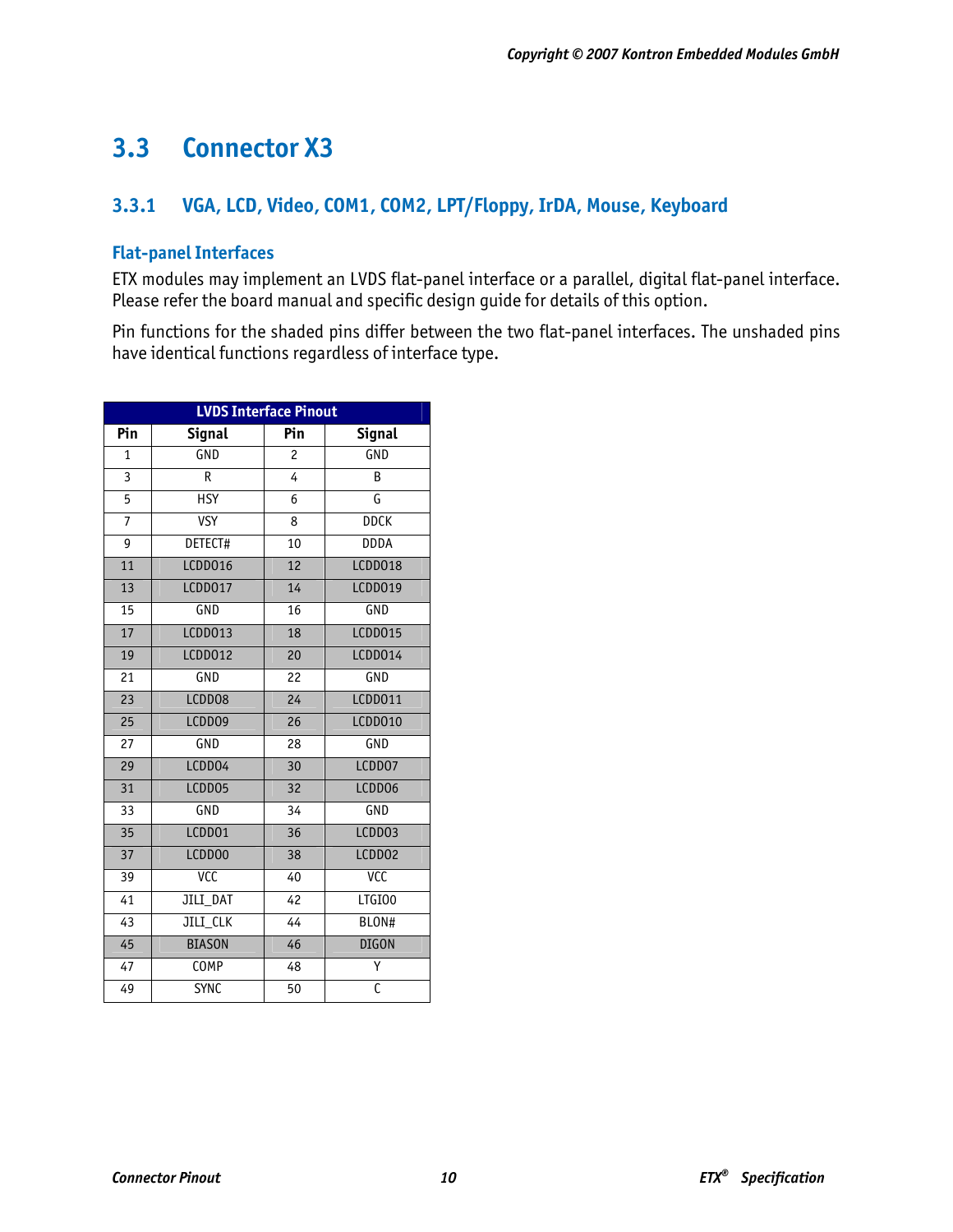## **Parallel Port / Floppy Interfaces**

 $ETX^{\otimes}$  parallel-port interfaces can be configured either as conventional PC parallel ports or as an interface for floppy-disk drives. The operating mode can be selected by BIOS settings or by a select pin for a specific hardware mode.

If Pin X3-51 (LPT/FLPY#) is grounded at boot time, the floppy-support mode is selected. If this pin is left floating or is held high, parallel-port mode is selected.

The mode selection is determined only at boot time. It cannot be changed until the next boot cycle.

The functions of the shaded pins differ between the parallel-port mode and the floppy- support mode. The unshaded pins are not part of the parallel port / floppy interface. These pins have identical functions regardless of the operating mode of the interface.

| Pin<br><b>Signal</b><br>Pin<br><b>Signal</b><br>Pin<br><b>Signal</b><br>LPT/FLPY#<br>LPT/FLPY#<br><b>RESERVED</b><br>52<br>51<br>52<br><b>GND</b><br><b>VCC</b><br><b>VCC</b><br>53<br>54<br>54<br><b>RESERVED</b><br>STB#<br>AFD#<br>56<br>55<br>56<br><b>RESERVED</b><br>PD7<br>RESERVED<br>58<br>57<br>58<br>IRRX<br>IRRX<br>60<br>ERR#<br>59<br>60<br>PD <sub>6</sub><br><b>IRTX</b><br><b>IRTX</b><br>62<br>61<br>62<br>RXD <sub>2</sub><br>RXD <sub>2</sub><br>64<br>INIT#<br>63<br>64<br>GND<br>GND<br>GND<br>66<br>65<br>66<br>PD <sub>5</sub><br>RTS2#<br>68<br>67<br>RTS2#<br>68<br>SLIN#<br>DTR2#<br>DTR2#<br>70<br>69<br>70<br>PD4<br>DCD2#<br>DCD2#<br>72<br>71<br>72<br>DSR2#<br>74<br>PD <sub>3</sub><br>73<br>74<br>DSR2#<br>CTS2#<br>PD <sub>2</sub><br>CTS2#<br>76<br>75<br>76<br>PD1<br>TXD2<br>78<br>77<br>TXD <sub>2</sub><br>78<br>PD <sub>0</sub><br>$\overline{RI2\#}$<br>RI2#<br>80<br>79<br>80<br><b>VCC</b><br><b>VCC</b><br>VCC<br>82<br>81<br>82<br>ACK#<br>RXD1<br>RXD1<br>84<br>83<br>84<br>RTS1#<br><b>BUSY</b><br>RTS1#<br>86<br>85<br>86<br>PE<br>DTR1#<br>88<br>87<br>DTR1#<br>88 |
|----------------------------------------------------------------------------------------------------------------------------------------------------------------------------------------------------------------------------------------------------------------------------------------------------------------------------------------------------------------------------------------------------------------------------------------------------------------------------------------------------------------------------------------------------------------------------------------------------------------------------------------------------------------------------------------------------------------------------------------------------------------------------------------------------------------------------------------------------------------------------------------------------------------------------------------------------------------------------------------------------------------------------------------------------------------------------------------------------------------------|
|                                                                                                                                                                                                                                                                                                                                                                                                                                                                                                                                                                                                                                                                                                                                                                                                                                                                                                                                                                                                                                                                                                                      |
|                                                                                                                                                                                                                                                                                                                                                                                                                                                                                                                                                                                                                                                                                                                                                                                                                                                                                                                                                                                                                                                                                                                      |
|                                                                                                                                                                                                                                                                                                                                                                                                                                                                                                                                                                                                                                                                                                                                                                                                                                                                                                                                                                                                                                                                                                                      |
|                                                                                                                                                                                                                                                                                                                                                                                                                                                                                                                                                                                                                                                                                                                                                                                                                                                                                                                                                                                                                                                                                                                      |
|                                                                                                                                                                                                                                                                                                                                                                                                                                                                                                                                                                                                                                                                                                                                                                                                                                                                                                                                                                                                                                                                                                                      |
|                                                                                                                                                                                                                                                                                                                                                                                                                                                                                                                                                                                                                                                                                                                                                                                                                                                                                                                                                                                                                                                                                                                      |
|                                                                                                                                                                                                                                                                                                                                                                                                                                                                                                                                                                                                                                                                                                                                                                                                                                                                                                                                                                                                                                                                                                                      |
|                                                                                                                                                                                                                                                                                                                                                                                                                                                                                                                                                                                                                                                                                                                                                                                                                                                                                                                                                                                                                                                                                                                      |
|                                                                                                                                                                                                                                                                                                                                                                                                                                                                                                                                                                                                                                                                                                                                                                                                                                                                                                                                                                                                                                                                                                                      |
|                                                                                                                                                                                                                                                                                                                                                                                                                                                                                                                                                                                                                                                                                                                                                                                                                                                                                                                                                                                                                                                                                                                      |
|                                                                                                                                                                                                                                                                                                                                                                                                                                                                                                                                                                                                                                                                                                                                                                                                                                                                                                                                                                                                                                                                                                                      |
|                                                                                                                                                                                                                                                                                                                                                                                                                                                                                                                                                                                                                                                                                                                                                                                                                                                                                                                                                                                                                                                                                                                      |
|                                                                                                                                                                                                                                                                                                                                                                                                                                                                                                                                                                                                                                                                                                                                                                                                                                                                                                                                                                                                                                                                                                                      |
|                                                                                                                                                                                                                                                                                                                                                                                                                                                                                                                                                                                                                                                                                                                                                                                                                                                                                                                                                                                                                                                                                                                      |
|                                                                                                                                                                                                                                                                                                                                                                                                                                                                                                                                                                                                                                                                                                                                                                                                                                                                                                                                                                                                                                                                                                                      |
|                                                                                                                                                                                                                                                                                                                                                                                                                                                                                                                                                                                                                                                                                                                                                                                                                                                                                                                                                                                                                                                                                                                      |
|                                                                                                                                                                                                                                                                                                                                                                                                                                                                                                                                                                                                                                                                                                                                                                                                                                                                                                                                                                                                                                                                                                                      |
|                                                                                                                                                                                                                                                                                                                                                                                                                                                                                                                                                                                                                                                                                                                                                                                                                                                                                                                                                                                                                                                                                                                      |
|                                                                                                                                                                                                                                                                                                                                                                                                                                                                                                                                                                                                                                                                                                                                                                                                                                                                                                                                                                                                                                                                                                                      |
|                                                                                                                                                                                                                                                                                                                                                                                                                                                                                                                                                                                                                                                                                                                                                                                                                                                                                                                                                                                                                                                                                                                      |
| SLCT#<br>DCD1#<br>DCD1#<br>90<br>89<br>90                                                                                                                                                                                                                                                                                                                                                                                                                                                                                                                                                                                                                                                                                                                                                                                                                                                                                                                                                                                                                                                                            |
| <b>MSCLK</b><br>DSR1#<br>91<br>DSR1#<br>92<br>92                                                                                                                                                                                                                                                                                                                                                                                                                                                                                                                                                                                                                                                                                                                                                                                                                                                                                                                                                                                                                                                                     |
| CTS1#<br><b>MSDAT</b><br>CTS1#<br>94<br>93<br>94                                                                                                                                                                                                                                                                                                                                                                                                                                                                                                                                                                                                                                                                                                                                                                                                                                                                                                                                                                                                                                                                     |
| TXD1<br><b>KBCLK</b><br>TXD1<br>96<br>95<br>96                                                                                                                                                                                                                                                                                                                                                                                                                                                                                                                                                                                                                                                                                                                                                                                                                                                                                                                                                                                                                                                                       |
| $\overline{RI1\#}$<br><b>KBDAT</b><br>$\overline{RI1\#}$<br>98<br>97<br>98                                                                                                                                                                                                                                                                                                                                                                                                                                                                                                                                                                                                                                                                                                                                                                                                                                                                                                                                                                                                                                           |
| GND<br>GND<br>GND<br>99<br>100<br>100                                                                                                                                                                                                                                                                                                                                                                                                                                                                                                                                                                                                                                                                                                                                                                                                                                                                                                                                                                                                                                                                                |

| <b>Parallel Port Mode Pinout</b> |     |                 | <b>Floppy Support Mode Pinout</b> |                    |     |                   |  |
|----------------------------------|-----|-----------------|-----------------------------------|--------------------|-----|-------------------|--|
| <b>Signal</b>                    | Pin | <b>Signal</b>   | Pin                               | <b>Signal</b>      | Pin | <b>Signal</b>     |  |
| PT/FLPY#                         | 52  | <b>RESERVED</b> | 51                                | LPT/FLPY#          | 52  | <b>RESERVED</b>   |  |
| <b>VCC</b>                       | 54  | GND             | 53                                | <b>VCC</b>         | 54  | GND               |  |
| STB#                             | 56  | AFD#            | 55                                | <b>RESERVED</b>    | 56  | <b>DENSEL</b>     |  |
| ESERVED                          | 58  | PD7             | 57                                | <b>RESERVED</b>    | 58  | <b>RESERVED</b>   |  |
| <b>IRRX</b>                      | 60  | ERR#            | 59                                | <b>IRRX</b>        | 60  | HDSEL#            |  |
| <b>IRTX</b>                      | 62  | PD <sub>6</sub> | 61                                | <b>IRTX</b>        | 62  | <b>RESERVED</b>   |  |
| RXD <sub>2</sub>                 | 64  | INIT#           | 63                                | RXD <sub>2</sub>   | 64  | $\overline{DIR#}$ |  |
| <b>GND</b>                       | 66  | GND             | 65                                | GND                | 66  | GND               |  |
| RTS2#                            | 68  | PD <sub>5</sub> | 67                                | RTS2#              | 68  | RESERVED          |  |
| DTR2#                            | 70  | SLIN#           | 69                                | DTR2#              | 70  | STEP#             |  |
| DCD <sub>2#</sub>                | 72  | PD <sub>4</sub> | 71                                | DCD <sub>2#</sub>  | 72  | DSKCHG#           |  |
| DSR2#                            | 74  | PD <sub>3</sub> | 73                                | DSR <sub>2#</sub>  | 74  | RDATA#            |  |
| CTS2#                            | 76  | PD <sub>2</sub> | 75                                | CTS2#              | 76  | WP#               |  |
| TXD <sub>2</sub>                 | 78  | PD <sub>1</sub> | 77                                | TXD <sub>2</sub>   | 78  | TRK0#             |  |
| $\overline{RI2\#}$               | 80  | PD <sub>0</sub> | 79                                | RI2#               | 80  | INDEX#            |  |
| <b>VCC</b>                       | 82  | <b>VCC</b>      | 81                                | <b>VCC</b>         | 82  | <b>VCC</b>        |  |
| RXD1                             | 84  | ACK#            | 83                                | RXD1               | 84  | DRV#              |  |
| RTS1#                            | 86  | <b>BUSY</b>     | 85                                | RTS1#              | 86  | MOT#              |  |
| DTR1#                            | 88  | PE              | 87                                | DTR1#              | 88  | WDATA#            |  |
| DCD1#                            | 90  | SLCT#           | 89                                | DCD1#              | 90  | WGATE#            |  |
| DSR1#                            | 92  | <b>MSCLK</b>    | 91                                | DSR1#              | 92  | <b>MSCLK</b>      |  |
| CTS1#                            | 94  | <b>MSDAT</b>    | 93                                | CTS1#              | 94  | <b>MSDAT</b>      |  |
| TXD1                             | 96  | <b>KBCLK</b>    | 95                                | TXD1               | 96  | <b>KBCLK</b>      |  |
| $\overline{RI1\#}$               | 98  | <b>KBDAT</b>    | 97                                | $\overline{RI1\#}$ | 98  | <b>KBDAT</b>      |  |
| <b>GND</b>                       | 100 | <b>GND</b>      | 99                                | <b>GND</b>         | 100 | <b>GND</b>        |  |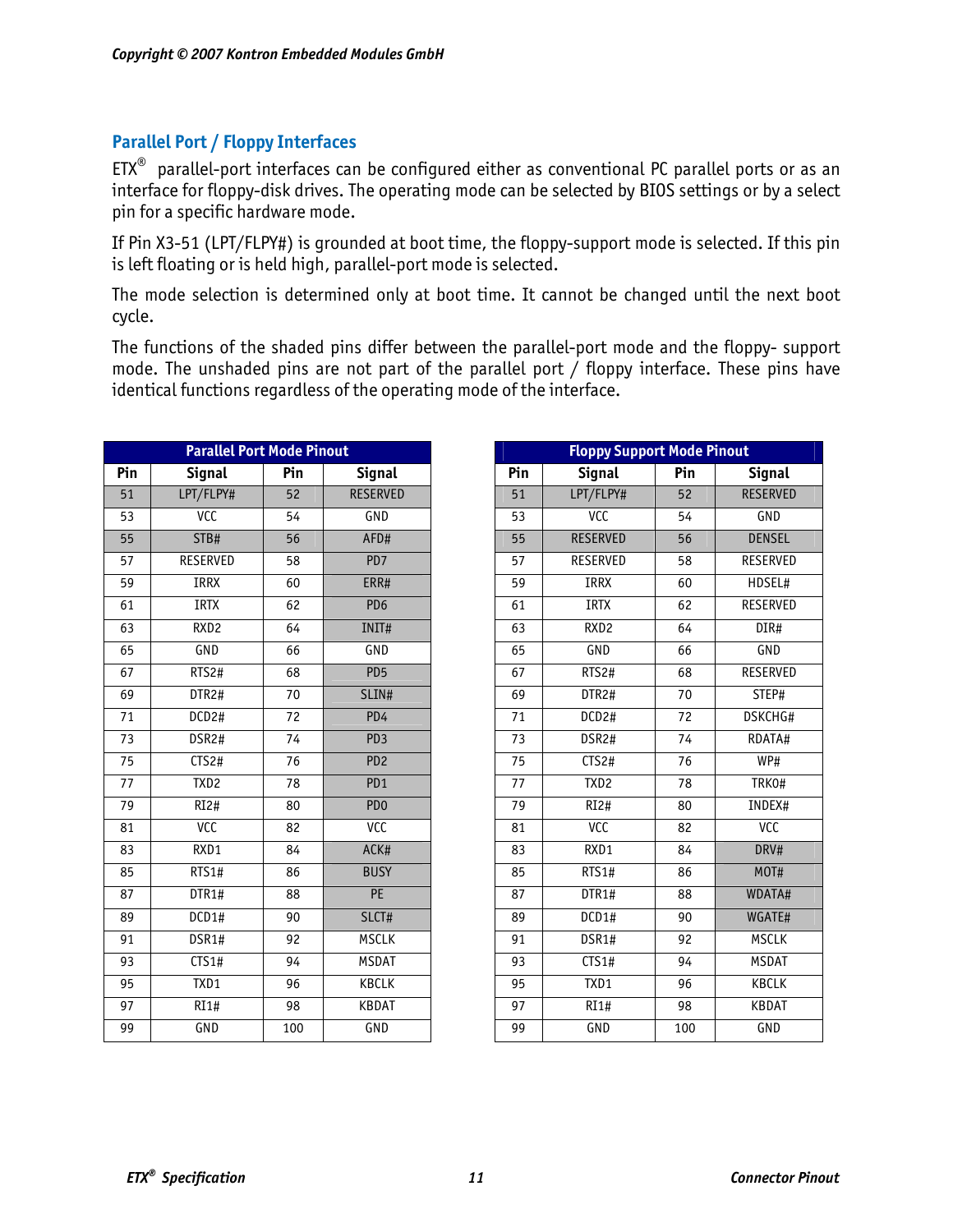# **3.4 Connector X4**

# **3.4.1 IDE 1, IDE 2, Ethernet, Miscellaneous**

| Pin             | <b>Signal</b>          | Pin            | <b>Signal</b>     | Pin | <b>Signal</b>   | Pin | <b>Signal</b> |
|-----------------|------------------------|----------------|-------------------|-----|-----------------|-----|---------------|
| 1               | GND                    | $\overline{c}$ | GND               | 51  | SIDE_IOW#       | 52  | PIDE_IOR#     |
| 3               | $5V$ <sub>_</sub> $SB$ | 4              | <b>PWGIN</b>      | 53  | SIDE_DRQ        | 54  | PIDE_IOW#     |
| 5               | PS_ON#                 | 6              | <b>SPEAKER</b>    | 55  | <b>SIDE D15</b> | 56  | PIDE_DRQ      |
| $\overline{7}$  | PWRBTN#                | $\overline{8}$ | <b>BATT</b>       | 57  | SIDE DO         | 58  | PIDE D15      |
| 9               | KBINH#                 | 10             | LILED#            | 59  | <b>SIDE D14</b> | 60  | PIDE_DO       |
| 11              | RSMRST#                | 12             | ACTLED#           | 61  | SIDE_D1         | 62  | PIDE_D14      |
| 13              | ROMKBCS#               | 14             | SPEEDLED#         | 63  | SIDE_D13        | 64  | PIDE_D1       |
| 15              | EXT_PRG                | 16             | I2CLK             | 65  | GND             | 66  | GND           |
| 17              | VCC                    | 18             | <b>ACC</b>        | 67  | SIDE D2         | 68  | PIDE D13      |
| 19              | OVCR#                  | 20             | GPCS#             | 69  | SIDE_D12        | 70  | PIDE_D2       |
| $\overline{21}$ | EXTSMI#                | 22             | I2DAT             | 71  | SIDE D3         | 72  | PIDE D12      |
| 23              | SMBCLK                 | 24             | SMBDATA           | 73  | SIDE D11        | 74  | PIDE D3       |
| 25              | SIDE_CS3#              | 26             | SMBALRT#          | 75  | SIDE_D4         | 76  | PIDE_D11      |
| 27              | SIDE_CS1#              | 28             | DASP <sub>S</sub> | 77  | SIDE_D10        | 78  | PIDE D4       |
| 29              | SIDE_A2                | 30             | PIDE_CS3#         | 79  | SIDE_D5         | 80  | PIDE D10      |
| 31              | SIDE_A0                | 32             | PIDE_CS1#         | 81  | <b>ACC</b>      | 82  | <b>VCC</b>    |
| 33              | GND                    | 34             | GND               | 83  | SIDE D9         | 84  | PIDE_D5       |
| 35              | PDIAG_S                | 36             | PIDE_A2           | 85  | SIDE_D6         | 86  | PIDE_D9       |
| 37              | SIDE A1                | 38             | PIDE A0           | 87  | SIDE D8         | 88  | PIDE D6       |
| 39              | SIDE INTRQ             | 40             | PIDE A1           | 89  | GPE2#           | 90  | CBLID P       |
| 41              | BATLOW#                | 42             | GPE1#             | 91  | RXD-            | 92  | PIDE_D8       |
| 43              | SIDE AK#               | 44             | PIDE INTRQ        | 93  | $RXD+$          | 94  | SIDE_D7       |
| 45              | SIDE RDY               | 46             | PIDE AK#          | 95  | TXD-            | 96  | PIDE D7       |
| 47              | SIDE_IOR#              | 48             | PIDE RDY          | 97  | $TXD+$          | 98  | HDRST#        |
| 49              | <b>ACC</b>             | 50             | <b>VCC</b>        | 99  | GND             | 100 | GND           |

| Pin | <b>Signal</b>        | Pin | <b>Signal</b> |
|-----|----------------------|-----|---------------|
| 51  | SIDE_IOW#            | 52  | PIDE_IOR#     |
| 53  | SIDE DRQ             | 54  | PIDE_IOW#     |
| 55  | <b>SIDE D15</b>      | 56  | PIDE_DRQ      |
| 57  | SIDE DO              | 58  | PIDE D15      |
| 59  | SIDE D14             | 60  | $PIDE_DO$     |
| 61  | SIDE_D1              | 62  | PIDE_D14      |
| 63  | SIDE_D13             | 64  | PIDE D1       |
| 65  | <b>GND</b>           | 66  | <b>GND</b>    |
| 67  | SIDE D2              | 68  | PIDE_D13      |
| 69  | SIDE D12             | 70  | PIDE D2       |
| 71  | SIDE D3              | 72  | PIDE D12      |
| 73  | SIDE D11             | 74  | PIDE D3       |
| 75  | SIDE_D4              | 76  | PIDE_D11      |
| 77  | SIDE D10             | 78  | PIDE D4       |
| 79  | SIDE D5              | 80  | PIDE D10      |
| 81  | <b>VCC</b>           | 82  | VCC           |
| 83  | SIDE D9              | 84  | PIDE D5       |
| 85  | $\overline{SIDE}$ D6 | 86  | PIDE D9       |
| 87  | SIDE D8              | 88  | PIDE D6       |
| 89  | GPE2#                | 90  | CBLID P       |
| 91  | RXD-                 | 92  | PIDE D8       |
| 93  | $RXD+$               | 94  | SIDE D7       |
| 95  | TXD-                 | 96  | PIDE D7       |
| 97  | $TXD+$               | 98  | HDRST#        |
| 99  | <b>GND</b>           | 100 | GND           |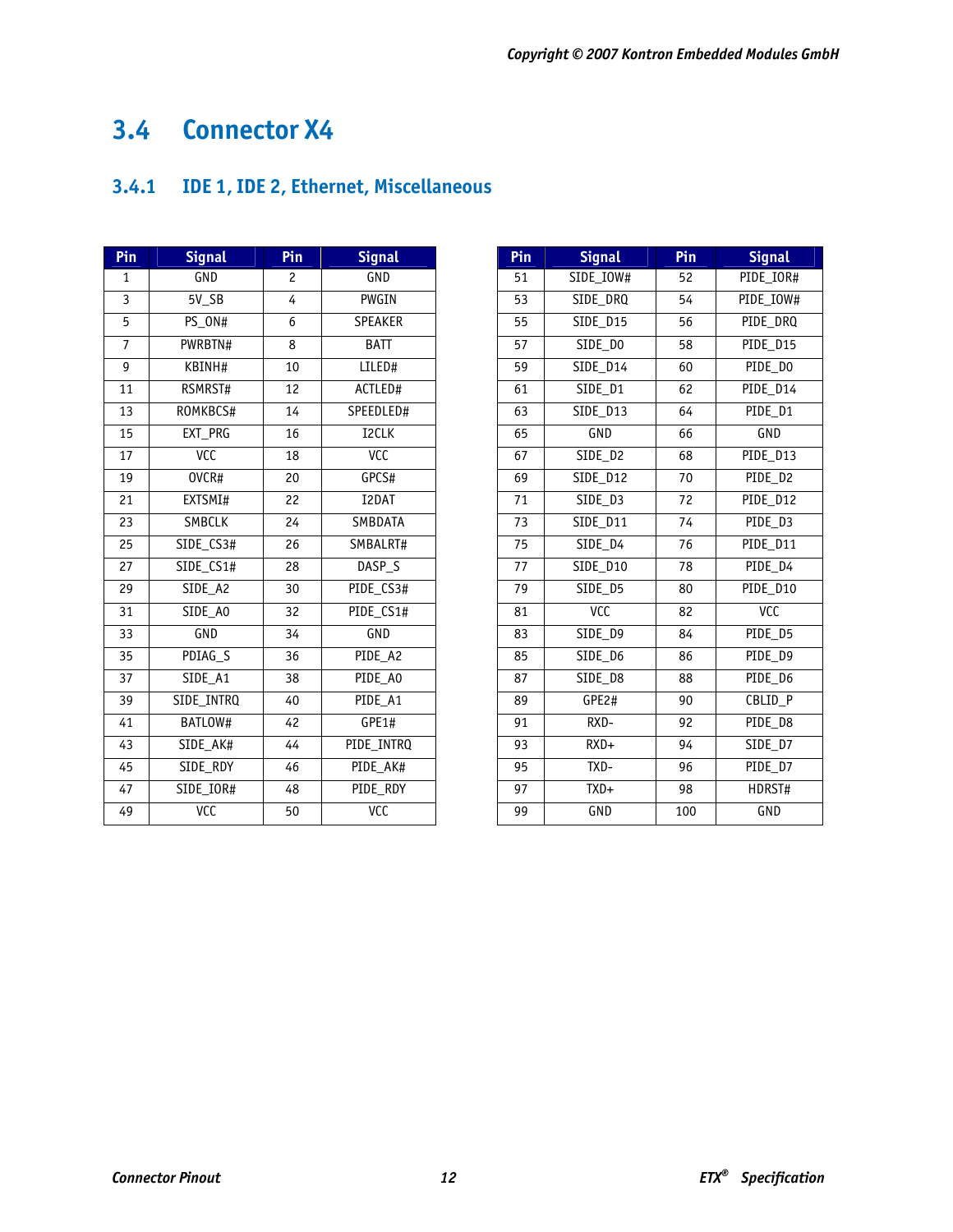# **4. Signal Descriptions**

# **4.1 Power**

## **4.1.1 GND**

Ground. All 41 GND pins on an ETX® module should be connected to the ground plane of the baseboard.

# **4.1.2 VCC**

The baseboard provides the +5V  $\pm$ 5% power supply. All 21 VCC pins on an ETX<sup>®</sup> module should be connected to the baseboard's +5V plane.

# **4.1.3 3V**

The +3.3V  $\pm$ 5% supply voltage is generated onboard an ETX<sup>®</sup> module. These three pins may be used as a power supply for external devices. The maximum allowed external load is 500mA.

**WARNING: Do not connect 3.3V pins to an external 3.3V supply.** 

# **4.2 Reserved**

These pins are reserved for future use or for manufacturing and test purposes. Do not connect external signals to these pins.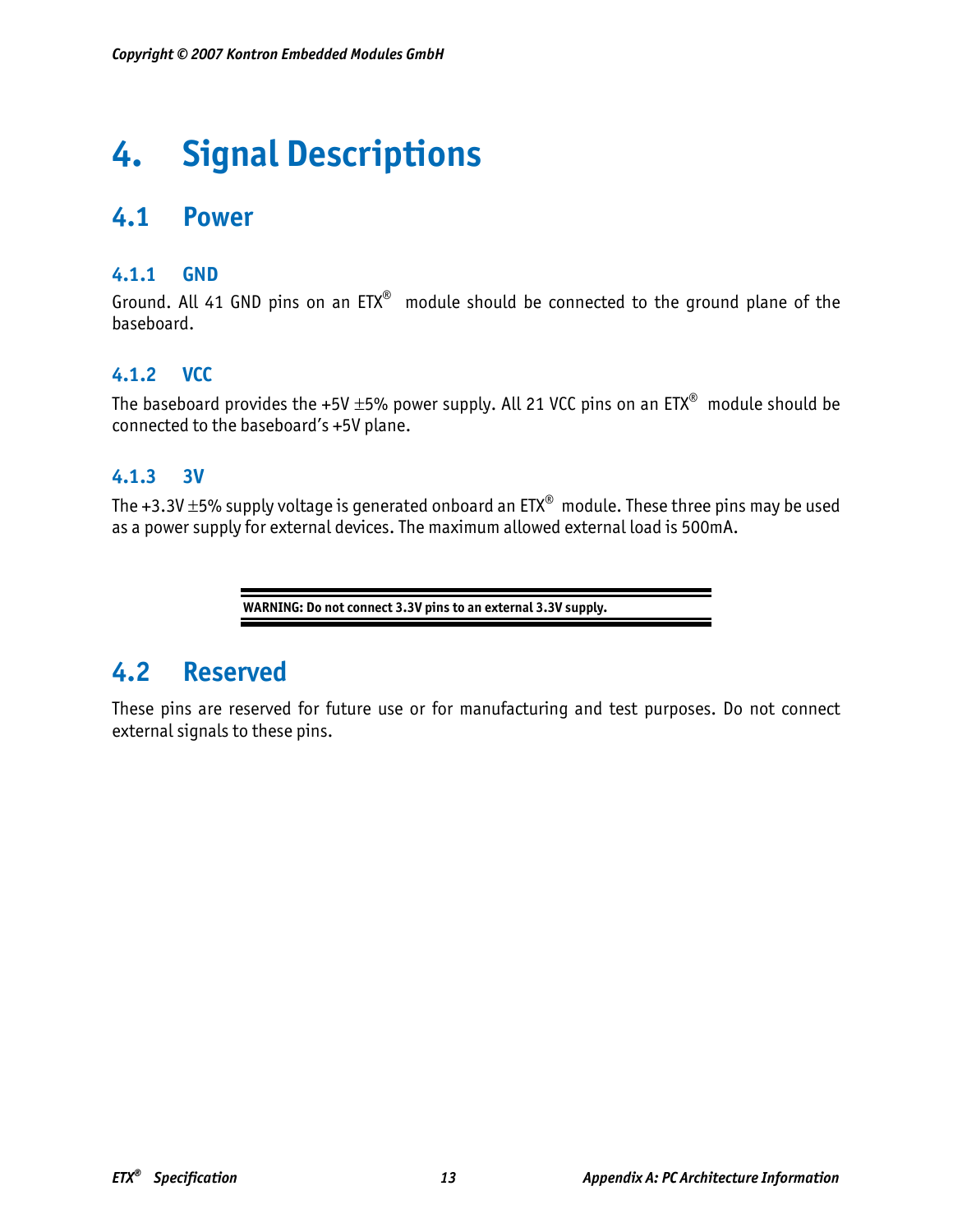# **4.3 Connector X1**

## **4.3.1 PCI Signals - General**

All signals are 3.3V level PCI signals. All PCI signal pullups are integrated on the ETX<sup>®</sup> board and are either a 3.3V or 5V supply. For compatibility with all ETX<sup>®</sup> modules, external PCI devices should have 3.3V-signal levels and be 5V tolerant. No pull-ups should be implemented externally on the PCI bus.

**NOTE**: For further description of PCI signals refer to Appendix A: PC Architecture Information. Refer to the *ETX® Design Guide* for routing guidelines.

### **PCICLK1..4**

PCI clock outputs for up to 4 external PCI slots or devices.

The baseboard designer should route these clocks for 1300pS total delay from the ETX connector pin to the clock pin of the PCI device. See the ETX<sup>®</sup> Design Guide for typical route length calculations.

#### **REQ[0..3]#**

Bus Request signals for up to 4 external bus mastering PCI devices. When asserted, a PCI device is requesting PCI bus ownership from the arbiter.

ETX modules support varying numbers of REQ/GNT pairs. Refer to the product manual for the specific ETX module to determine how many REQ/GNT pairs are available.

#### **GNT[0..3]#**

Grant signals to PCI Masters. When asserted by the arbiter, the PCI master has been granted ownership of the PCI bus.

#### **AD[0..31]**

PCI Address and Data Bus Lines. These lines carry the address and data information for PCI transactions.

#### **CBE[0..3]#**

PCI Bus Command and Byte Enables. Bus command and byte enables are multiplexed in these lines for address and data phases, respectively.

#### **PAR**

Parity bit for the PCI bus. Generated as even parity across AD[31:0] and CBE[3:0]#.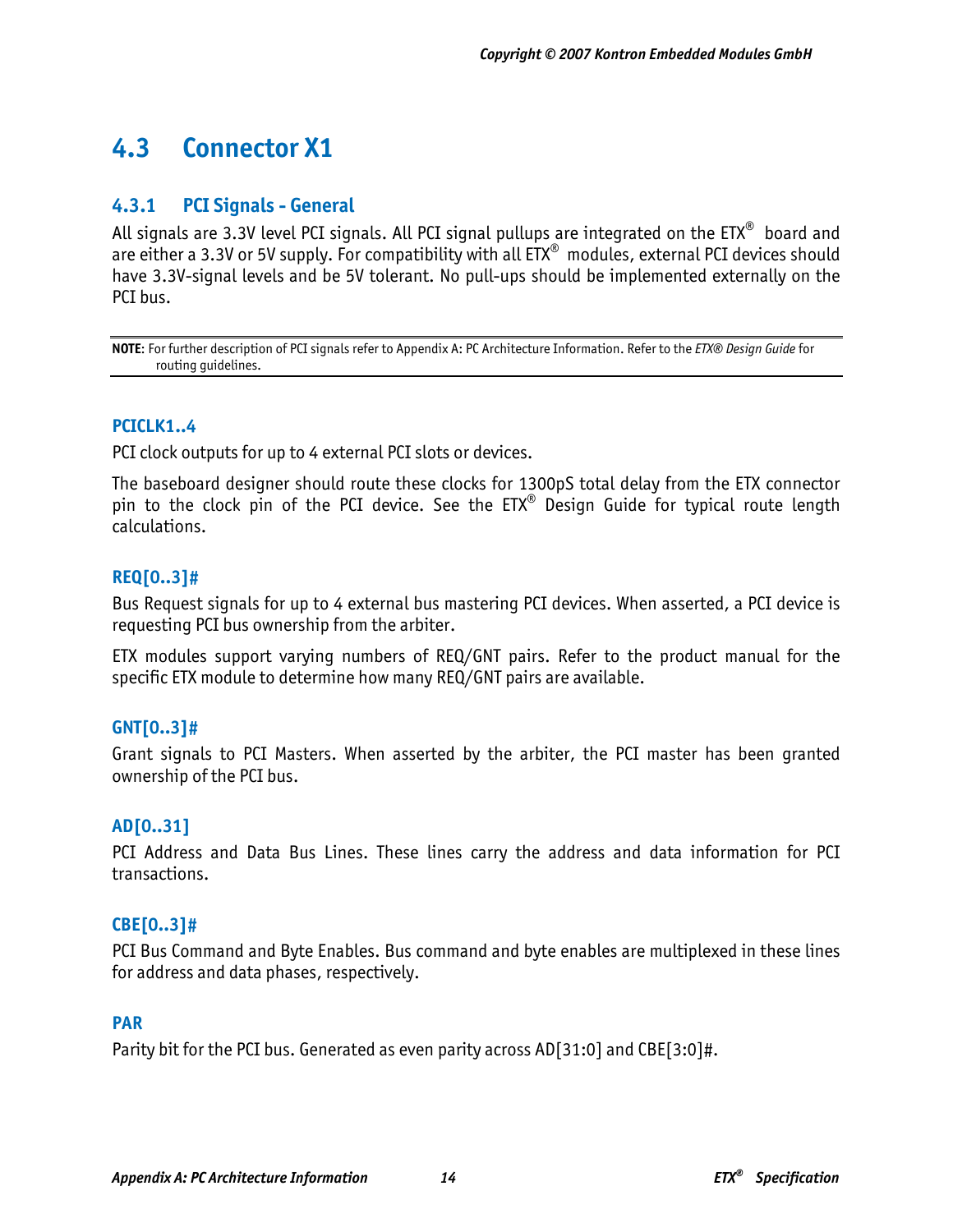#### **SERR#**

System Error. Asserted for hardware-error conditions such as parity errors detected in DRAM.

#### **GPERR#**

Parity Error. For PCI operation per exception granted by *PCI 2.1 Specification.*

#### **PME#**

Power-management event.

#### **LOCK#**

Lock Resource Signal. This signal indicates that either the PCI master or the bridge intends to run exclusive transfers.

#### **DEVSEL#**

Device Select. When the target device has decoded the address as its own cycle, it will assert DEVSEL#.

#### **TRDY#**

Target Ready. This signal indicates that the target is ready to complete the current data phase of a transaction.

#### **IRDY#**

Initiator Ready. This signal indicates that the initiator is ready to complete the current data phase of a transaction.

#### **STOP#**

Stop. This signal indicates that the target is requesting that the master stop the current transaction.

#### **FRAME#**

Cycle Frame of PCI Buses. This signal indicates the beginning and duration of a PCI access. The access will be either an output driven by the north bridge on behalf of the CPU, or an input during PCI master access.

#### **PCIRST#**

PCI Bus Reset. This output signal resets the entire PCI Bus. This signal is asserted during system reset.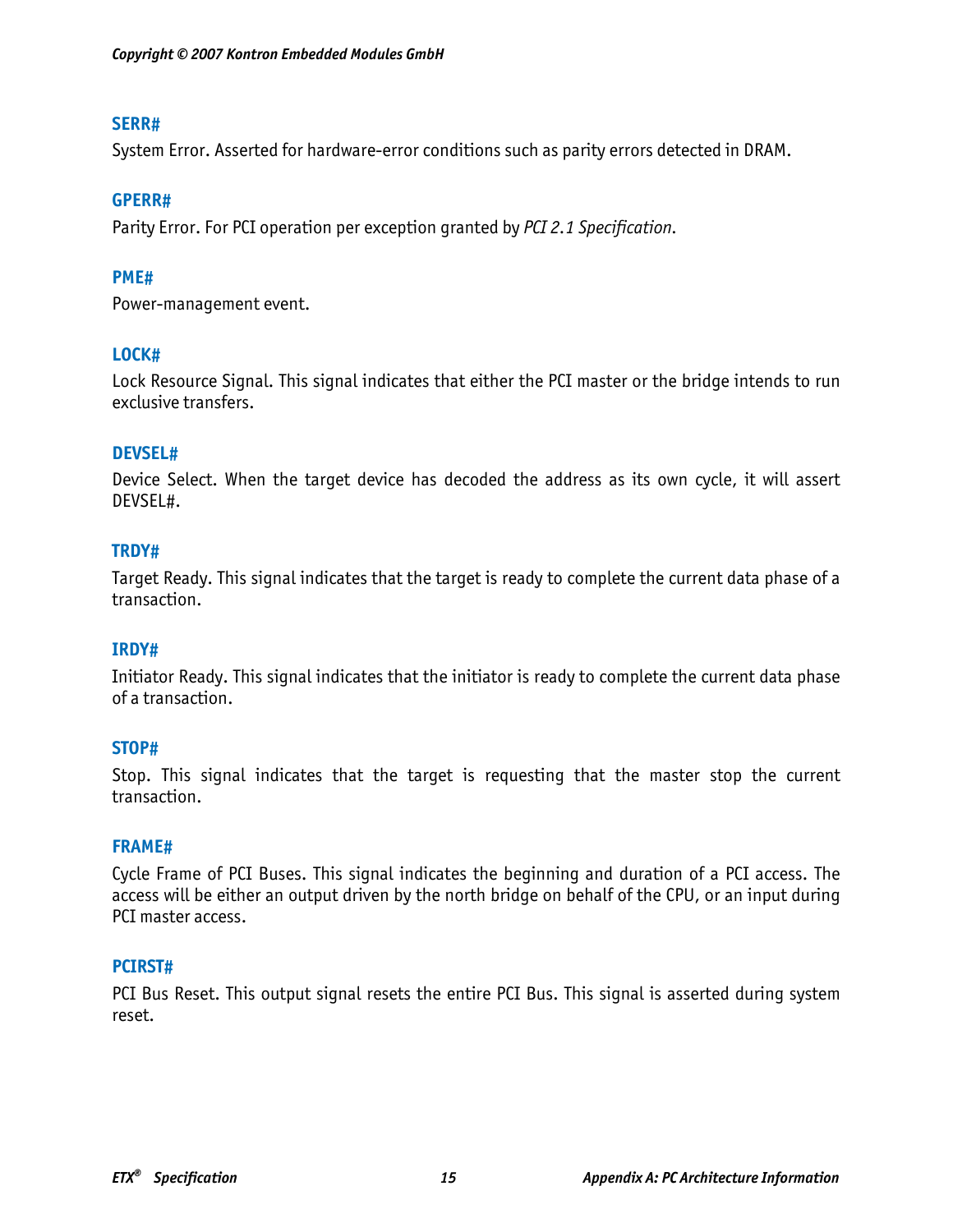#### **INTA#, INTB#, INTC#, INTD#**

PCI interrupts. These interrupts are sharable and are typically wired in rotation to PCI slots or devices. See the *ETX® Design Guide* for details.

#### **IDSEL**

This pin is not present on the ETX module connector, but it is present on each PCI slot connector or device. IDSEL is an input to the device and is used to set a device's configuration address for PCI configuration cycles. The IDSEL pin of each device is typically connected to one of the AD lines to set a unique configuration address.

In ETX<sup>®</sup> systems, the four external bus slots or devices are assumed to use AD[19..22] for IDSEL connections. See the *ETX® Design Guide* for details.

## **4.3.2 USB Signals**

USB signal-termination components are integrated on the ETX® board.

In applications using external USB devices, baseboard designers will typically add USB- protection components on the baseboard, including power-supply-current limiting or fusing components.

Rout USB data signals as differential pairs. See the *ETX® Design Guide* for details.

**NOTE**: For further description of USB signals, refer to Appendix A: PC Architecture Information. For information regarding over-current detection on the USB, refer to signal OVCR#

#### **USB0 +, USB0 -**

Universal Serial Bus Port 0. These are the serial data pairs for USB Port 0.

#### **USB1 +, USB1 -**

Universal Serial Bus Port 1. These are the serial data pairs for USB Port 1.

USB1 – positive signal. USB1# – negative signal.

#### **USB2 +, USB2 -**

Universal Serial Bus Port 2. These are the serial data pairs for USB Port 2. USB2 – positive signal. USB2# – negative signal.

#### **USB3 +, USB3 -**

Universal Serial Bus Port 3. These are the serial data pairs for USB Port 3. USB3 – positive signal. USB3# – negative signal.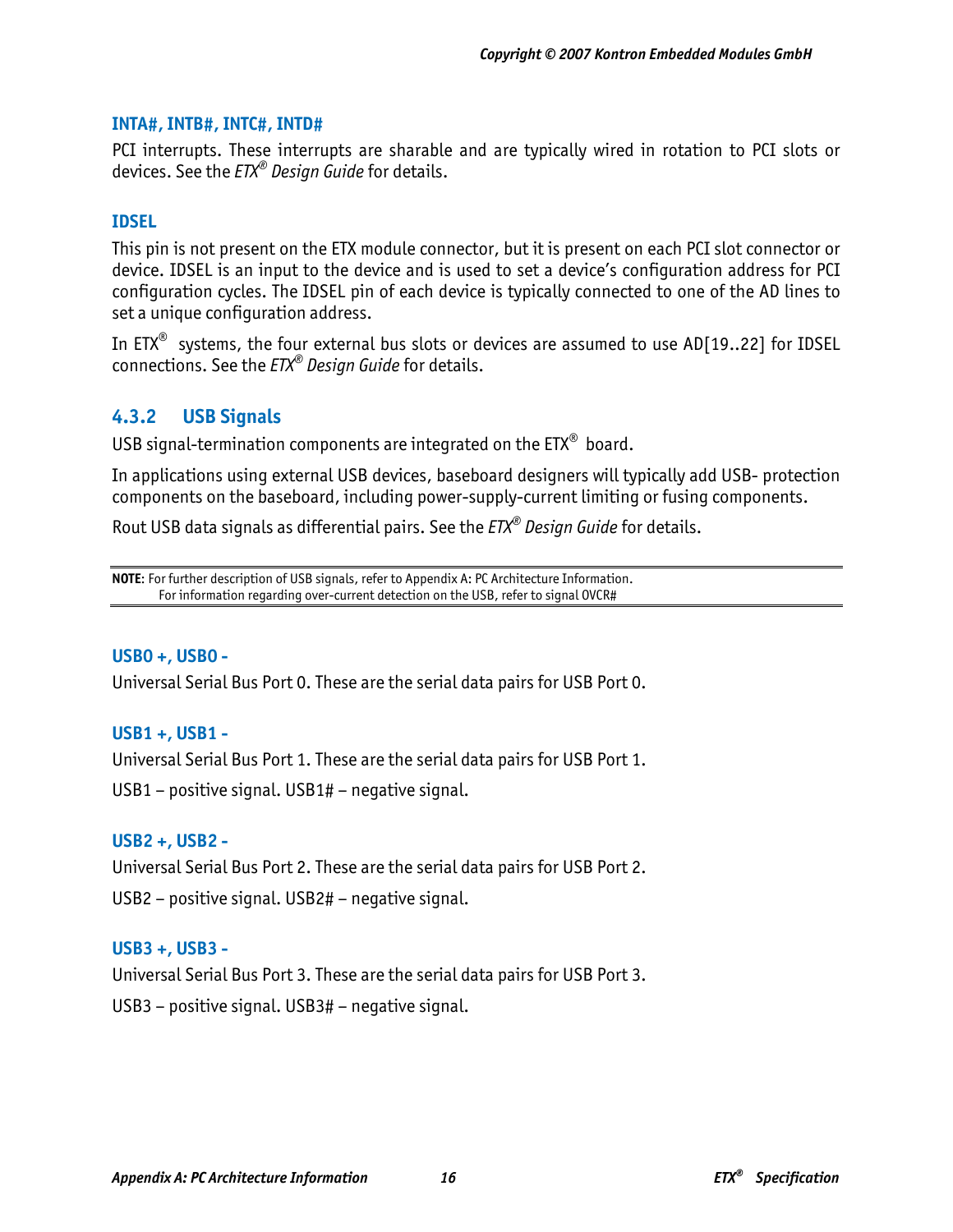# **4.3.3 Audio Signals**

#### **SNDL/ SNDR**

Line-level stereo output left/ right. These outputs have a nominal level of 1 volt RMS into a 10Kimpedance load. These outputs cannot drive low-impedance speakers directly. See the *ETX® Design Guide* for typical amplifier circuits.

### **AUXAL/ AUXAR**

Auxiliary A input left/ right. This signal connects to an internal or external CD-ROM analog output or a similar line-level audio source. Minimum input impedance is 5KOhm. Nominal input level is 1 volt RMS.

#### **MIC**

Microphone input. Minimum input impedance is 5KOhm, max. input voltage is 0.15 V**p-p.**

#### **ASGND**

Analog ground for sound controller. Use this signal ground for an external amplifier to achieve lowest audio-noise levels.

#### **ASVCC**

Analog supply voltage for sound controller. This output is used only for production test. Do not make external connections to this pin.

## **4.3.4 Miscellaneous**

#### **SERIRQ**

Serial interrupt request. This pin supports the serial-interrupt protocol.

**NOTE:** Refer to the  $ETX^{\odot}$  product manual for information on the support of this signal.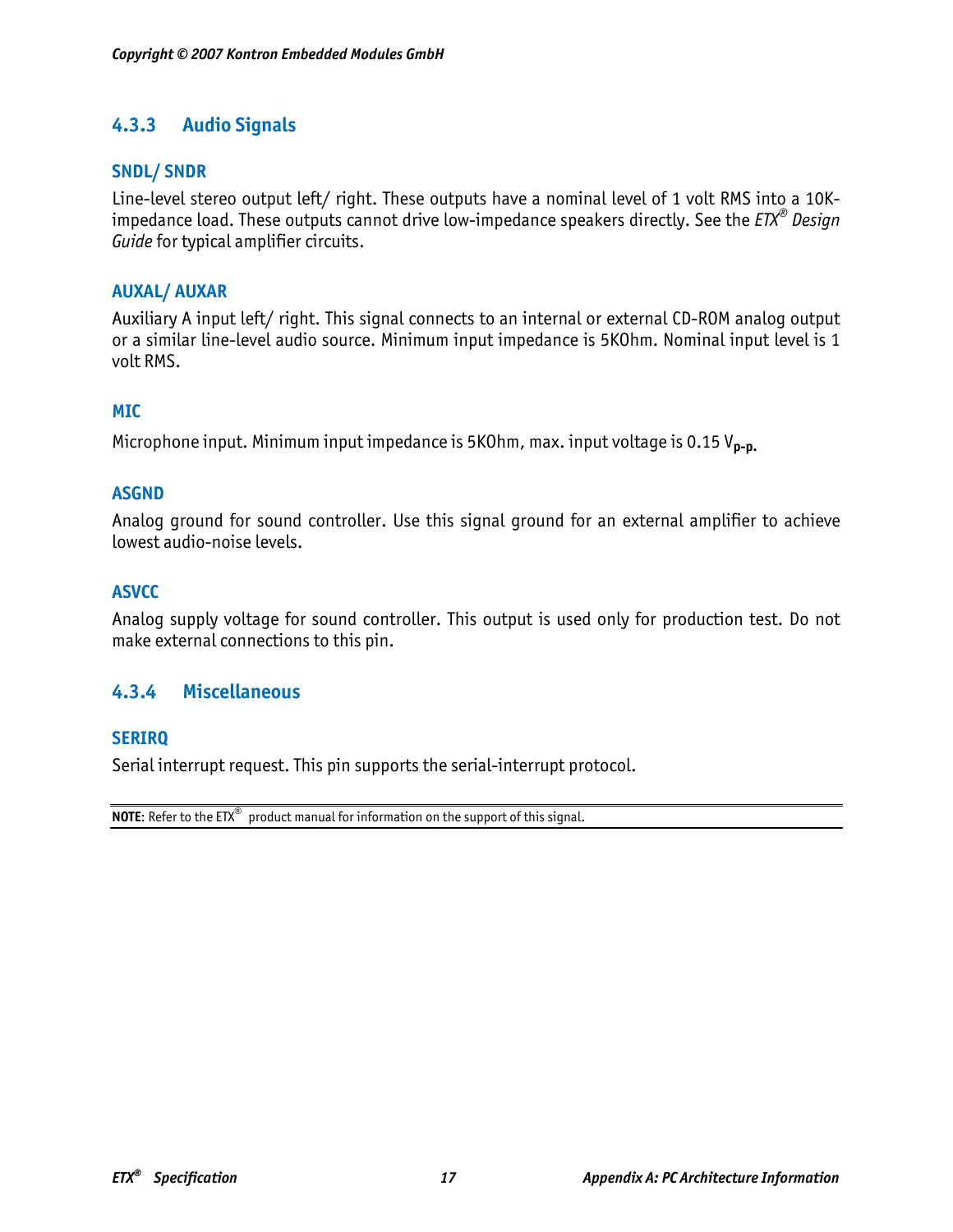# **4.4 Connector X2**

## **4.4.1 ISA Signals**

All required signal pullups are integrated into the  $ETX^{\circledast}$  module. In some applications, it may be desirable to add additional signal-termination components to the baseboard.

**NOTE**: For further description of ISA signals, refer to the Appendix A: PC Architecture Information.

### **SD[0..15]**

These signals provide data bus bits 0 to 15 for peripheral devices. All 8-bit devices use SD0[0..7] for data transfers. All 16-bit devices use SD[0..15].

To support 8-bit devices, the data on SD[8..15] is gated to SD[0..7] during 8-bit transfers to these devices. All 16-bit CPU cycles automatically convert to two, 8-bit cycles for 8-bit peripherals.

### **SA[0..19]**

Address bits 0 through 15 are used to address I/O devices. Address bits 0 through 19 are used to address memory within the system. These 20 address lines, in addition to LA[17..23], allow access of up to 16MB of memory. SA[0..19] are gated on the ISA bus when BALE is high and latched on to the falling edge of BALE.

#### **SBHE#**

Bus High Enable indicates a data transfer on the upper byte of the data bus SD[8..15]. All 16-bit I/O devices use SBHE# to enable data-bus buffers on SD[8..15].

#### **BALE**

BALE is an active-high pulse generated at the beginning of a bus cycle initiated by a CPU module. It indicates when the SA[0..19], LA17.23, AEN, and SBHE# signals are valid.

#### **AEN**

AEN is an active-high output that indicates a DMA transfer cycle. Only resources with a active DACK# signal should respond to the command lines when AEN is high.

#### **MEMR#**

MEMR# instructs memory devices to drive data onto the data bus. MEMR# is active for all memoryread cycles.

#### **SMEMR#**

SMEMR# instructs memory devices to drive data onto the data bus. SMEMR# is active for memoryread cycles to addresses below 1MB.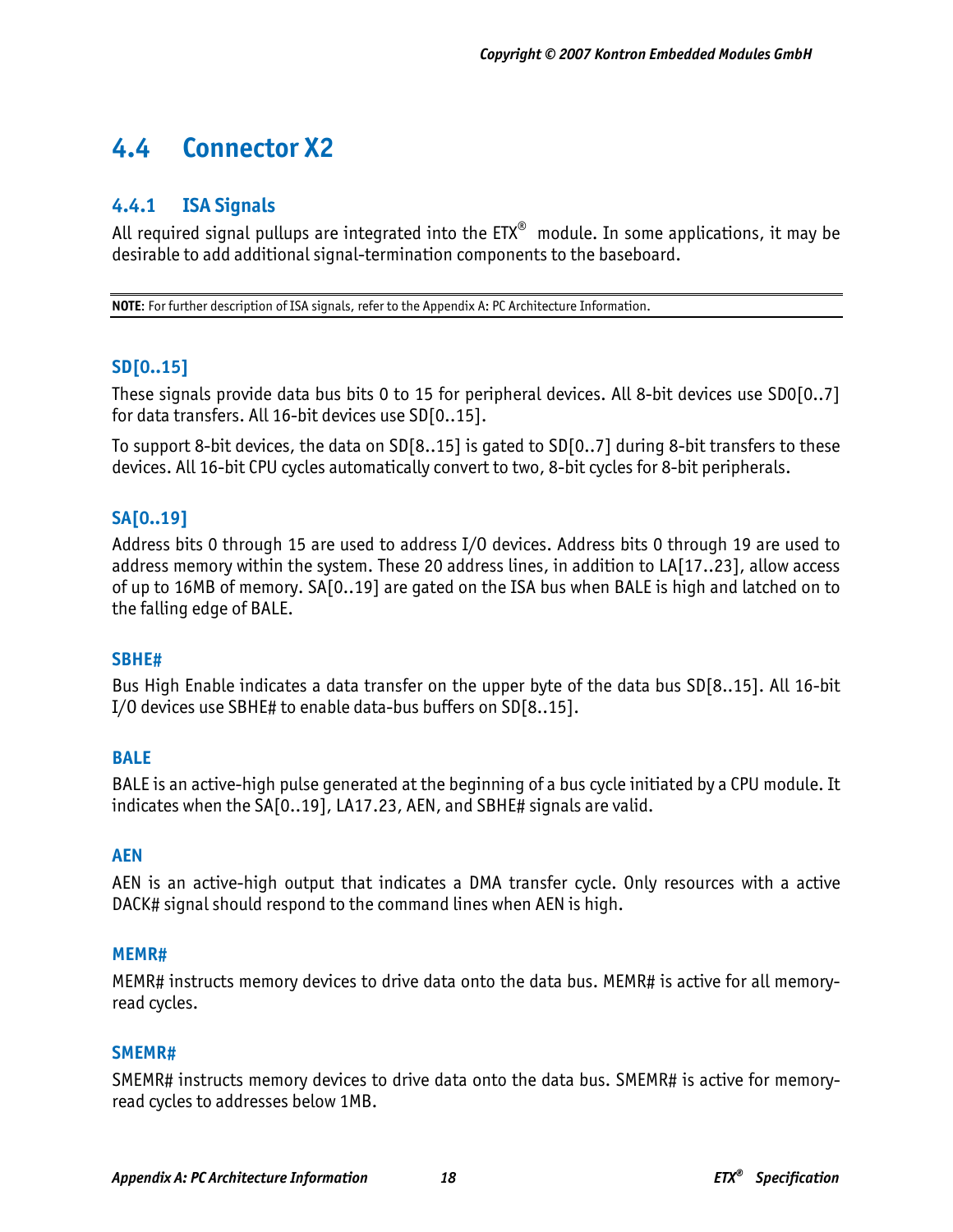#### **MEMW#**

MEMW# instructs memory devices to store the data present on the data bus. MEMW# is active for all memory-write cycles.

#### **SMEMW#**

SMEMW# instructs memory devices to store the data present on the data bus. SMEMW# is active for all memory-write cycles to address below 1MB.

#### **IOR#**

I/O read instructs an I/O device to drive its data onto the data bus. It may be driven by the CPU or by the DMA controller. IOR# is inactive (high) during refresh cycles.

#### **IOW#**

I/O write instructs an I/O device to store the data present on the data bus. It may be driven by the CPU or by the DMA controller. IOW# is inactive (high) during refresh cycles.

#### **IOCHK#**

IOCHK# is an active-low input signal that indicates that an error has occurred on the module bus. If I/O checking is enabled on the CPU module, an IOCHK# assertion by a peripheral device sends a NMI to the processor.

#### **IOCHRDY**

The I/O Channel Ready is pulled low to extend the read or write cycles of any bus access when required. The CPU, DMA controllers or refresh controller can initiate the cycle. A peripheral that cannot present read data or strobe in write data within this amount of time uses IOCHRDY to extend these cycles.

This signal should not be held low for more than 2.5 μs for normal operation. Any extension to more than 2.5 μs does not guarantee proper DRAM memory content because memory refresh is disabled when IOCHRDY is low.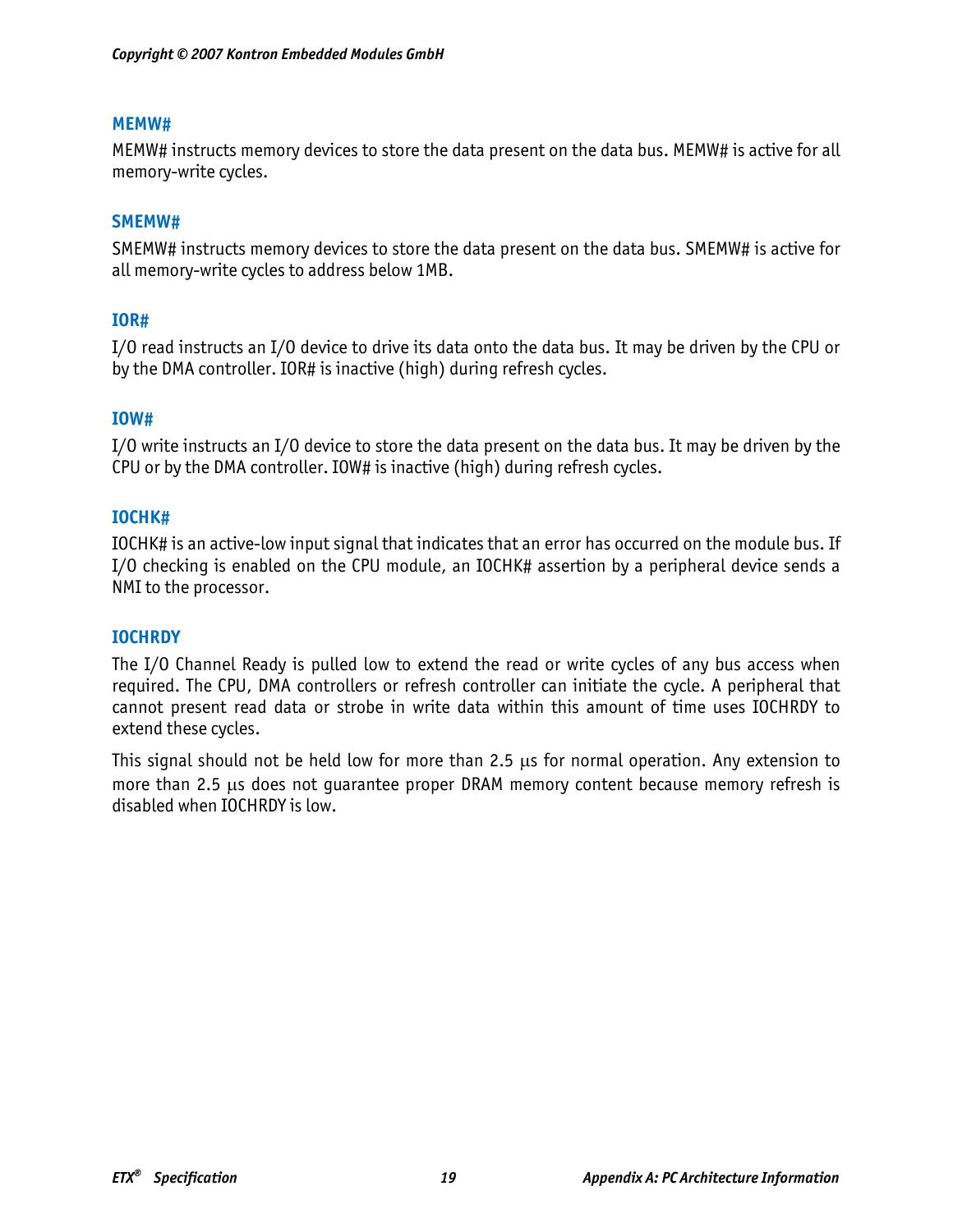#### **M16#**

The M16# signal determines when a 16-bit to 8-bit conversion is needed for memory bus cycles. A conversion is done any time the CPU module requests a 16-bit memory cycle while the M16# line is high. If M16# is high, 16-bit CPU cycles are automatically converted on the bus into two 8-bit cycles. If M16# is low, an access to peripherals is done 16-bits wide.

#### **IO16#**

The IO16# signal determines when a 16-bit to 8-bit conversion is needed for I/O bus cycles. A conversion is done any time the CPU module requests a 16-bit I/O cycle while the IO16# line is high. If IO16# is high, 16-bit CPU cycles are automatically converted on the bus into two 8-bit cycles. If IO16# is low, an access to peripherals is done at 16-bit width.

#### **REFSH#**

REFSH# is pulled low whenever a refresh cycle is initiated. A refresh cycle is activated every 15.6 us to prevent loss of DRAM data.

#### **NOWS#**

The Zero wait-state signal tells the CPU to complete the current bus cycle without inserting the default wait states. By default, the CPU inserts 4 wait states for 8-bit transfers and 1 wait state for 16-bit transfers.

#### **MASTER#**

This signal is used with a DRQ line to gain control of the system bus. A processor or a DMA controller on the I/O channel may issue a DRQ to a DMA channel in cascade mode and receive a DACK#. Upon receiving the DACK#, a bus master may pull MASTER# low, which will allow it to control the system address, data, and control lines. After MASTER# is low, the bus master must wait one system clock period before driving the address and data lines and two clock periods before issuing a read or write command. If this signal is held low for more than 15 us, system memory may be lost as memory refresh is disabled during this process.

#### **SYSCLK**

SYSCLK is supplied by the CPU module and has a nominal frequency of about 8 MHz with a duty cycle of 40-60 percent. The frequency supplied by different CPU modules may vary. This signal is supplied at all times except when the CPU module is in sleep mode.

#### **OSC**

The CPU module supplies OSC. It has a nominal frequency of 14.31818 MHz and a duty cycle of 40- 60 percent. This signal is supplied at all times except when the CPU module is in sleep mode.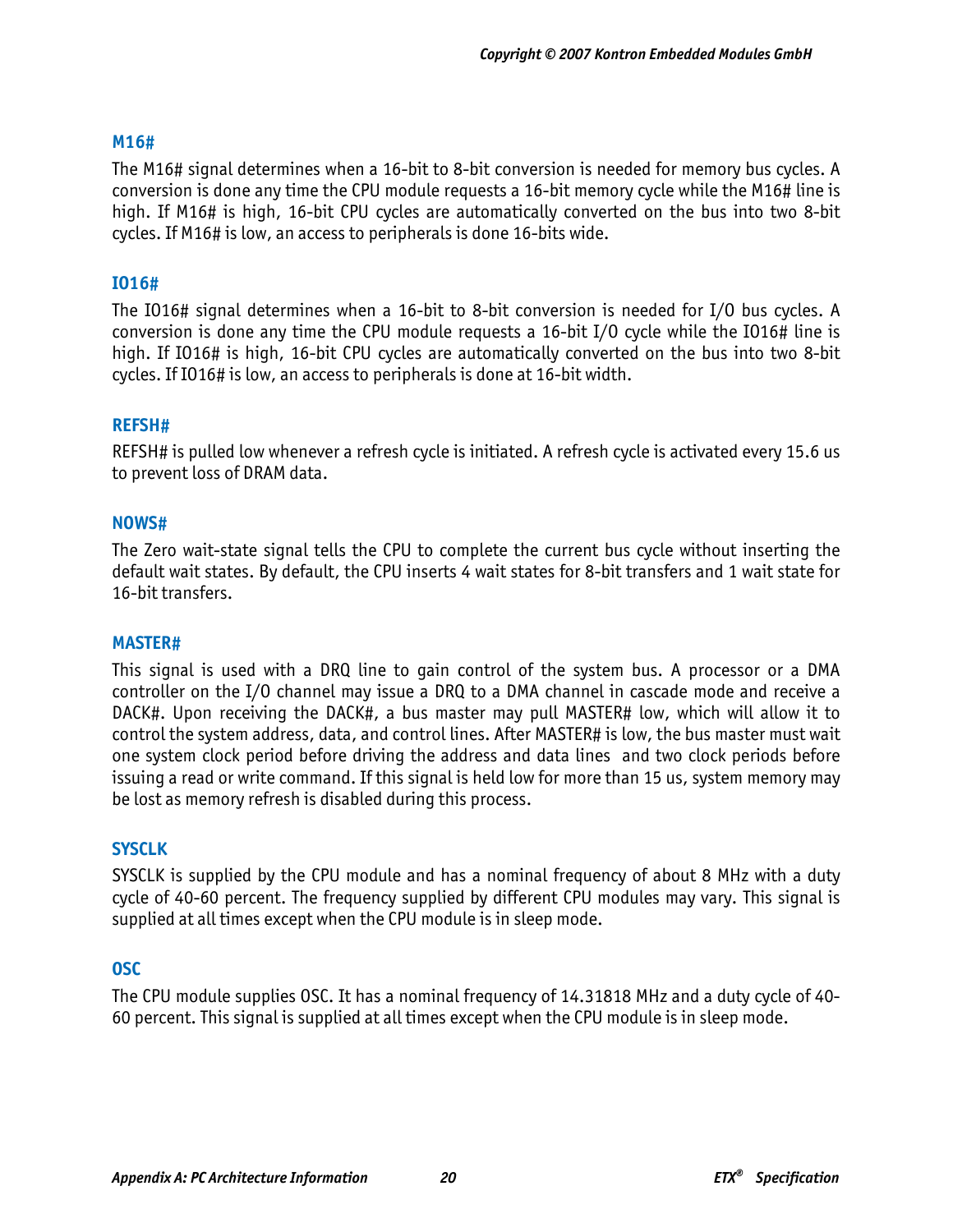#### **RESETDRV**

This active-high output is system reset generated from CPU modules. It is responsible for resetting external devices.

## **DREQ[0, 1, 2, 3, 5, 6, 7]**

The asynchronous DMA request inputs are used by external devices to indicate when they need service from the CPU module's DAM controllers. DREQ0..3 are used for transfers between 8-bit I/O adapters and system memory. DREQ5..7 are used for transfers between 16-bit I/O adapters and system memory. DRQ4 is not available externally. All DRQ pins have pullup resistors on CPU modules.

## **DACK[0, 1, 2, 3, 5, 6, 7]#**

DMA acknowledge 0..3 and 5.7 acknowledge DMA requests. They are active-low.

## **TC**

The active-high output TC indicates that one of the DMA channels has transferred all data.

## **IRQ[3..7, 9,15]**

These are the asynchronous interrupt request lines. IRQ0, 1, 2 and 8 are not available as external interrupts because they are used internally on the CPU module. All IRQ signals are inactive-high. The interrupt requests are prioritized. IRQ9 through IRQ12 and IRQ14 through IRQ15 have the highest priority (IRQ9 is the highest). IRQ3 through IRQ7 have the lowest priority (IRQ7 is the lowest). An interrupt request is generated when an IRQ line is raised from low to high. The line must be held high until the CPU acknowledges the interrupt request (interrupt-service routine).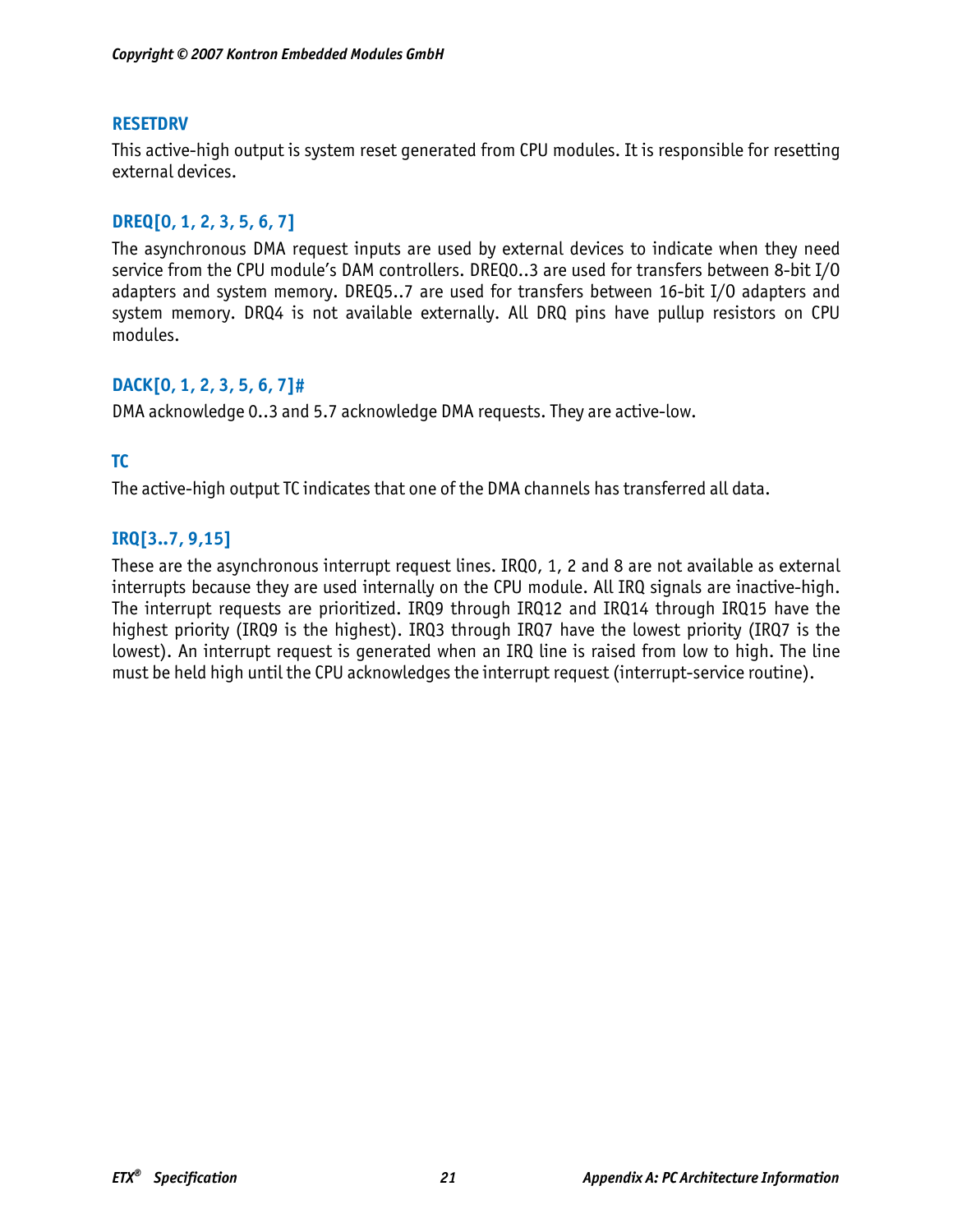# **4.5 Connector X3**

# **4.5.1 VGA Signals**

External termination components are required on the VGA analog video outputs. See the *ETX® Design Guide* for details.

**NOTE**: For further description of VGA signals, refer to Appendix A: PC Architecture Information.

#### **HSY**

Horizontal Sync: This output supplies the horizontal synchronization pulse to the CRT monitor.

#### **VSY**

Vertical Sync: This output supplies the vertical synchronization pulse to the CRT monitor.

### **R, G, B**

Red, green and blue analog video output signals for CRT monitors. These lines should be terminated with 75 ohms to ground at the video connector.

#### **DDCK, DDDA**

These two pins can be used for a DDC interface between the graphics-controller chip and the CRT monitor.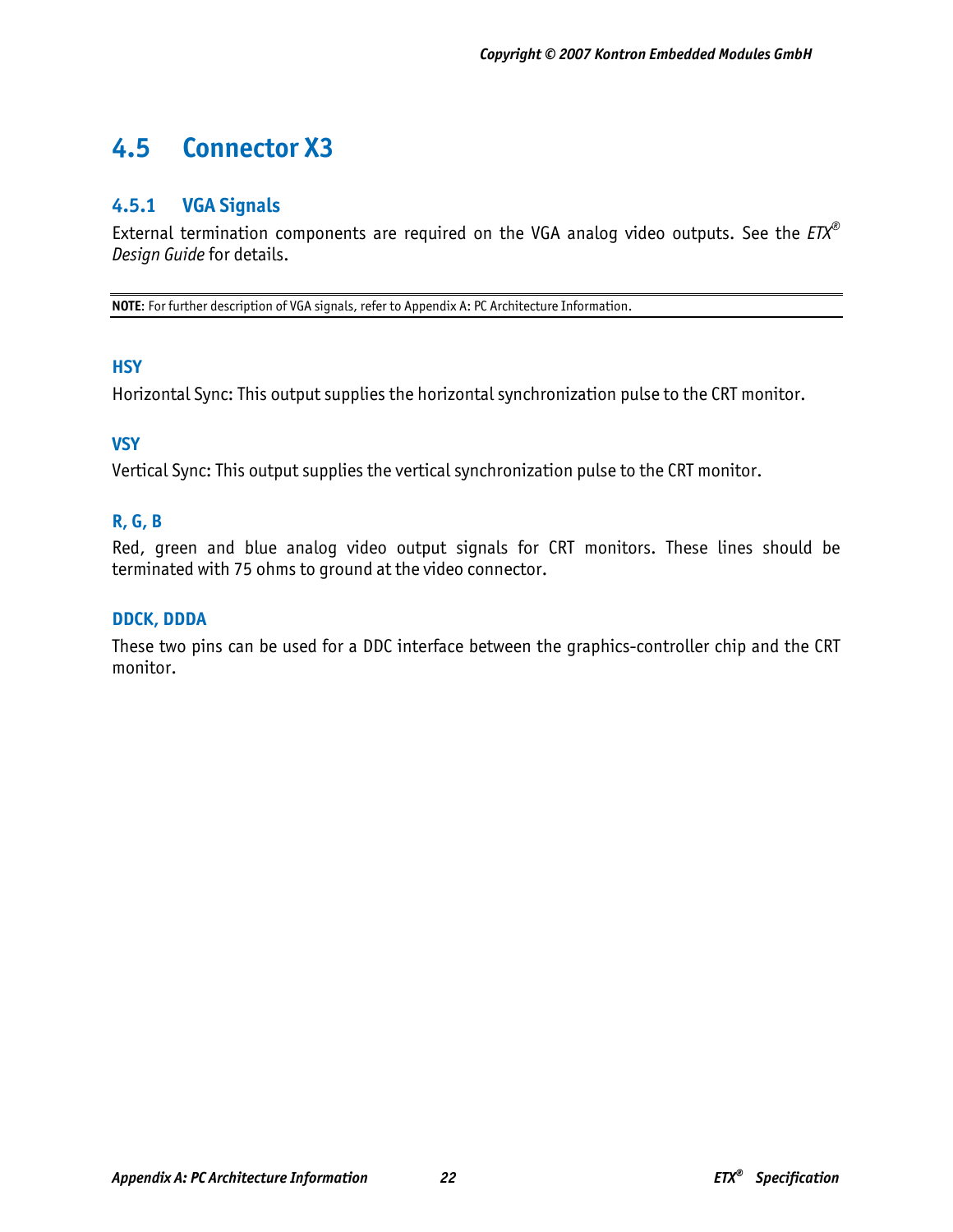# **4.5.2 LVDS Flat-Panel Interface Signals**

**NOTE**: ETX modules may implement either this LVDS flat-panel interface or the digital interface described in section 4.5.3. Refer to the specific ETX module product manual for additional information.

#### **LCDDO[0..19]**

LCD data output pins for LVDS support. These signals are differential and should be routed as differential pairs. See the *ETX® Design Guide* for more information.

An ETX module that supports LVDS output must implement at least LCDDO[0..7]. These four signal pairs can support a single channel TFT interface of 18 bits or less.

The implementation of LCDDO[8..19] is optional. Refer to the specific ETX product manual for information about the implementation of these signals.

Single channel LVDS links use the first channel only. Dual channel links, which are commonly used to transmit high data rates, will use both the first and second channels.

The Txout3+ and Txout3- signals are used only for 24-bit LCD panels. ETX modules that do not support 24-bit panels will not implement LCDDO[8..9] or LCCDO[18..19].

| <b>Pin Name</b> | <b>LVDS Signal</b> | <b>Channel</b> |
|-----------------|--------------------|----------------|
| LCDD00          | Txout0-            | first          |
| LCDD01          | Txout0+            | first          |
| LCDD02          | Txout1-            | first          |
| LCDD03          | Txout1+            | first          |
| LCDD04          | Txout2-            | first          |
| LCDD05          | Txout2+            | first          |
| LCDD06          | Txclk-             | first          |
| LCDD07          | Txclk+             | first          |
| LCDD08          | Txout3-            | first          |
| LCDD09          | Txout3+            | first          |
| LCDD010         | Txout0-            | second         |
| LCDD011         | Txout0+            | second         |
| LCDD012         | Txout1-            | second         |
| LCDD013         | Txout1+            | second         |
| LCDD014         | Txout2-            | second         |
| LCDD015         | Txout2+            | second         |
| LCDD016         | Txclk-             | second         |
| LCDD017         | Txclk+             | second         |
| LCDD018         | Txout3-            | second         |
| LCDD019         | Txout3+            | second         |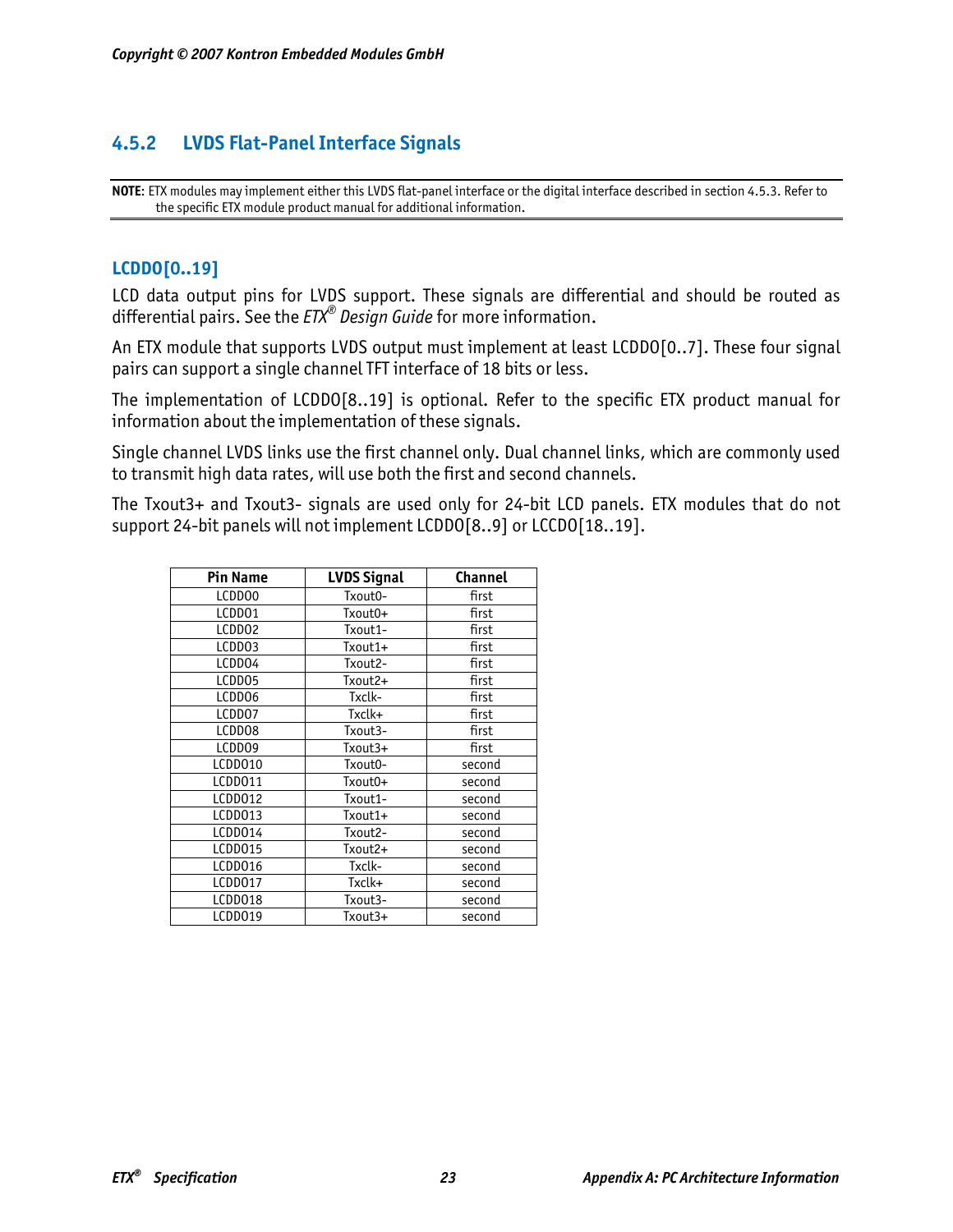#### **BIASON**

Controls contrast voltage to the panel.

### **DIGON**

Controls digital power to the panel.

#### **BLON#**

Controls backlight power to the panel.

### **LTGIO0**

General purpose I/O pin; it is not used by the JILI interface.

### **JILI\_CLK, JILI\_DAT**

I<sup>2</sup>C interface for panel parameter EEPROM. This EEPROM is mounted on JILI adapter. The data in the EEPROM allows the ETX module to automatically set the proper timing parameters for a specific LCD panel. These lines are pulled up to 3.3 volts on the ETX module. Power the EEPROM with 3.3 volts.

### **DETECT#**

Panel hot-plug detection. Implementation of this pin is optional. See the specific ETX module product manual for details.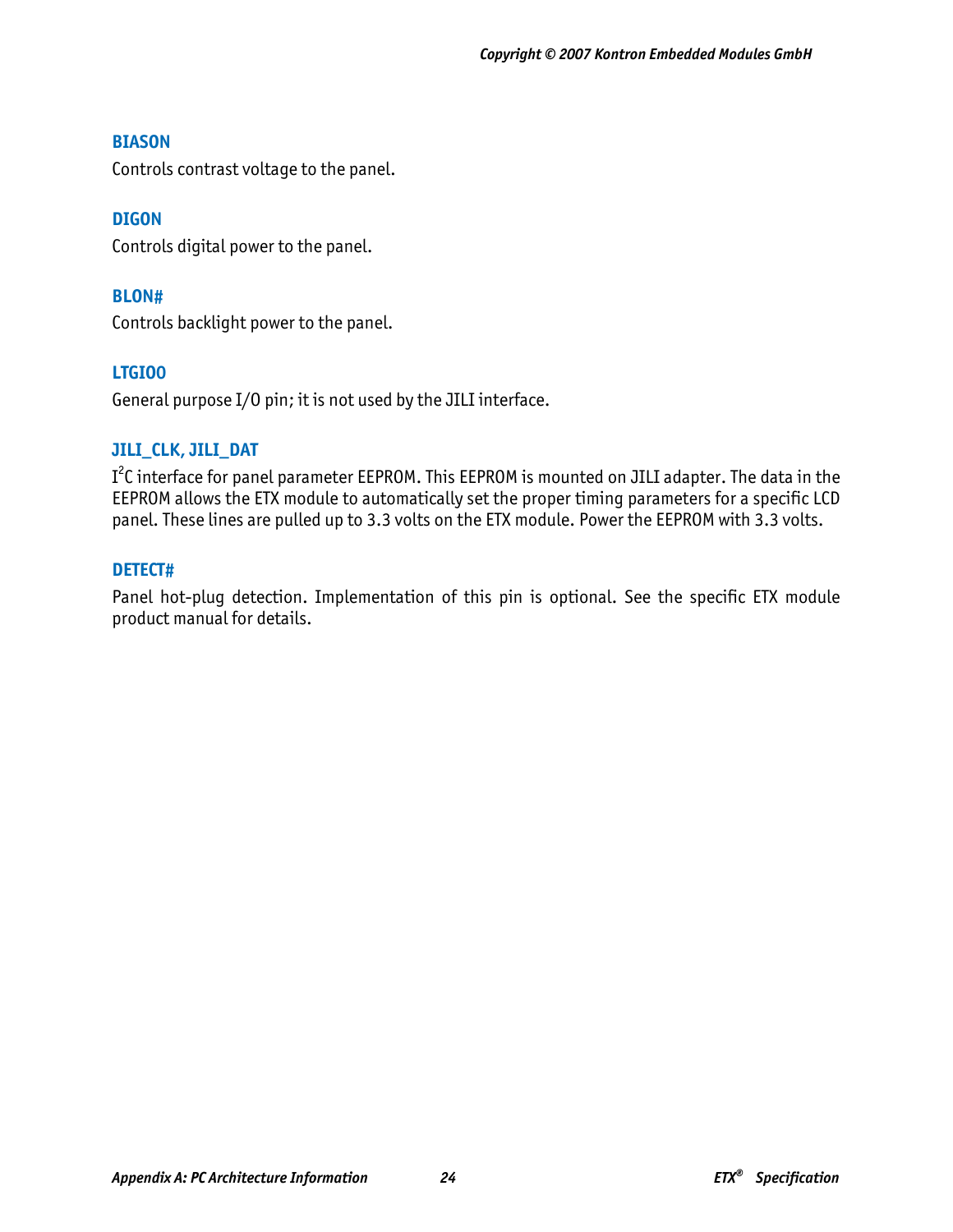# **4.5.3 Digital Flat-Panel Interface Signals**

**NOTE**: ETX modules may implement either a parallel interface or the LVDS flat-panel interface described in section 4.5.2. Refer to the specific ETX module product manual and special design guide for additional information regarding parallel display interface.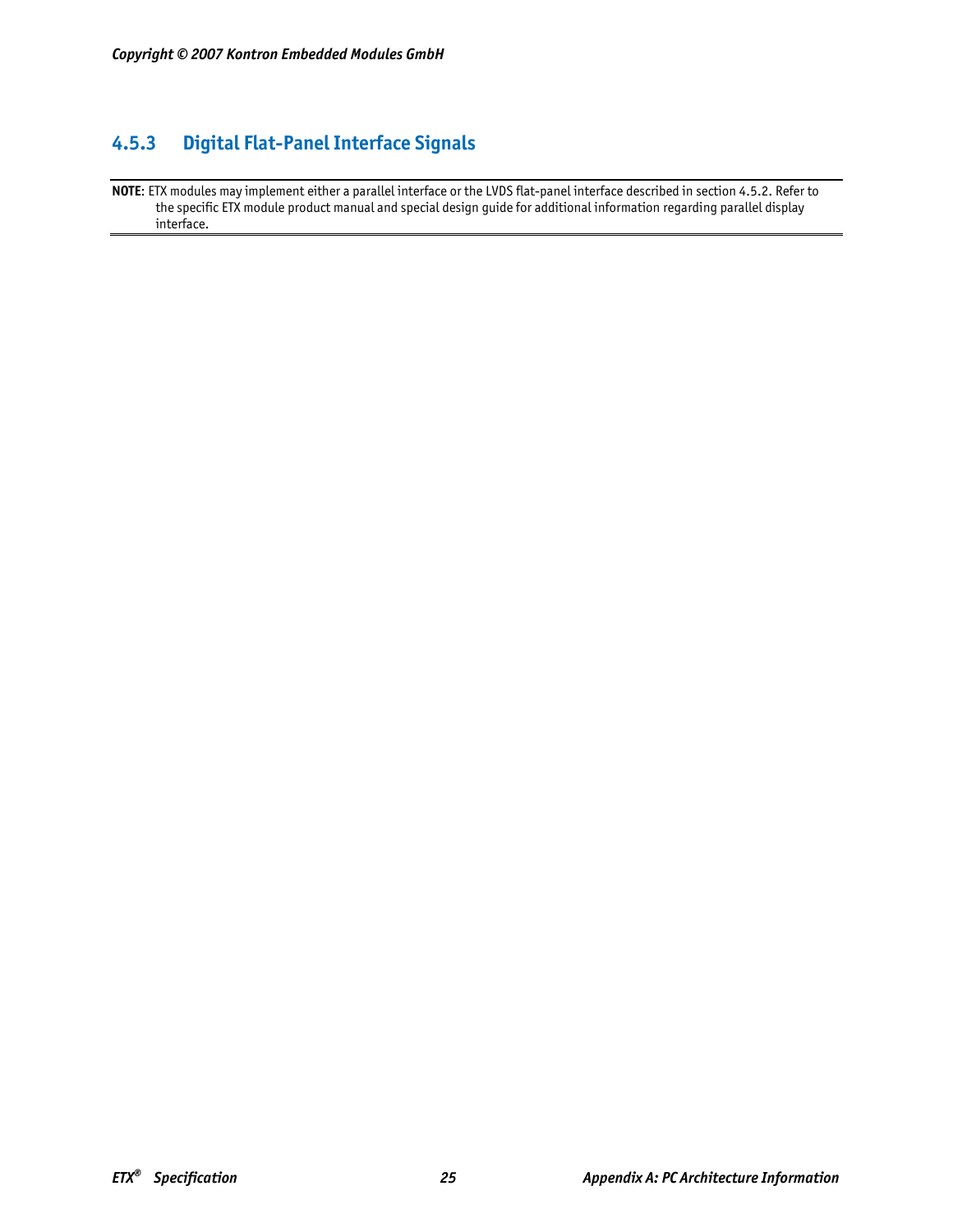# **4.5.4 Television Output Signals**

External termination components are required on analog television outputs. See the *ETX® Design Guide* for details.

**NOTE**: Television output is not a standard ETX feature. Refer to your ETX product manual for additional information.

#### **SYNC**

Composite Sync for RGB Video (SCART).

## **Y**

Analog Output: outputs either Y (Luminance) for S-Video, or Red for RGB Video (SCART).

## **C**

Analog Output: outputs either C (Color/Chrominance) for S-Video, or Green for RGB Video.

#### **COMP**

Analog Output: outputs either Composite Video, or Blue for RGB Video.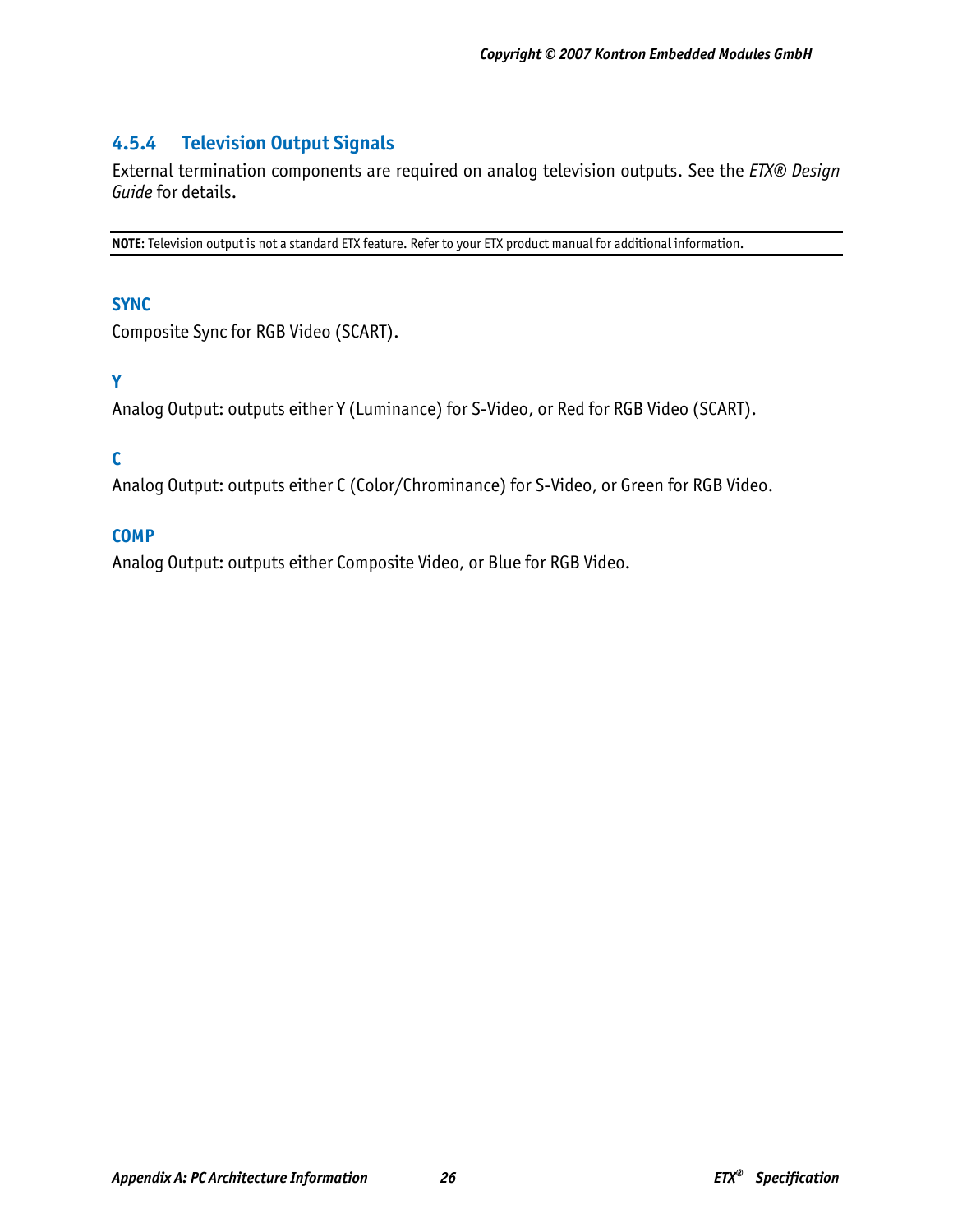## **4.5.5 Serial Port Signals**

Signals for serial ports on the ETX module connectors are logic-level signals. External transceiver devices are necessary for the conversion of the logic-level signals to the desired physical interface such as RS232, RS422, or RS485. See the *ETX® Design Guide* for details.

#### **DTR1#, DTR2#**

Active-low data terminal ready outputs for the serial port. The handshake output signal notifies the modem that the UART is ready to establish a data-communication link.

#### **RI1#, RI2#**

Active-low input is for the serial port. Handshake signals notify the UART when a telephone-ring signal is detected by the modem.

#### **TXD1, TXD2**

Transmitter serial-data output from serial port.

#### **RXD1, RXD2**

Receiver serial-data input.

#### **CTS1#, CTS2#**

Active-low input for serial ports. Handshake signals notify the UART when the modem is ready to receive data.

#### **RTS1#, RTS2#**

Active-low output for serial port. Handshake signals notify the modem when the UART is ready to transmit data.

#### **DCD1#, DCD2#**

Active-low input for serial port. Handshake signals notify the UART when a carrier signal is detected by the modem.

#### **DSR1#, DSR2#**

This active-low input is for serial port. Handshake signals are use to notify the UART that the modem is ready to establish the communication link.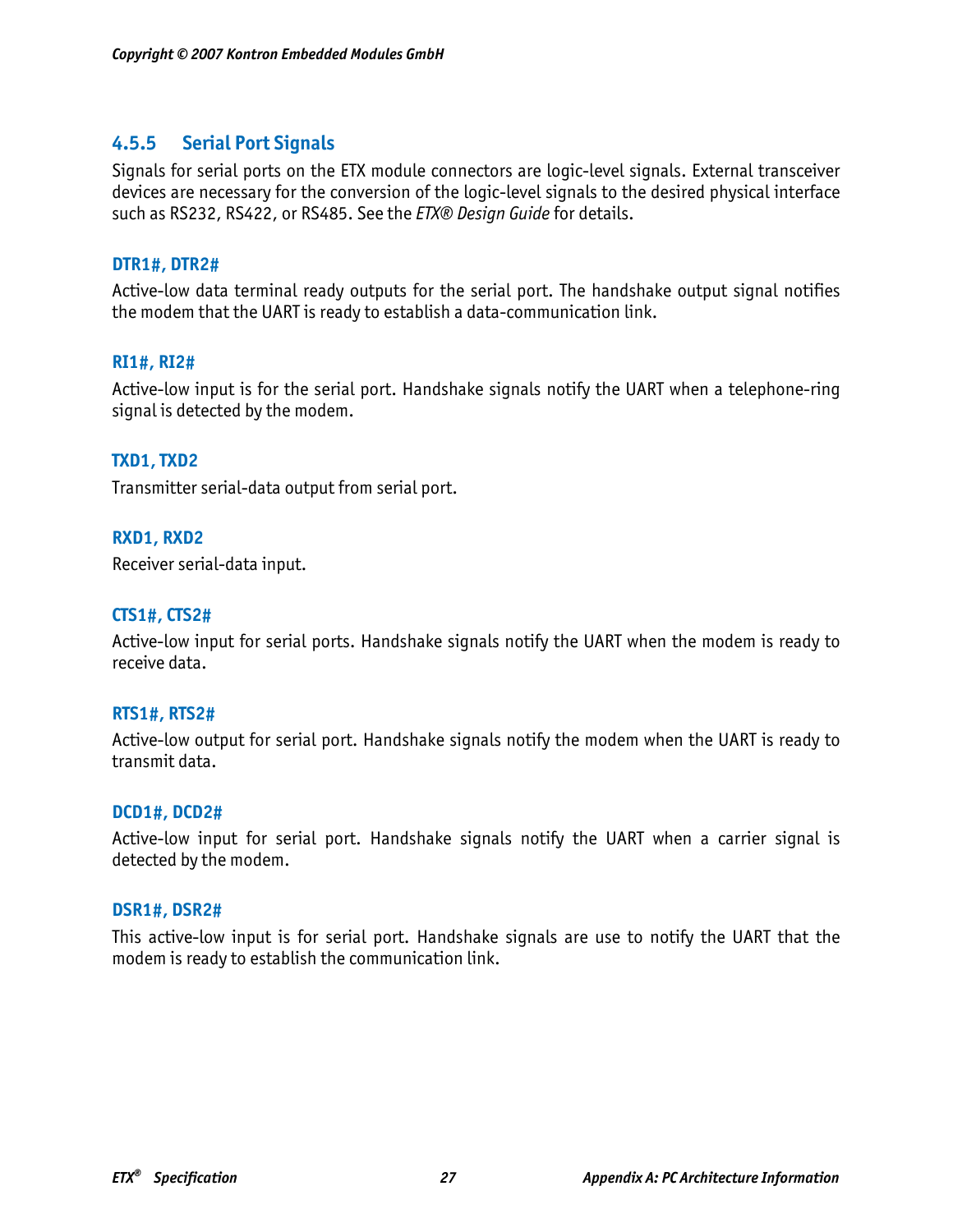# **4.5.6 PS/2 Keyboard, PS/2 Mouse Signals**

### **KBDAT**

Bi-directional keyboard-data signal.

**KBCLK**  Keyboard-clock signal.

**MSDAT** 

Bi-directional mouse-data signal.

**MSCLK** 

Mouse-clock signal.

# **4.5.7 IRDA (SIR) Signals**

**IRTX, IRRX**  Infrared transmit and receive pins.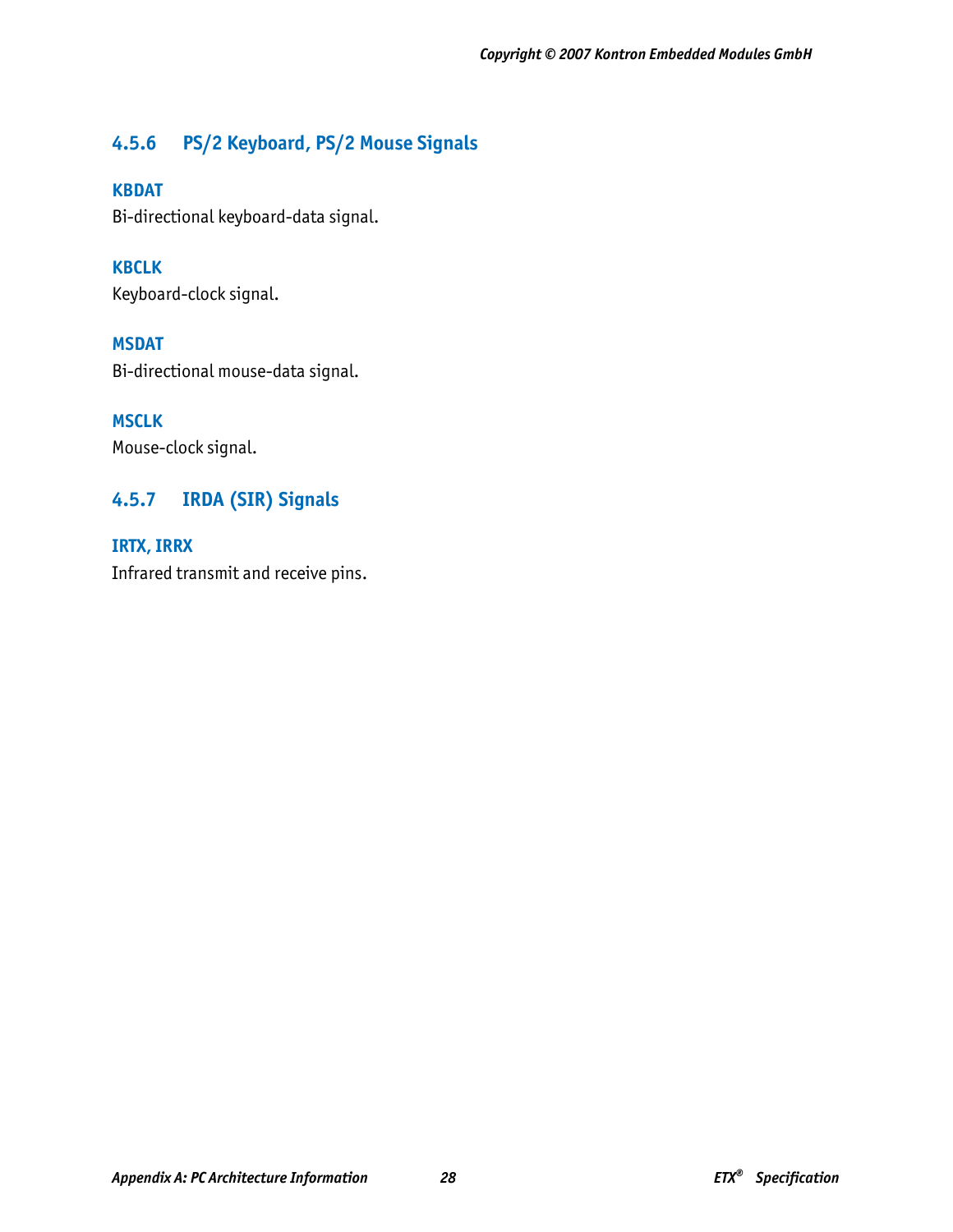# **4.6 Parallel Port Signals**

Signals for the parallel port require external termination components. See the *ETX® Design Guide*  for details.

The parallel port has two alternative operating modes: parallel port and floppy disk. If the parallel port is used in parallel-port mode, floppy-disk support is not available via the parallel port. The LPT/FLPY# pin, which switches the parallel-port modes, is sensed only at boot and cannot be changed dynamically.

If simultaneous floppy drive and parallel support is needed, an external floppy controller may be incorporated into the baseboard design.

## **LPT/FLPY#**

This ETX input signal selects whether parallel-port pins will implement parallel port or floppy support functionality. There is an internal pullup on this signal. If this signal is high or unconnected, the following parallel-port pin functions are in effect:

#### **STB#**

This active-low signal strobes the printer data into the printer.

#### **AFD#**

This active-low output tells the printer to automatically feed the next single line after each preceding line has been printed.

#### **PD[0..7]**

This bi-directional parallel data bus transfers information between the CPU and peripherals.

#### **ERR#**

This active-low signal indicates an error has occurred with the printer.

#### **INIT#**

This active-low signal initiates the printer when low.

#### **SLIN#**

This active-low signal selects the printer.

#### **ACK#**

This active-low output from the printer indicates that it has received the previous data and that it is ready to receive new data.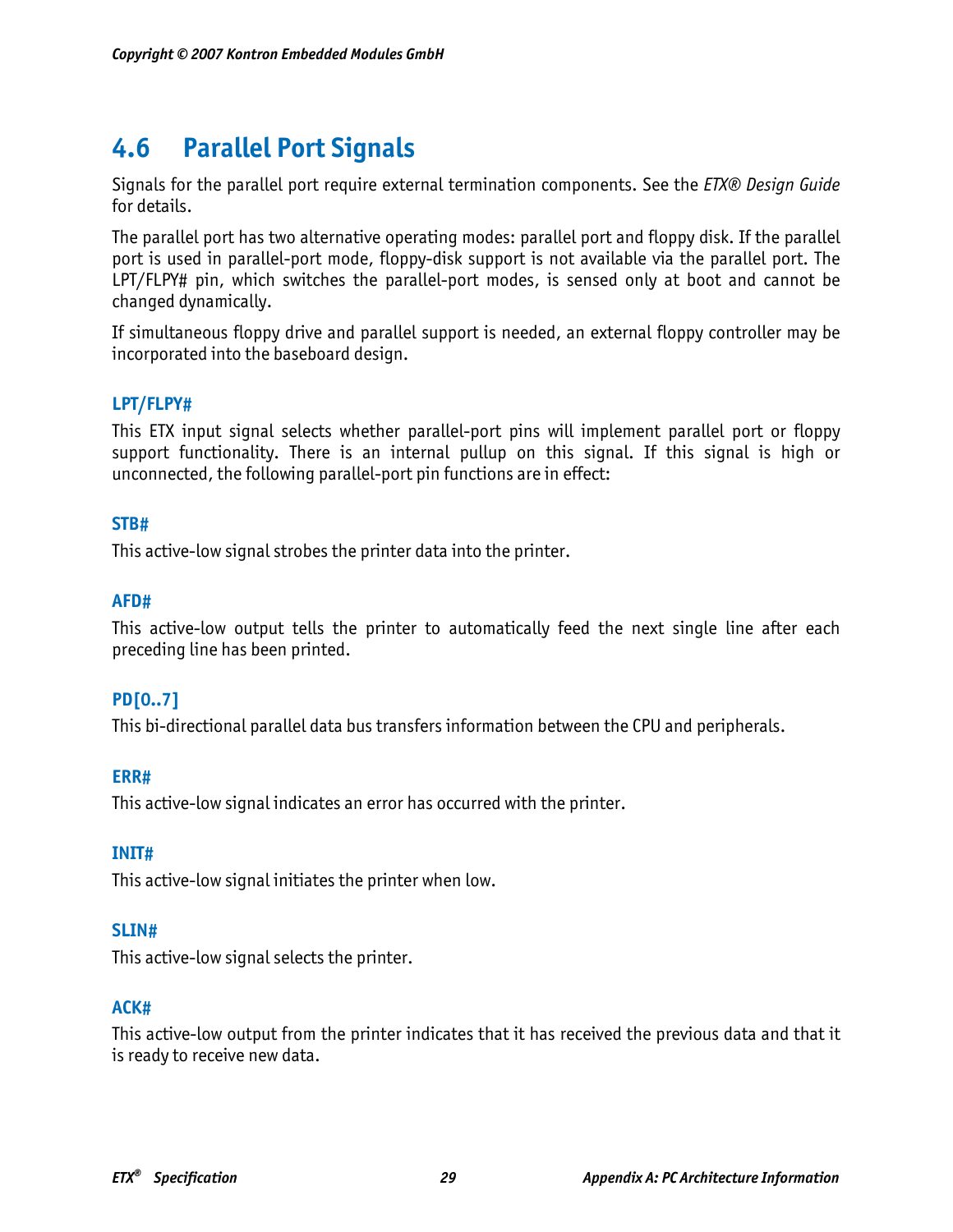## **BUSY**

This signal indicates that the printer is busy and not ready to receive new data.

## **PE**

This signal indicates that the printer is out of paper.

## **SLCT#**

This active-high output from the printer indicates that its power is on.

# **4.6.1 Floppy Signals**

ETX modules support only a single floppy drive over the parallel-port interface. When operating in floppy-disk mode, the parallel port is not available.

## **LPT/FLPY#**

This ETX input signal selects whether the parallel-port pins will implement parallel port or floppysupport functionality. There is an internal pullup on this signal. If this signal is low, the following floppy-support functions are supported over the parallel-port pins.

### **DENSEL**

Indicates whether a low (250/300Kb/s) or high (500/1000Kbs) data rate has been selected.

#### **INDEX#**

This active-low Schmitt Trigger input signal is asserted by the disk drive when the diskette index hole is sensed.

#### **TRK0#**

This active-low Schmitt Trigger input signal is asserted by the disk drive when the head is positioned over the outermost track.

#### **WP#**

This active-low Schmitt Trigger input signal is asserted by the disk drive when a disk is writeprotected.

#### **RDATA#**

The active-low, raw-data read signal from the disk drive. Each falling edge represents a flux transition of the encoded data.

#### **DSKCHG#**

This active-low input signal is asserted by the disk drive when the drive door has been opened.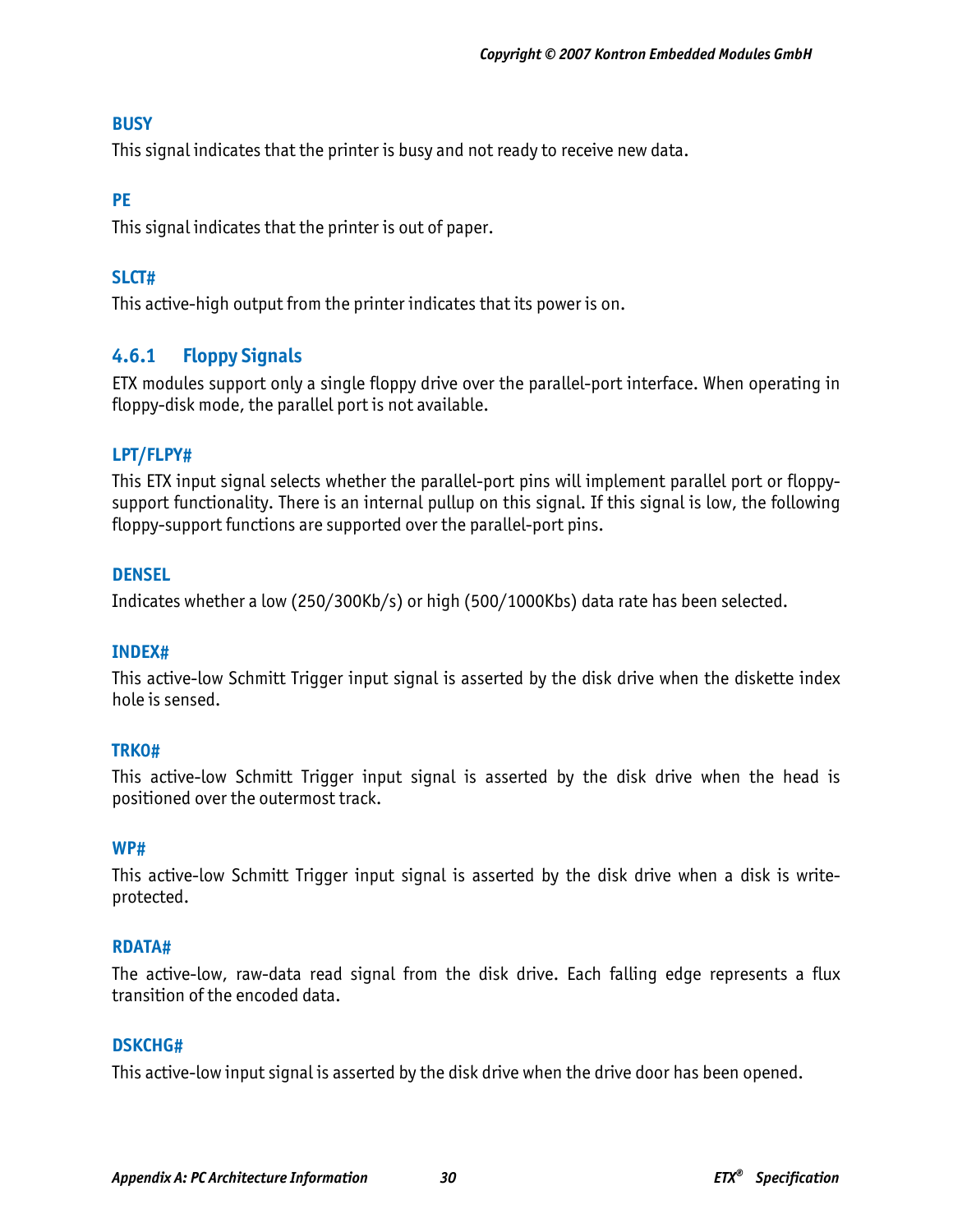#### **DRV#**

This signal selects the floppy drive.

#### **MOT#**

This active-low output activates the disk-drive motor.

### **HDSEL#**

This active-low output determines which disk-drive head is active. Low = Head 0. High (open) = Head 1.

### **DIR#**

This active-low output determines the direction of head movement.

```
Low = step-in. High (open) = step-out.
```
### **STEP#**

This active-low output signal is pulsed at a software-programmable rate to move the head during a seek operation.

#### **WDATA#**

This active-low output is a write precompensated serial-data stream to be written onto the selected disk drive. Each falling edge causes a flux change on the media.

#### **WGATE#**

This active-low output enables the write circuitry of the selected disk drive.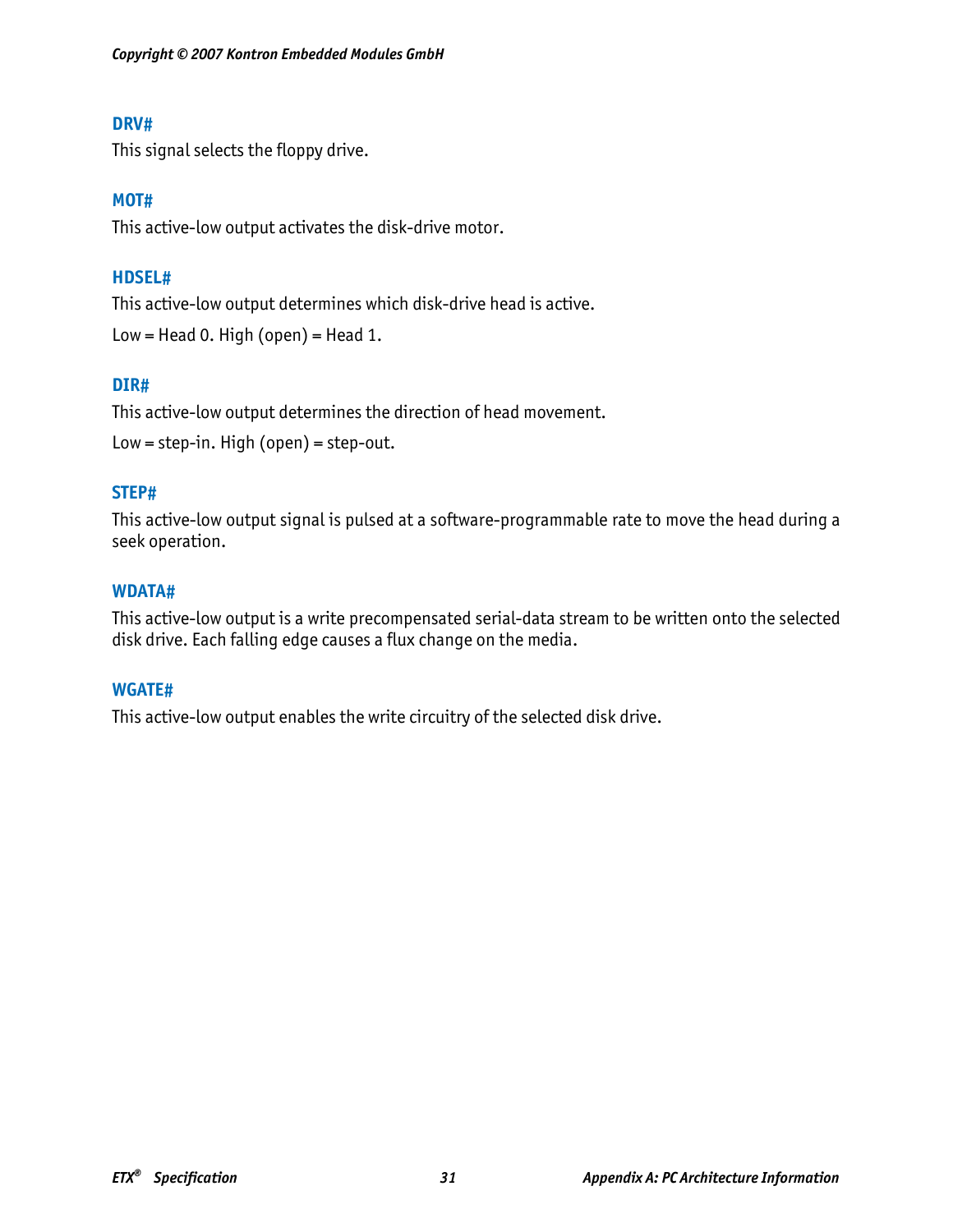# **4.7 Connector X4**

## **4.7.1 IDE Signals**

IDE signals are duplicated for primary and secondary IDE channels. For each signal, the first signal name is for the primary channel and the second signal name is for the secondary channel.

**PIDE\_D0..15/ SIDE\_D0..15** 

IDE Data Bus.

**PIDE\_A[0..2]/ SIDE\_A[0..2]** 

IDE Address Bus.

#### **PIDE\_CS1#/ S**I**DE\_CS1#**

IDE Chip Select 1. This is the Chip Select 1 command output pin that enables the IDE device to watch the Read/Write Command.

#### **PIDE\_CS3#/ SIDE\_CS3#**

IDE Chip Select 3. This is the Chip Select 3 command output pin that enables the IDE device to watch the Read/Write Command.

#### **PIDE\_DRQ/ SIDE\_DRQ**

IDE DMA Request for IDE Master. This signal is asserted by an IDE device. It will be active-high in DMA or Ultra-33 mode and always be inactive-low in PIO mode.

#### **PIDED\_AK#/ SIDED\_AK#**

IDE DACK# for IDE Master. This signal grants the IDE DMA request to begin the IDE Master Transfer in DMA or Ultra-33 mode.

#### **PIDE\_RDY/ SIDE\_RDY**

IDE Ready. This is the input pin from the IDE Channel. It indicates that the IDE device is ready to terminate the IDE command in PIO mode. The IDE device can de-assert this input to expand the IDE command if the device is not ready. In Ultra-33 mode, this pin has different functions. See the references for details.

#### **PIDE\_IOR#/ SIDE\_IOR#**

IDE IOR# Command. This IOR# command output pin tells the IDE device to assert the Read Data in PIO and DMA mode. In Ultra-33 mode, this pin has different functions.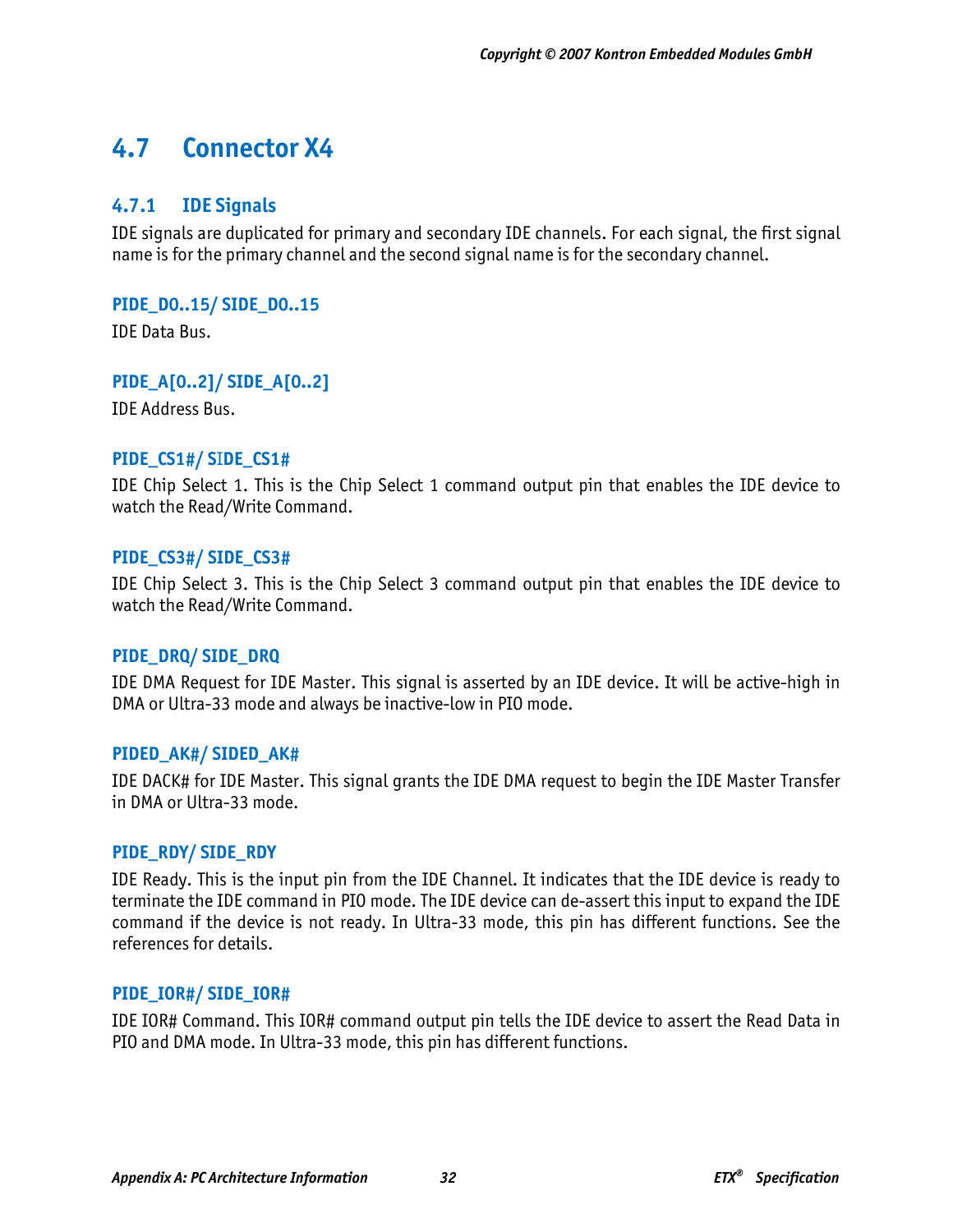#### **PIDE\_IOW#/ SIDE\_IOW#**

IDE IOW# Command. This IOW# command output pin notifies the IDE device that the available Write Data is already asserted by the IDE Busmaster in PIO and DMA mode. In Ultra-33 mode, this pin has different functions.

#### **PIDE\_INTRQ/ SIDE\_INTRQ**

Interrupt-request signal from the IDE device.

#### **HDRST#**

Low-active hardware reset (RSTDRV inverted).

#### **DASP\_S**

Time-multiplexed, open-collector output that indicates that a drive is active. It is also used for Master/Slave negotiation on the secondary IDE channel.

If an IDE device such as a Flash Disk exists onboard the ETX module, this signal must be connected to the DASP\_S pin of any other device connected to the secondary IDE channel.

**NOTE**: Refer to your ETX module product manual for additional information.

#### **PDIAG\_S**

The signal is used for Master/Slave negotiation on the secondary IDE channel. It is asserted by the Slave to indicate to a master that the slave has passed its internal diagnostic command.

If an IDE device such as a Flash Disk exists onboard the ETX module, this signal must be connected to the PDIAG\_S pin of any other device connected to the secondary IDE channel.

On ETX modules that support DMA66 or DMA100, this pin may also detect the presence of the 80 conductor IDE cable that is needed to support these modes.

**NOTE**: Refer to your ETX module product manual for additional information.

#### **CBLID\_P**

On ETX<sup>®</sup> modules that support DMA66 or DMA100, this pin may be used to detect the presence of an 80-conductor IDE cable on the primary IDE channel. This allows BIOS or system software to determine whether to enable high-speed transfer modes.

**NOTE**: Refer to your ETX® module product manual for additional information.

# **4.7.2 Ethernet Signals**

The  $EIX^{\circledast}$  Ethernet interface is designed for use with an external 1:1/ 1:1 transformer. See the transformer specification below.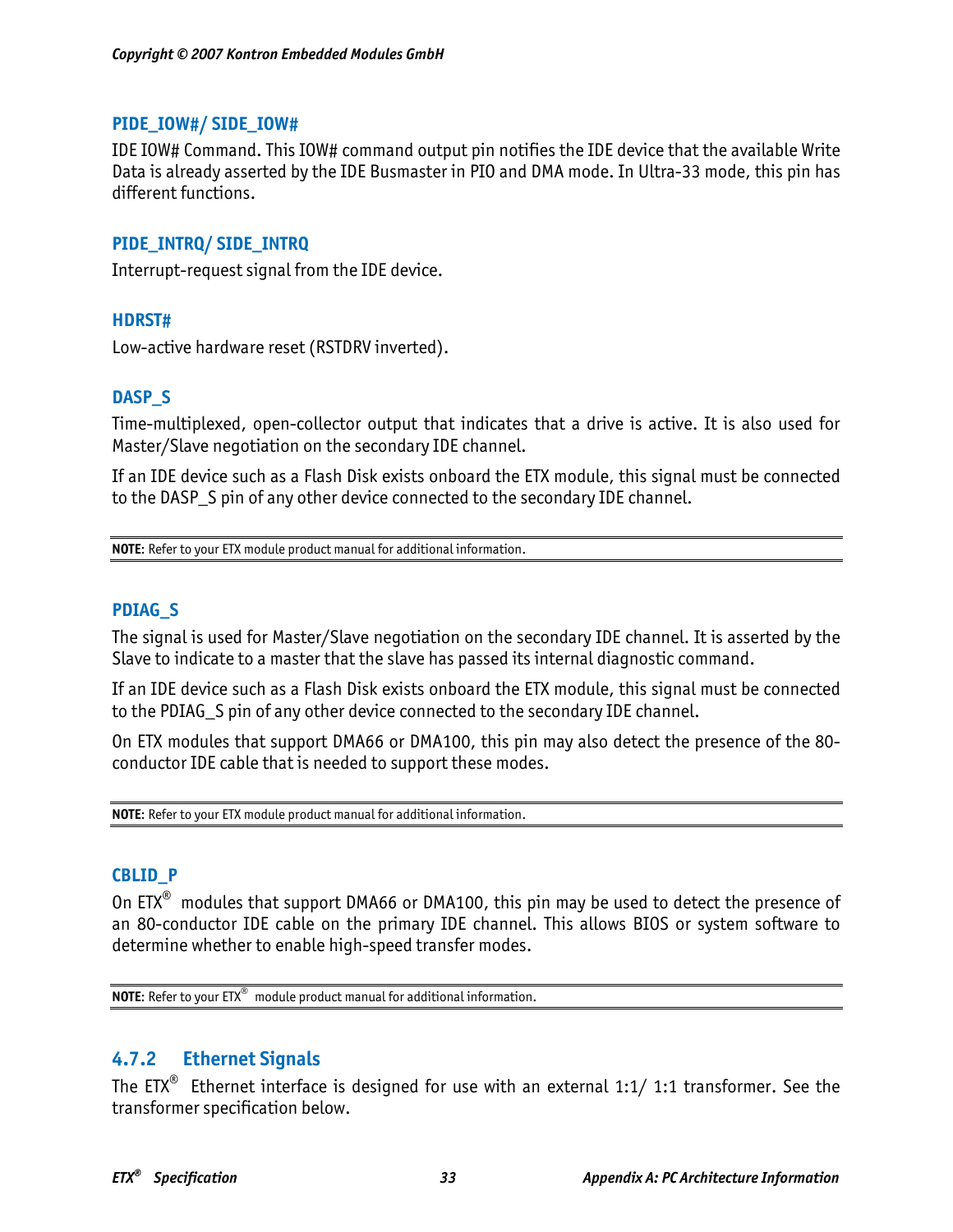**NOTE**: Refer to the *ETX<sup>®</sup> Design Guide* for more information on the Ethernet interface and for routing quidelines for Ethernet signals.

#### **TXD-, TXD+ (Analog Twisted Pair)**

Ethernet Transmit Differential Pair. These pins transmit the serial-bit stream on the Unshielded Twisted Pair (UTP) cable. The current-driven differential driver can be two-level (10BASE-T) or three-level (100BASE-TX) signals, depending on the mode of operation. These signals interface to the Ethernet cable through an isolation transformer.

#### **RXD-, RXD+ ( Analog Twisted Pair)**

Ethernet Receive Differential Pair. These pins receive the serial-bit stream from the isolation transformer. The bit stream can be transmitted in either two-level (10BASE-T) or three-level (100BASE-TX) signals, depending on the mode of operation. These signals interface to the Ethernet cable through an isolation transformer.

#### **ACTLED#**

The Activity LED pin indicates either transmitted or received data activity on the Ethernet port. This pin is asserted low when activity is detected. It can sink 5mA to ground through an external LED and a limiting resistor to a 3.3V source.

#### **LILED#**

The Link Integrity LED pin indicates link integrity. This pin is asserted low when the link is valid. It can sink 5mA to ground through an external LED and a limiting resistor to a 3.3V source.

#### **SPEEDLED#**

The Speed LED pin indicates high-speed operation. This LED is not supported by all ETX boards. This pin is asserted low when a 100Mbps link is detected and is not asserted for a 10Mbps link. It can sink 5mA to ground through an external LED and a limiting resistor to a 3.3V source.

| <b>Ethernet Transformer Specification</b> |               |  |  |  |  |
|-------------------------------------------|---------------|--|--|--|--|
| Turns ratio transmit:                     | $1:1 +/- 5%$  |  |  |  |  |
| Turns ratio receive:                      | $1:1+/-5%$    |  |  |  |  |
| Insertion Loss 1 to 60 MHz:               | max. 1 dB     |  |  |  |  |
| Return Loss 1 to 80 MHz:                  | max. 10 dB    |  |  |  |  |
| <b>Common Mode Rejection</b>              |               |  |  |  |  |
| 30 to 100 MHz:                            | max. 30 dB    |  |  |  |  |
| 100 to 500 MHz:                           | max. 20 dB    |  |  |  |  |
| Cross Talk 1 to 80 MHz:                   | max. 35 dB    |  |  |  |  |
| Hi-Pot (Pri-Sec):                         | min. 1500VRMS |  |  |  |  |

| <b>Supported Ethernet Transformer Examples</b> |  |  |
|------------------------------------------------|--|--|
| Pulse H0002                                    |  |  |
| Pulse H1012T                                   |  |  |
| Valor MD6301NDS1                               |  |  |
| Valor ST6118T                                  |  |  |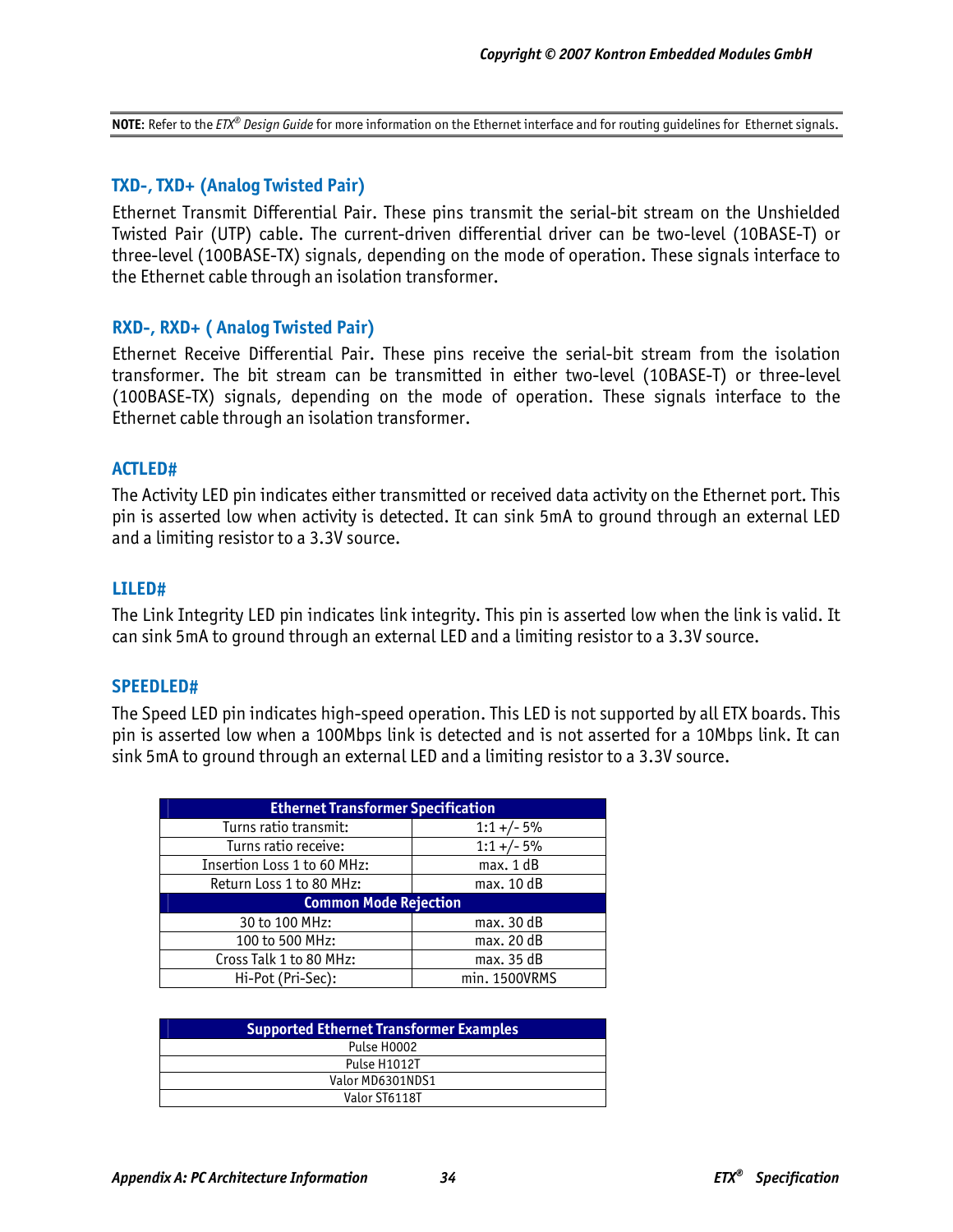| Bel Fuse S558-5999-46     |
|---------------------------|
| Delta Electronics LE8200M |

# **4.7.3 Power Control Signals**

#### **PWGIN**

An active-high input to the ETX from an external power supply indicates that the power is good and that the ETX can begin booting. Use of this signal is not required because the ETX module contains its own power-good logic.

The PWGIN signal also can be used as an active-low reset input to the ETX module.

### **5V\_SB**

Power input for the internal suspend and power-control circuitry. Connect to a 5V, 400mA stand-by power source available. This can be a no-connect if a standby supply is unavailable.

### **PS\_ON#**

Active-low output from ETX module. It can be connected to the PS\_ON# input of an ATX power supply to switch the main output. For this pin to function, 5V\_SB must be supplied to the ETX module.

#### **PWRBTN#**

Power Button Input. Connect to GND with momentary-contact switch or open-collector driver to implement ATX power-button control of PS\_ON. For this pin to function, 5V\_SB must be supplied to the ETX module.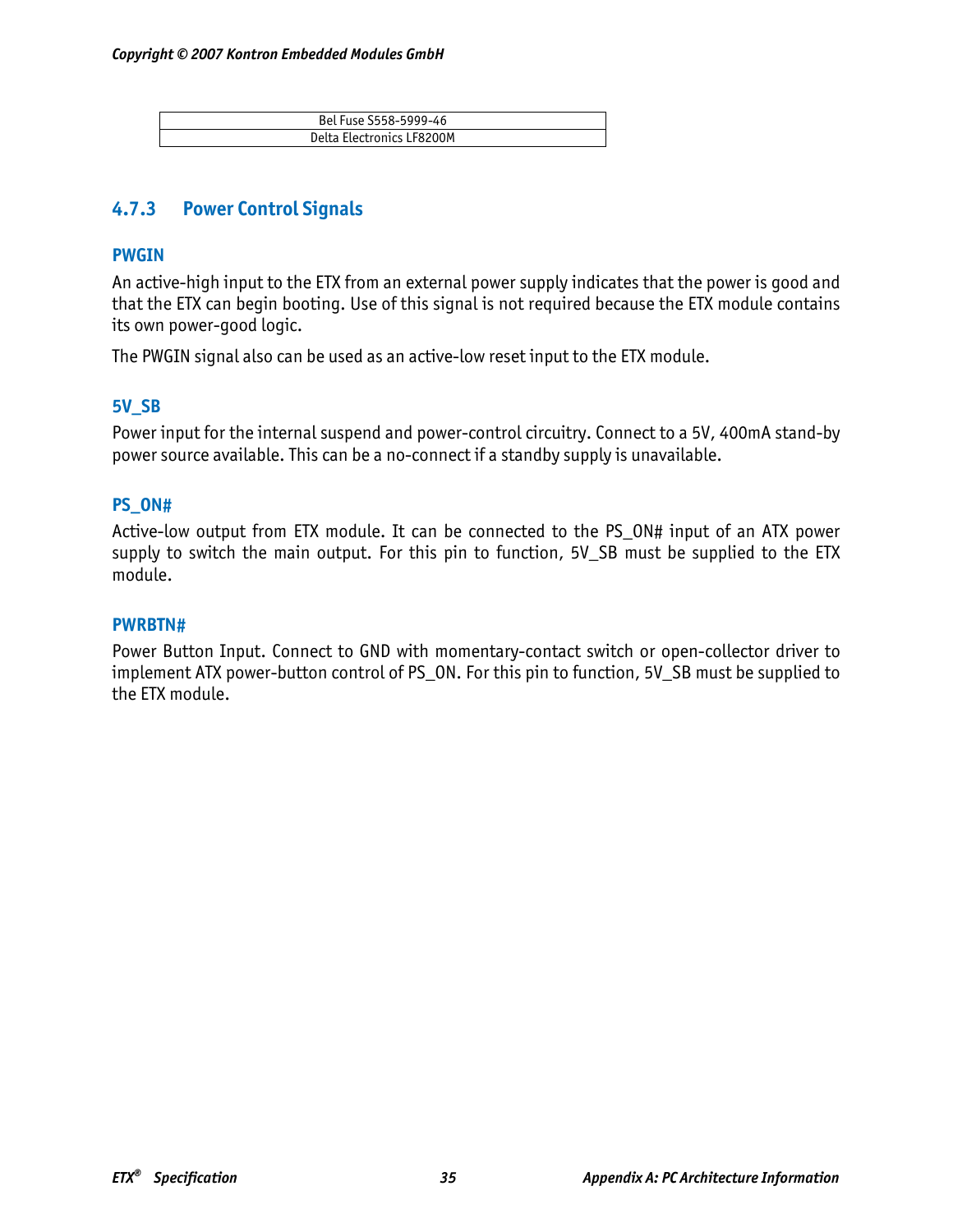# **4.7.4 Power-Management Signals**

**NOTE**: Support of these signals is not required by the ETX specification. Refer to the specific ETX product manual for information about supported power management signals.

For these pins to function while VCC is powered down, 5V SB must be supplied to the ETX module.

Rhese signals generally have pullup resistors to the suspend power supply inside the ETX module. Care must be taken in interfacing these signals to logic that is powered down when 5V SB is active.

#### **RSMRST#**

Resume Reset input. This input may be driven low by external circuitry to reset the powermanagement logic on the ETX module.

#### **SMBALRT#**

System Management Bus Alert input. This signal may be driven low by SMB devices to signal an event on the SM Bus.

#### **BATLOW#**

Battery low input. This signal may be driven low by external circuitry to signal that the system battery is low, or may be used to signal some other external power-management event.

#### **GPE1#**

General-purpose, power-management event input 1. This may be driven low by external circuitry to signal an external power-management event. Within the ETX module, this pin is commonly connected to the chipset's LID# input.

#### **GPE2#**

General-purpose, power-management event input 2. This may be driven low by external circuitry to signal an external power-management event. Within the ETX module, this pin is commonly connected to the chipset's RING# input.

#### **EXTSMI#**

System-management-interrupt input. This may be driven low by external circuitry to initiate an SMI.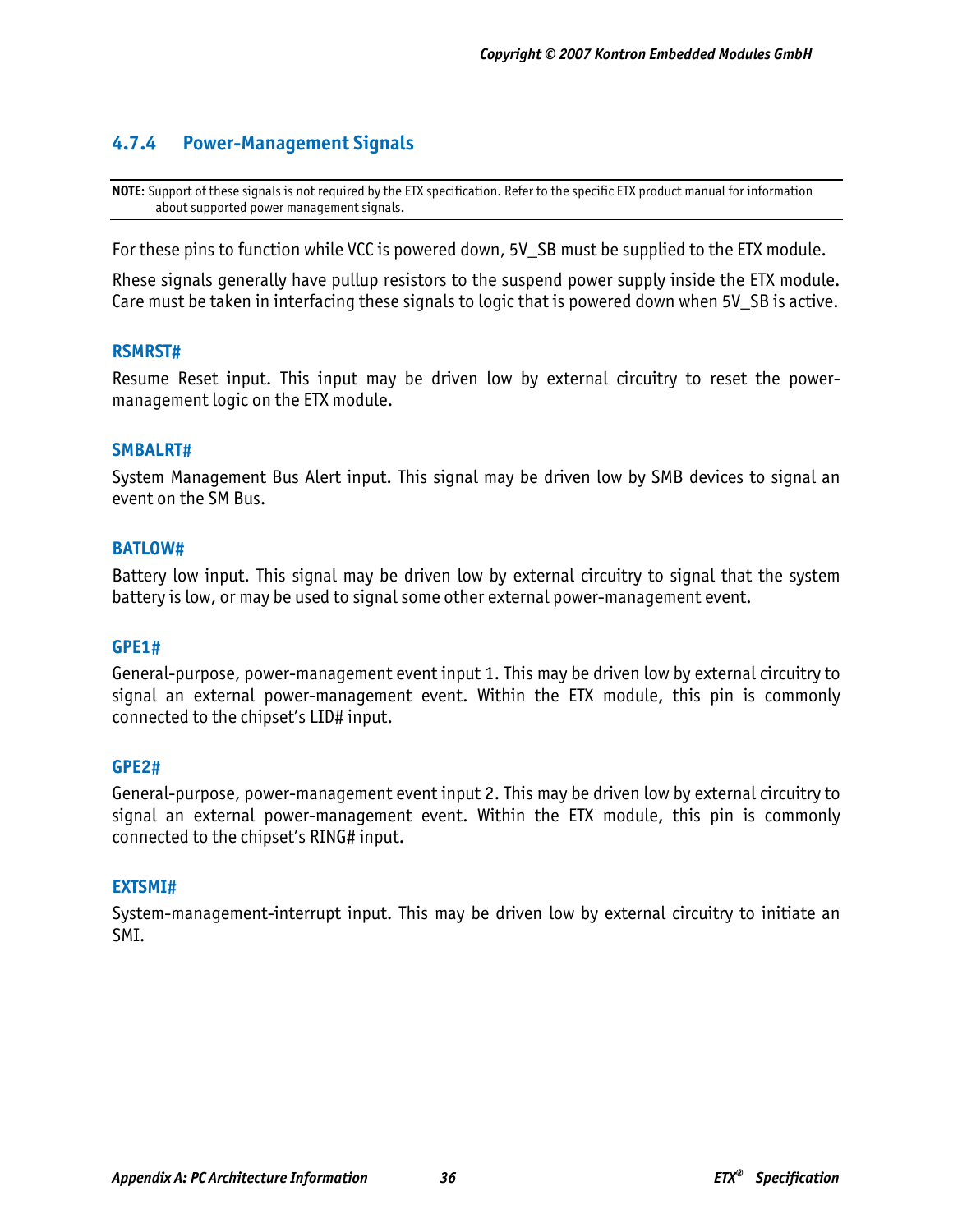# **4.7.5 Miscellaneous Signals**

#### **SPEAKER**

PC speaker output signal. This logic-level signal can be connected to an external transistor to drive a piezoelectric or dynamic speaker.

**NOTE**: Refer to the *ETX® Design Guide* for more information.

#### **BATT**

This is a 3V-backup-cell input. BATT is typically connected to a 3V-lithium-backup cell for RTC operation and CMOS register non-volatility in the absence of system power.

When RTC operation is not required by the application, some ETX modules can back up CMOS contents to EEPROM without using a battery.

**NOTE**: Refer to your ETX module product manual for RTC current requirements.

# **I 2 CLK, I2 DAT**

These clock and data lines implement an  $I^2$ C-bus, which supports external slave devices only. Data rate is approximate 1-10kHz. This interface supports EEPROMs and other simple I/O-devices

**NOTE**: Refer to your ETX product manual for additional information.

#### **SMBDATA, SMBCLK**

System Management Bus clock and data lines. This may be used to support external SMBUS devices such as temperature and battery monitoring chips. The addresses of external SMBUS devices must be chosen so they do not conflict with addresses used internally on the ETX module. Implementation of these pins is optional. See the specific ETX module product manual for details

**NOTE**: Refer to your ETX product manual for additional information.

#### **KBINH#**

Keyboard Inhibit. Asserting this pin disables data input from the keyboard. This is not supported on all ETX modules.

#### **OVCR#**

Over-current detect input. This signal monitors the USB power over-current. Pull with open collector to GND if over-current is detected.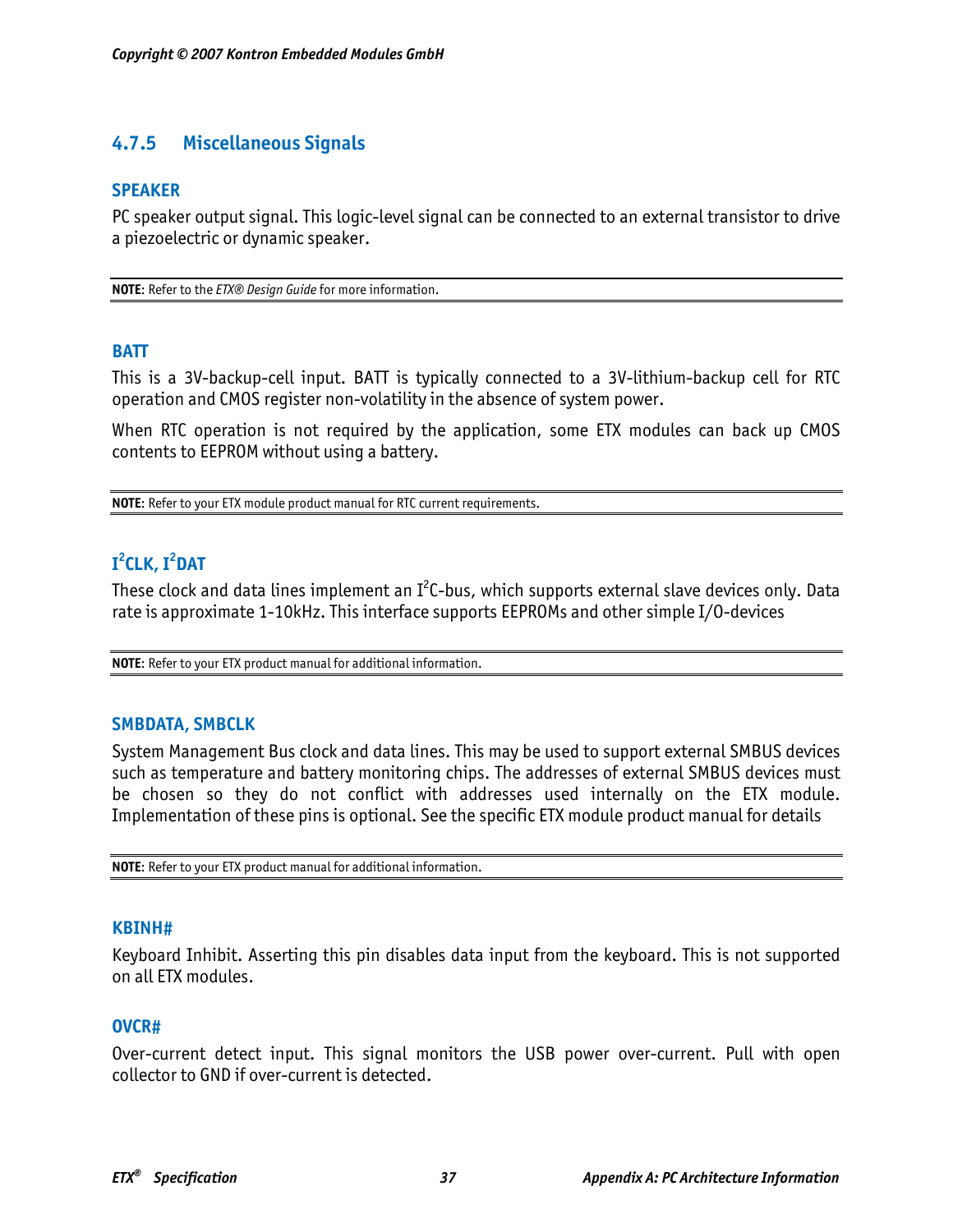### **ROMKBCS#, EXT\_PRG**

Reserved. Do not connect to this pin.

#### **GPCS#**

Reserved. Some modules may use this pin as an active-low programmable chip select signal or for some other module-specific functions. See product manual for documentation.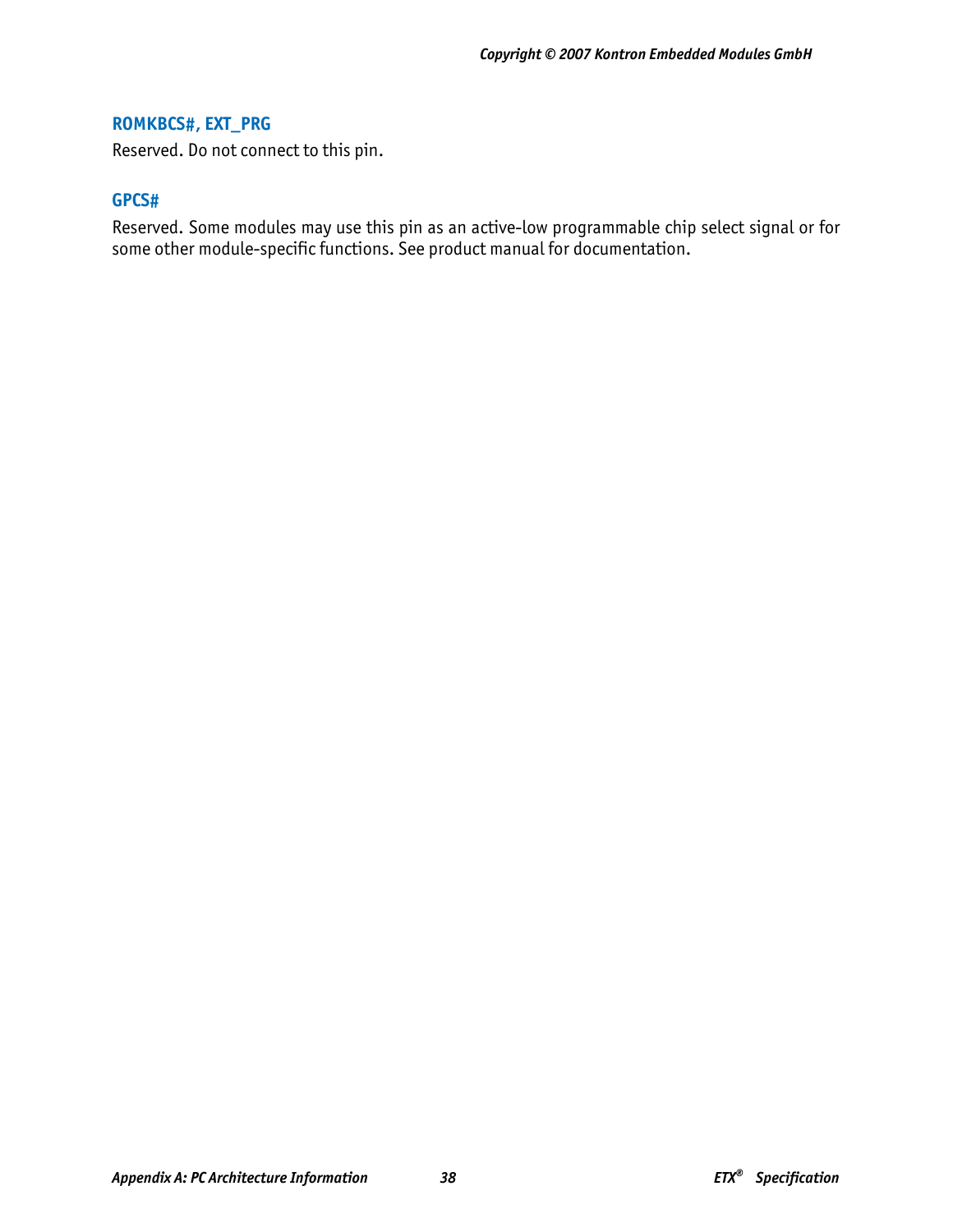# **5. Mechanical Characteristics**





**CAUTION: DO NOT USE THIS DRAWING FOR BASEBOARD LAYOUT. (SEE SECTION 5.5).** 

**Notes**: The height (Y) dimension is 100mm (instead of 95mm) on some ETX. This does not change the relative location of the connectors and mounting holes. The 100mm height modules are interchangeable with 95mm modules.

Headers X1 to X4 (FX8-100P-SV) on ETX are 2.8mm high and connect to the corresponding receptacles on the baseboard. See Section 5.3 for baseboard-receptacle specifications.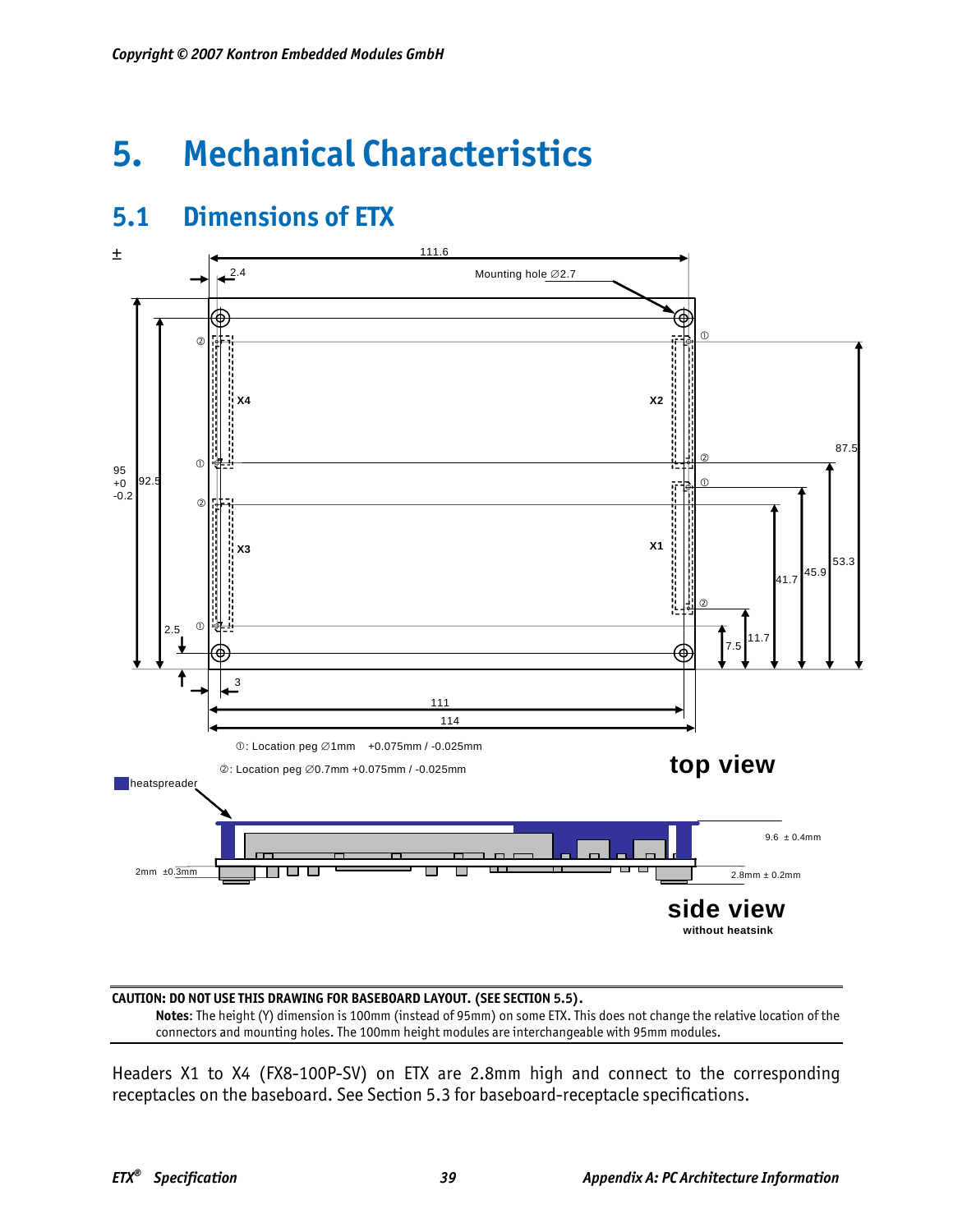# **5.2 Heat Spreader and Heat-sink Considerations**

The heat-spreader is an Aluminium plate with variable thickness. It provides a thermal-interface surface for heat removal from the ETX module. Because of the thickness of the plate, components, which must fit under the plate, are limited to a height of 6mm unless clearance holes are provided.

Clearance holes in the heat-spreader plate are permitted for user access such as SODIMM removal or to allow the use of high-profile components up to 8mm high. All hole locations and sizes should be carefully considered so that the mechanical integrity of the heat-spreader is maintained.

The heat-spreader is thermally coupled to the CPU die or package surface, and it may also be coupled to other heat-generating devices on the module. The heat-spreader is the thermalinterface surface for most of the heat generated within the module. The heat spreader is not intended as a heat sink, although it may be suitable for this purpose on low- power modules operating under benign conditions. Higher power modules or higher temperature conditions will require heat-removal devices (such as heat sinks with fans and heat pipes) to be attached to the heat-spreader, or they may need to be thermally coupled to a chassis.

Thermal dissipation varies considerably among ETX modules and proper heat removal from the heat-spreader plate is an essential consideration for any ETX design. For maximum flexibility, ETX cooling methods should couple to as much of the heat-spreader plate area as possible because the location of the CPU varies with each ETX module design.

**NOTE**: Refer to your ETX module product manual for the exact definition of the heat-spreader and cooling requirements and operating temperature limits for that module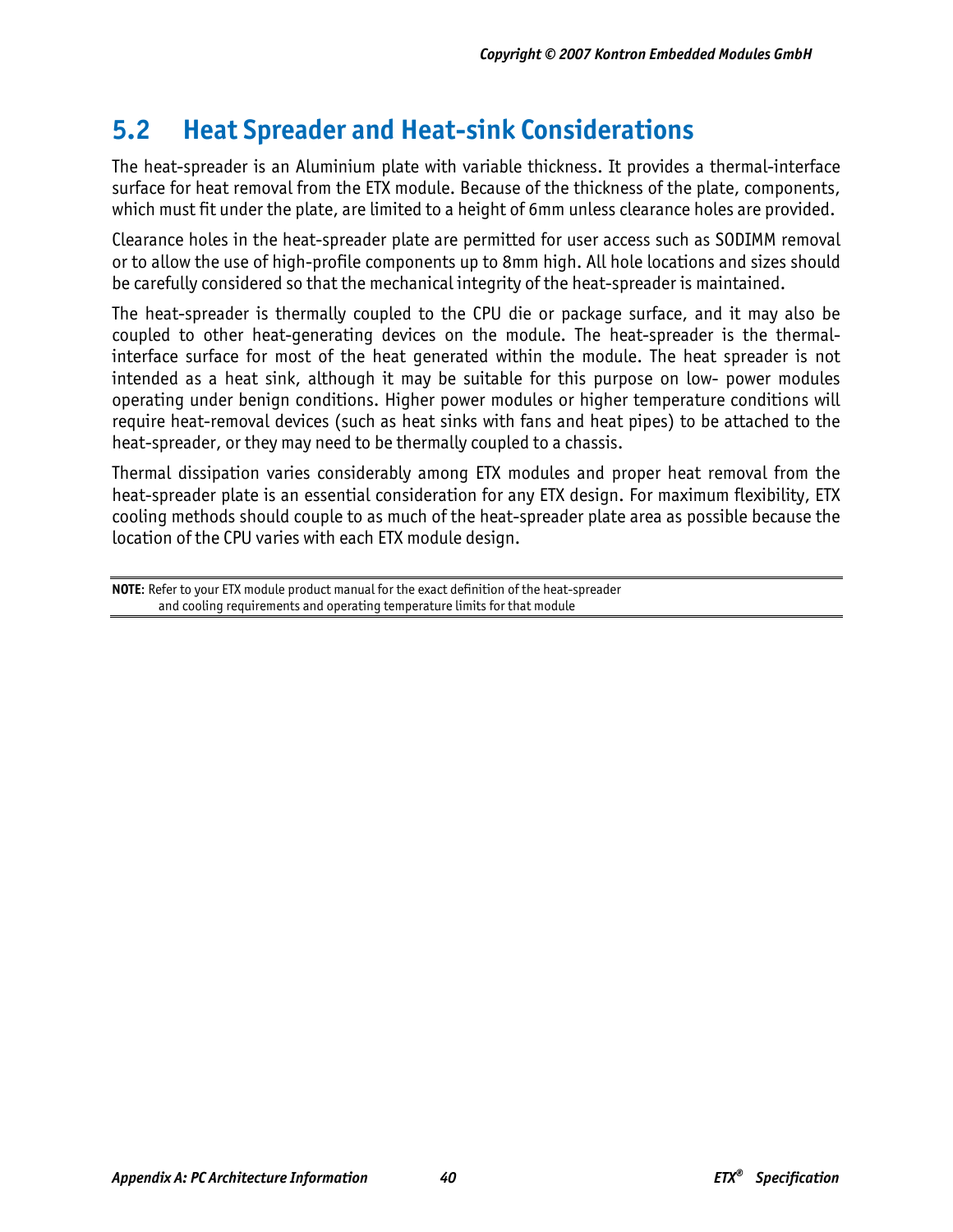# **5.3 Specifications Baseboard Connector and Standoffs**

To achieve various stacking heights, the receptacles for ETX baseboards are available in two heights.

| Manufacturer | Order number  | <b>Resulting Height H between</b><br><b>Backplane and ETX Board</b> | <b>Standoff Specification</b> |
|--------------|---------------|---------------------------------------------------------------------|-------------------------------|
| HIROSE       | FX8-100S-SV   | 3.0 <sub>mm</sub>                                                   | $3.0$ mm +0.2mm               |
|              | FX8C-100S-SV5 | $9.5$ mm                                                            | $9.5$ mm+0.0 -0.1mm           |

| <b>Parameter</b>      | <b>Hirose FX8 Series</b>                          |  |  |
|-----------------------|---------------------------------------------------|--|--|
| Current Capacity      | 0.4A per pin                                      |  |  |
| Rated voltage         | 100V AC                                           |  |  |
| Insulation resistance | 100M $\Omega$ or greater @ 250V DC                |  |  |
| Withstand voltage     | 300V AC r.m.s.                                    |  |  |
| Contact resistance    | 45m $\Omega$ or less @ 100mA DC                   |  |  |
| Insulation            | PPS resin (Light brown, UL94V-0)                  |  |  |
| Contacts              | Phosphor bronze (Contacts and leads-gold plating) |  |  |



The FX8 and FX8C connectors from HIROSE are especially designed for board-to-board connections such as on the ETX<sup>®</sup> form factor products. To achieve several stacking heights, different contact lengths are utilized while maintaining the same mating faces. For ETX® module mating only FX8 or FX8C connectors should be used. They have been fully qualified through laboratory tests and on many  $ETX^{\otimes}$  applications. All mechanical stability and PCB interference have been verified as acceptable when secured with screws or bolts. Furthermore, all dimensions and tolerances of the stand-offs are designed to match the ETX® Specification.

Use of the FX8C type connector requires that the baseboard designer pay special attention to the impedance level that corresponds to the different contacts lengths of the FX8C type connector.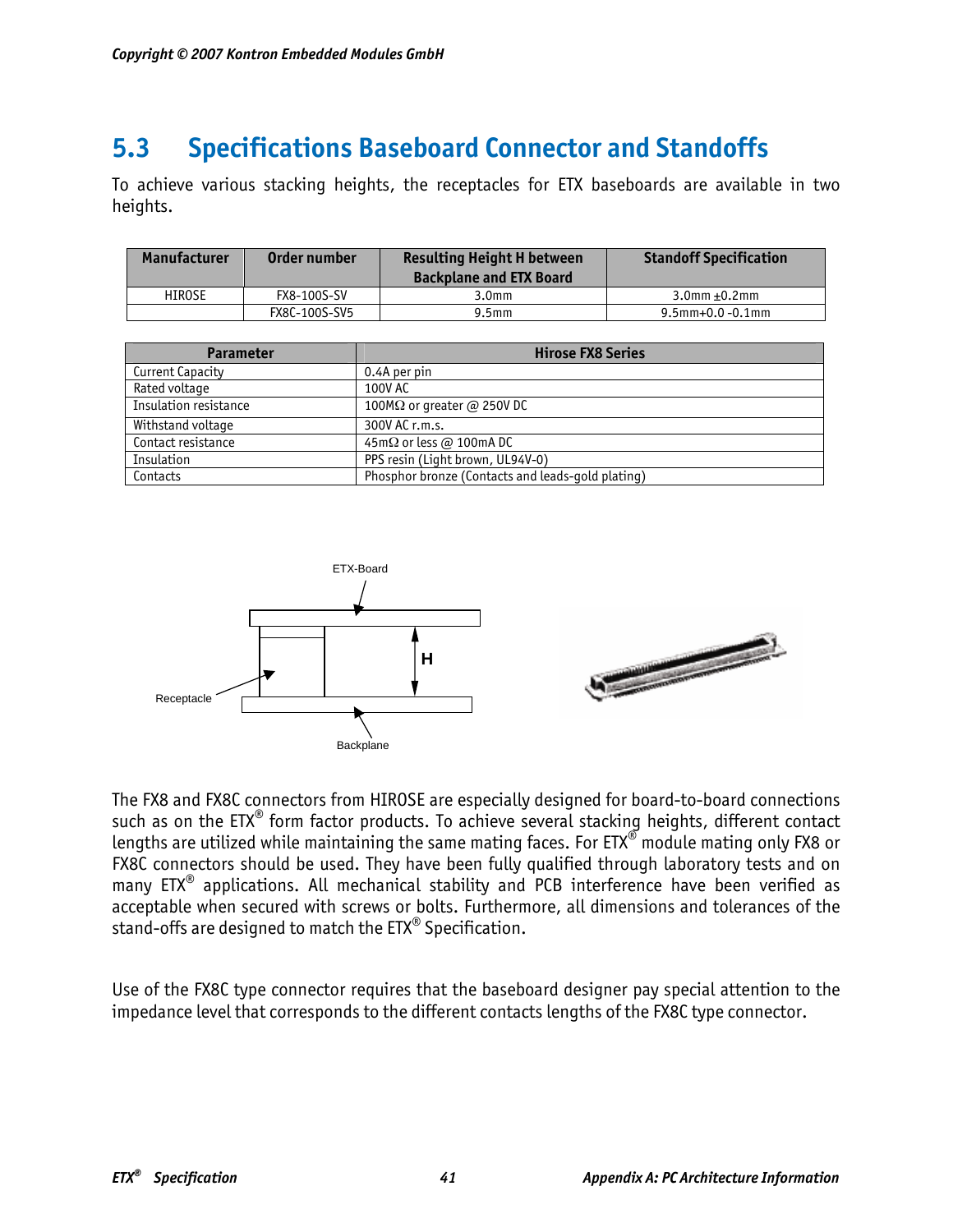

# **5.4 PCB Footprint of Receptacle FX8-100S**

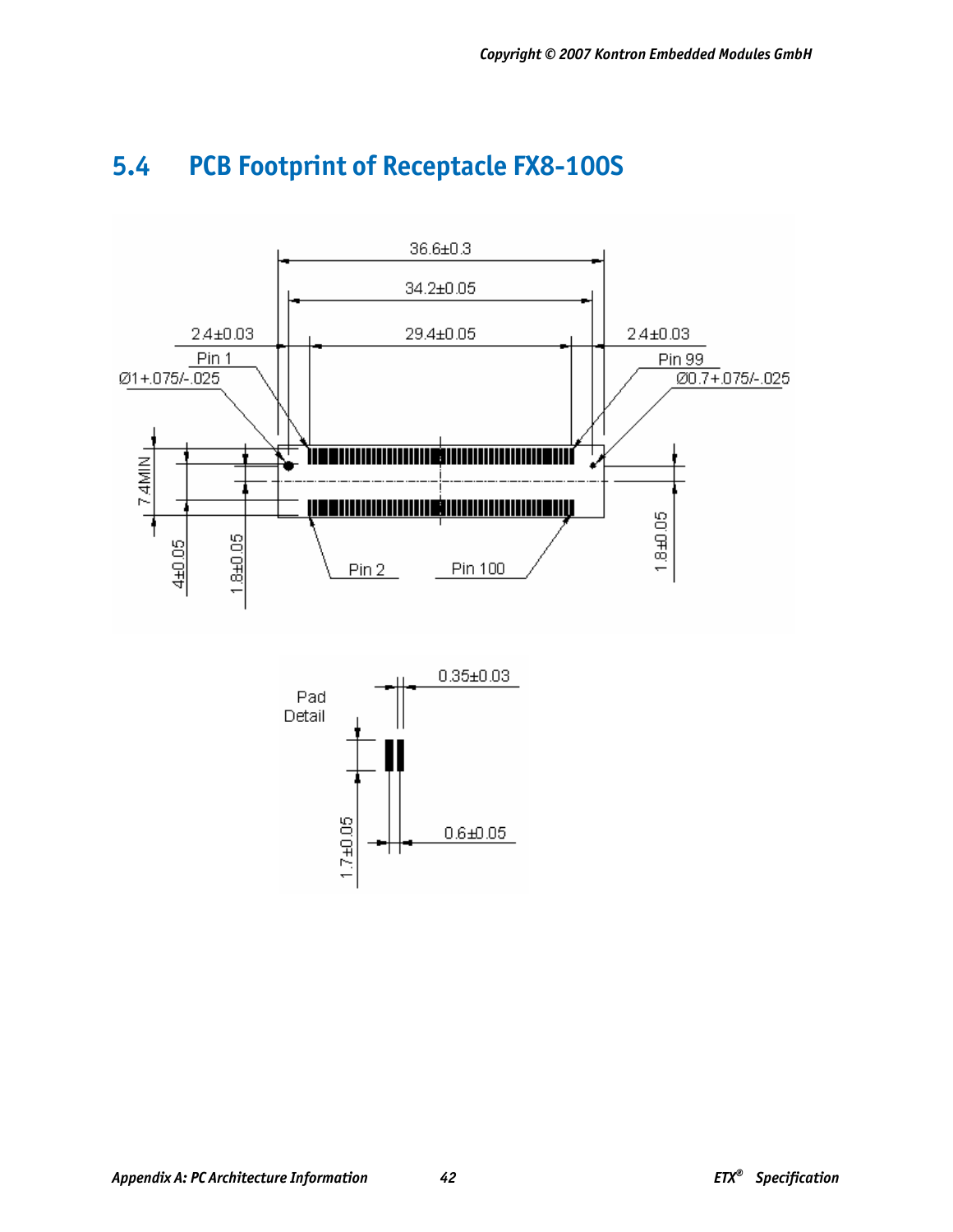# **5.5 Backplane Layout**



The outline shown here is for modules with a Y dimension of 95mm. To accommodate both 95mm and 100mm ETX modules, the 95mm outline shown here should be expanded by 2.5mm on the top and 2.5mm on the bottom.

The relative mounting hole and connector locations on the 95mm and 100mm modules are the same, only the Y envelope dimension varies. A given baseboard design can accommodate both 95mm and 100mm modules provided sufficient clearance is allowed for the 100mm module.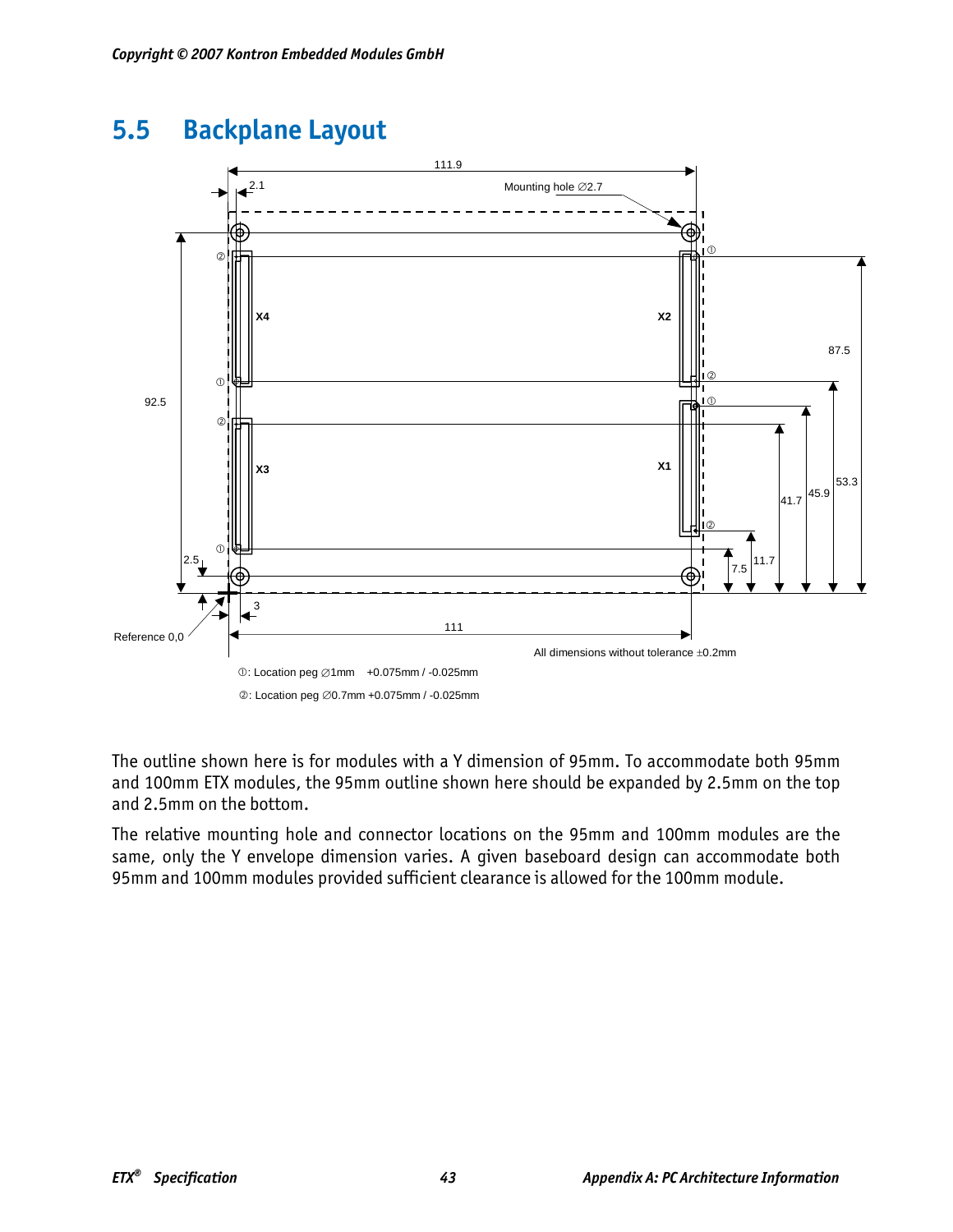# **6. Optional Interface SATA**

# **6.1 Functionality**

This chapter defines a connector area to supply Serial ATA to peripheral devices.

# **6.2 Connector Area**



**Top View**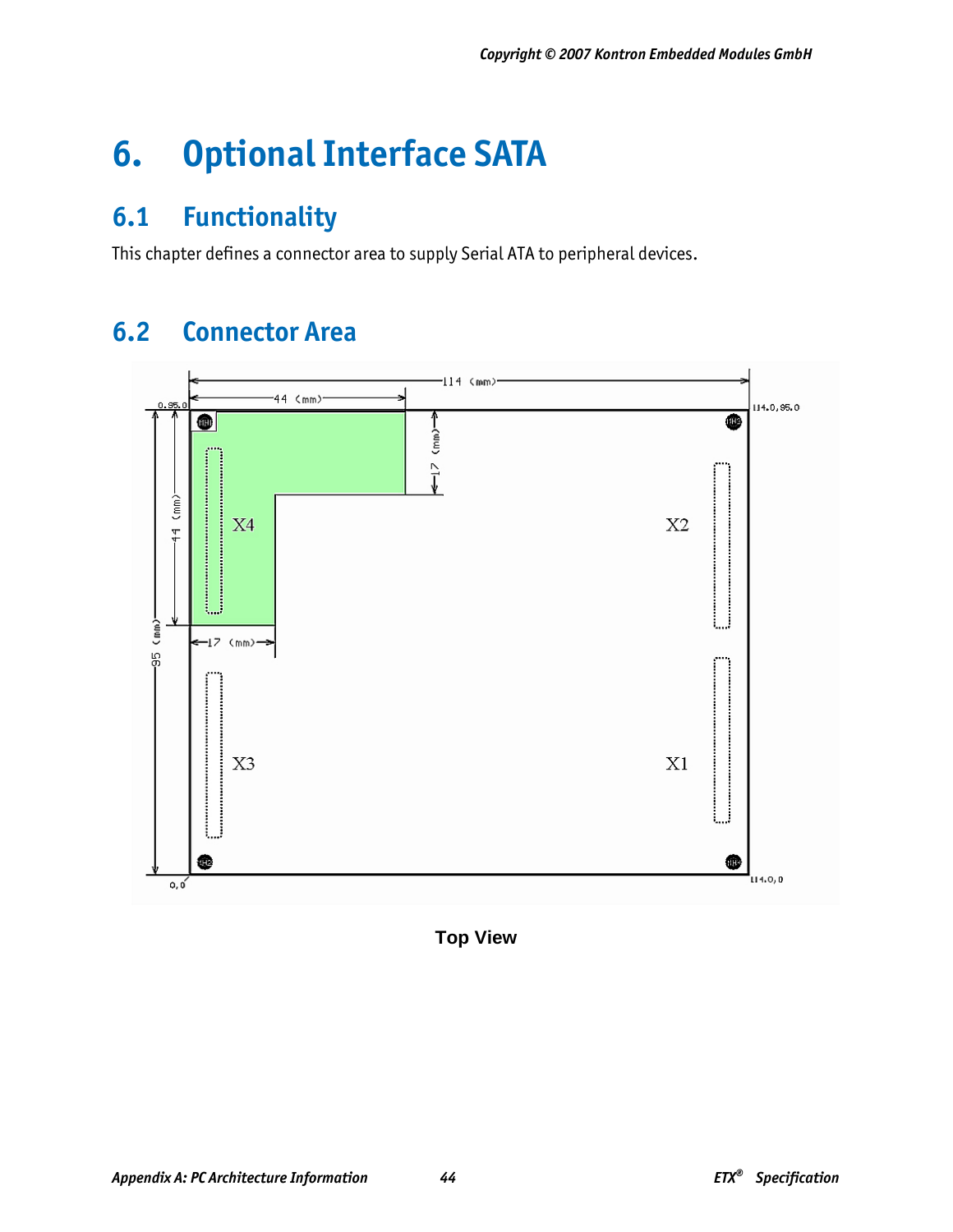# **6.3 Requirements**

All the additional connectors must be compliant to the mechanical specification defined in chapter 5. It is recommended to use state of the art PC technology connectors, example :



MOLEX 47080-4005

# **6.4 SATA Signals**

There are total of 7 pins in the signal segment. The pin definitions are shown in Table below.

|         |                | Gnd        | ond<br>mate                         |
|---------|----------------|------------|-------------------------------------|
|         | S2             | SATA TxDx+ | Differential signal pair A from Phy |
| segment | S3             | SATA TxDx- |                                     |
|         | S4             | Gnd        | mate                                |
|         | S5             | SATA RxDx- | Differential signal pair B from Phy |
| Signal  | S <sub>6</sub> | SATA RxDx+ |                                     |
|         | $\mathsf{S}7$  | Gnd        | mate                                |

#### Table - Device plug connector pin definition

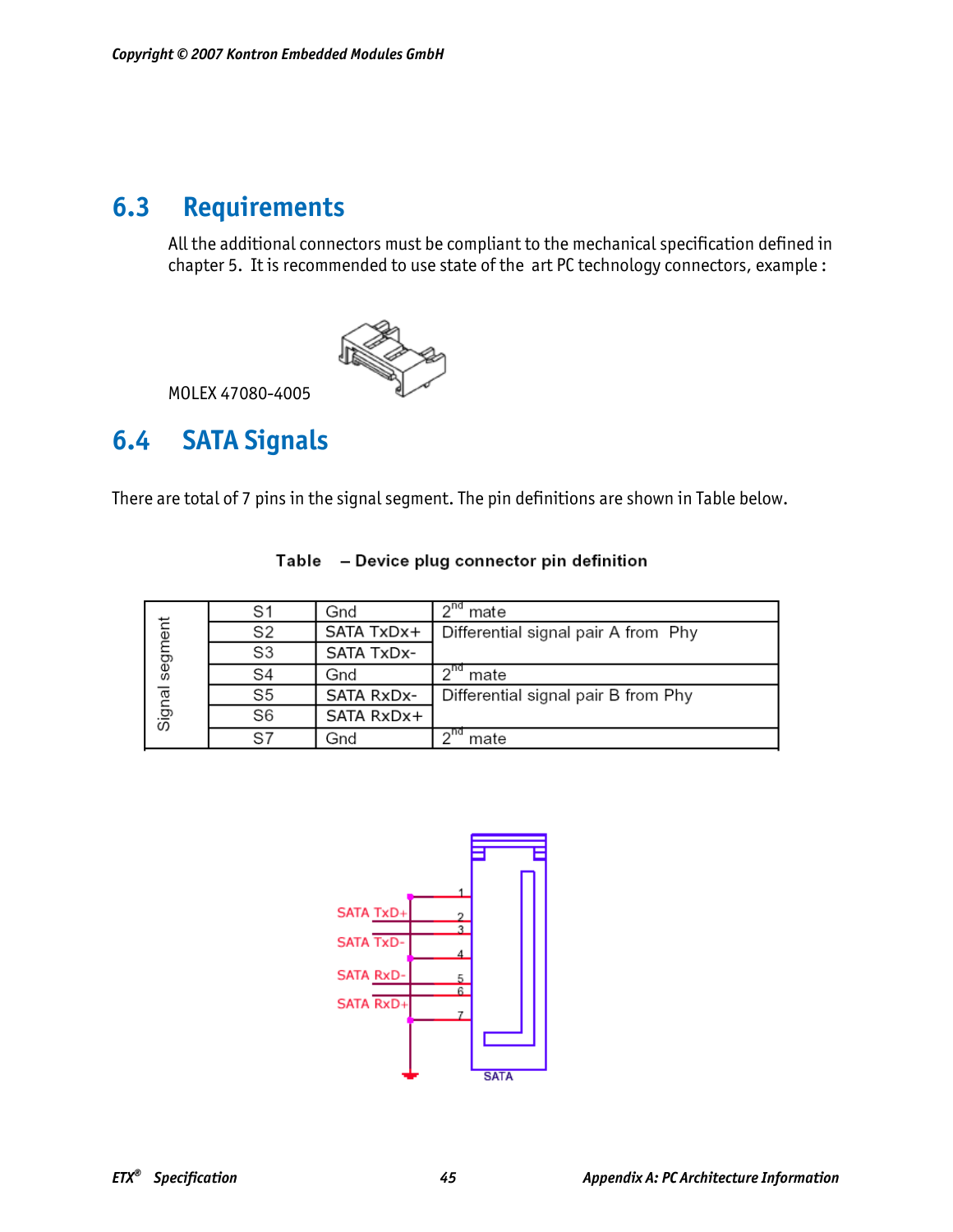# **7. Appendix A: PC Architecture Information**

The following sources of information can help you better understand PC architecture.

# **7.1 General PC Architecture**

- h *Embedded PCs*, Markt&Technik GmbH, ISBN 3-8272-5314-4 (German)
- h *Hardware Bible*, Winn L. Rosch, SAMS, 1997, 0-672-30954-8
- h *Interfacing to the IBM Personal Computer*, Second Edition, Lewis C. Eggebrecht, SAMS, 1990, ISBN 0-672-22722-3
- h *The Indispensable PC Hardware Book*, Hans-Peter Messmer, Addison-Wesley, 1994, ISBN 0-201-62424-9
- h *The PC Handbook: For Engineers, Programmers, and Other Serious PC Users, Sixth Edition***,** John P. Choisser and John O. Foster, Annabooks, 1997, ISBN 0-929392-36-1

# **7.2 Buses**

## **7.2.1 ISA, Standard PS/2 – Connectors**

- h AT Bus Design: Eight and Sixteen-Bit ISA, E-ISA and EISA Design**,** Edward Solari, Annabooks, 1990, ISBN 0-929392-08-6
- **EXECUTE:** AT IBM Technical Reference Vol 1&2, 1985
- h ISA & EISA Theory and Operation, Edward Solari, Annabooks, 1992**,** ISBN 0929392159
- h ISA Bus Specifications and Application Notes**,** Jan. 30, 1990, Intel
- **h ISA System Architecture, Third Edition, Tom Shanley and Don Anderson, Addison-**Wesley Publishing Company, 1995, ISBN 0-201-40996-8
- **h Personal Computer Bus Standard P996, Draft D2.00, Jan. 18, 1990, IEEE Inc.**
- **h Technical Reference Guide, Extended Industry Standard Architecture Expansion Bus,** Compaq 1989

## **7.2.2 PC/104 and PCI**

h Embedded PC/104 Consortium The consortium provides information about PC/104 and PC/104-Plus technology. You can search for information about the consortium on the Web.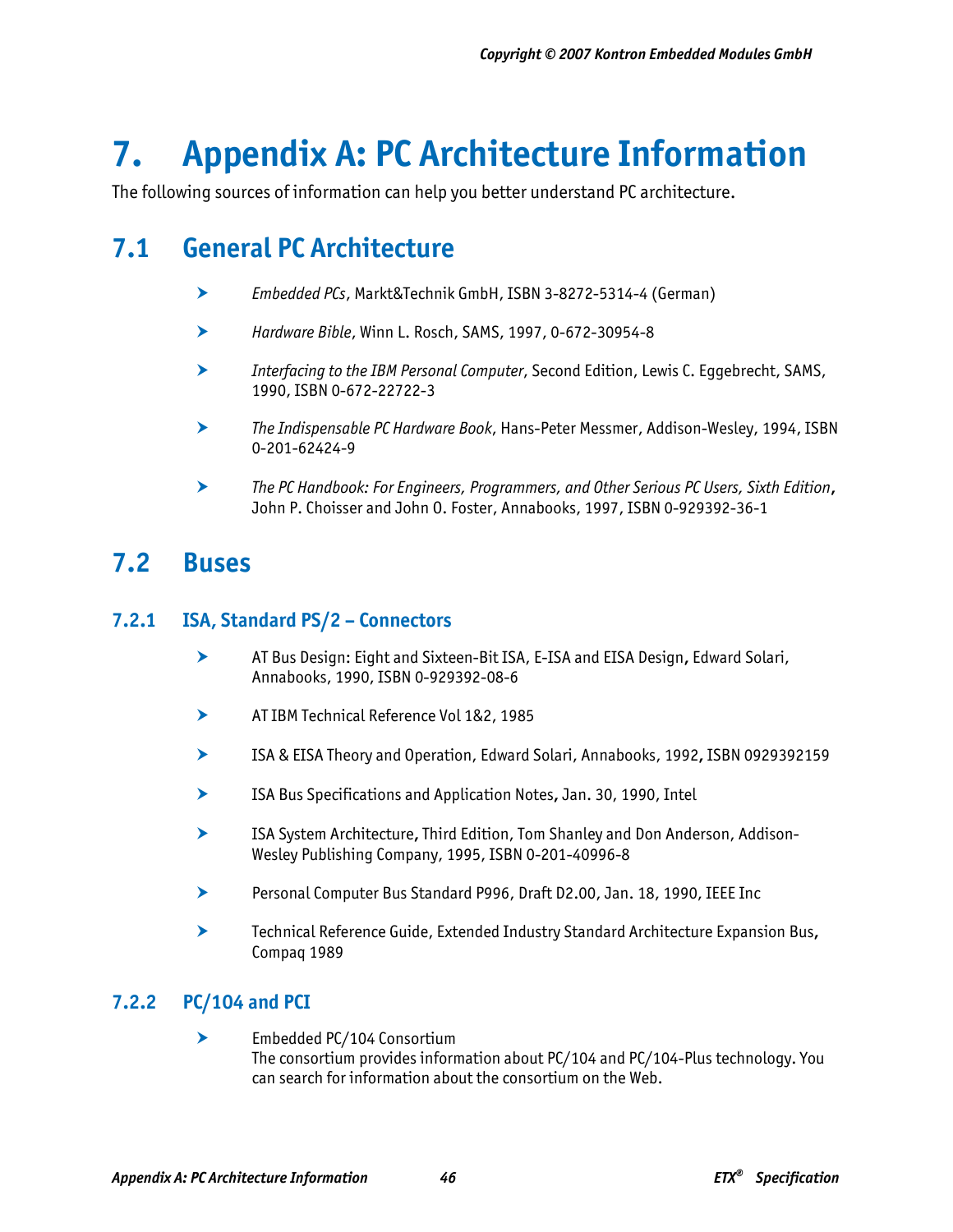#### $\blacktriangleright$  PCI SIG

The PCI-SIG provides a forum for its  $\degree$ 900 member companies, who develop PCI products based on the specifications that are created by the PCI-SIG. You can search for information about the SIG on the Web.

- h *PCI & PCI-X Hardware and Software Architecture & Design*, Fifth Edition, Edward Solari and George Willse, Annabooks, 2001, ISBN 0-929392-63-9.
- **EXECT System Architecture, Tom Shanley and Don Anderson, Addison-Wesley, 2000, ISBN** 0-201-30974-2.

# **7.3 Ports**

### **7.3.1 RS-232 Serial**

 $\blacktriangleright$  EIA-232-E standard

The EIA-232-E standard specifies the interface between (for example) a modem and a computer so that they can exchange data. The computer can then send data to the modem, which then sends the data over a telephone line. The data that the modem receives from the telephone line can then be sent to the computer. You can search for information about the standard on the Web.

- h *RS-232 Made Easy: Connecting Computers, Printers, Terminals, and Modems*, Martin D. Seyer, Prentice Hall, 1991, ISBN 0-13-749854-3
- $\blacktriangleright$  National Semiconductor The Interface Data Book includes application notes. Type "232" as search criteria to obtain a list of application notes. You can search for information about the data book on National Semiconductor's Web site.

## **7.3.2 Serial ATA**

Serial AT Attachment (ATA) Working Group

This X3T10 standard defines an integrated bus interface between disk drives and host processors. It provides a common point of attachment for systems manufacturers and the system. You can search for information about the working group on the Web.

We recommend you also search the Web for information on *4.2 I/O cable*, if you use hard disks in a DMA3 or PIO4 mode.

## **7.3.3 USB**

USB Specification

USB Implementers Forum, Inc. is a non-profit corporation founded by the group of companies that developed the Universal Serial Bus specification. The USB-IF was formed to provide a support organization and forum for the advancement and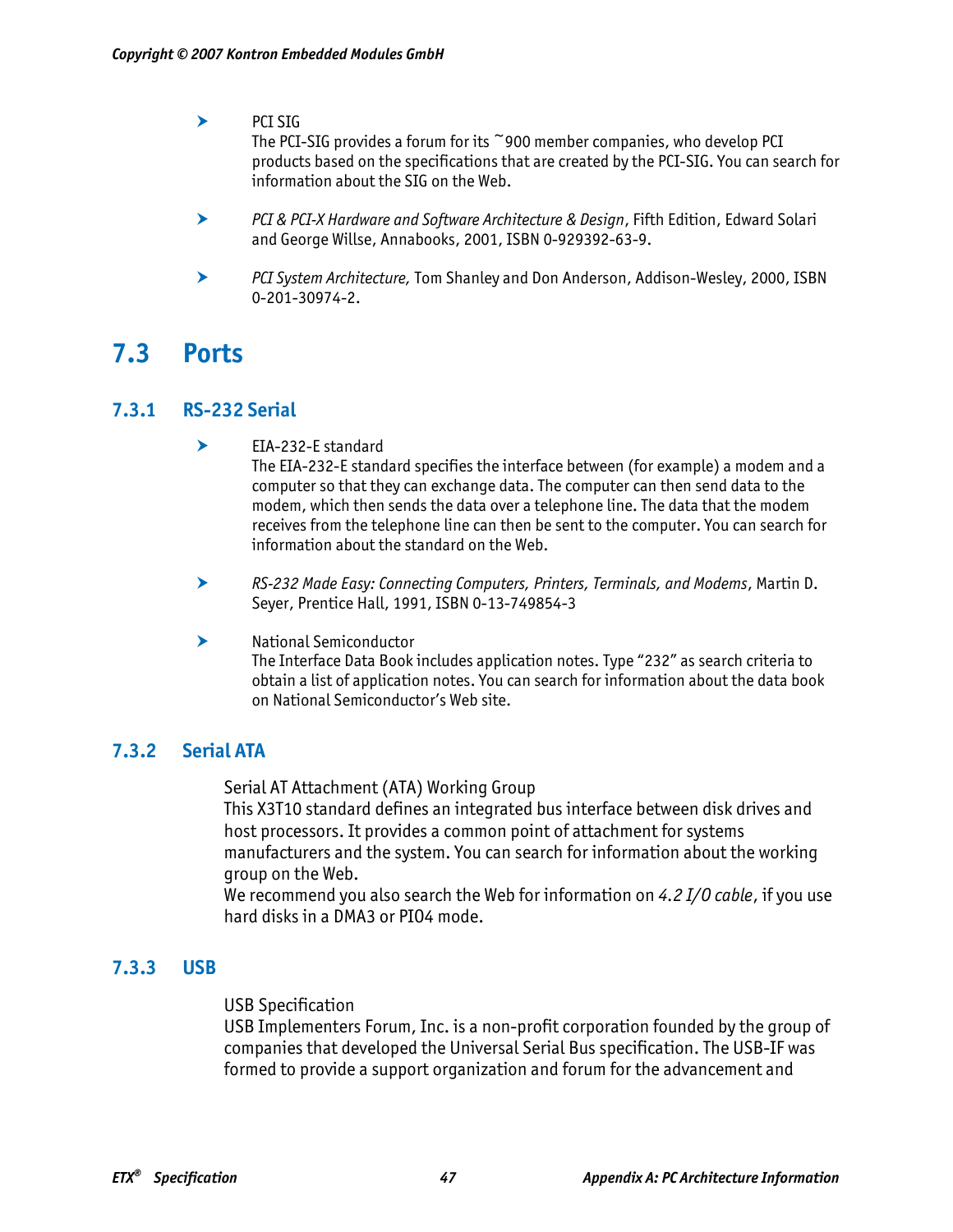adoption of Universal Serial Bus technology. You can search for information about the standard on the Web.

# **7.4 Programming**

- h *C Programmer's Guide to Serial Communications*, Second Edition, Joe Campbell, SAMS, 1987, ISBN 0-672-22584-0
- h *Programmer's Guide to the EGA, VGA, and Super VGA Cards*, Third Edition, Richard Ferraro, Addison-Wesley, 1990, ISBN 0-201-57025-4
- h *The Programmer's PC Sourcebook,* Second Edition, Thom Hogan, Microsoft Press, 1991, ISBN 1-55615-321-X
- h *Undocumented PC, A Programmer's Guide to I/O, CPUs, and Fixed Memory Areas*, Frank van Gilluwe, Second Edition, Addison-Wesley, 1997, ISBN 0-201-47950-8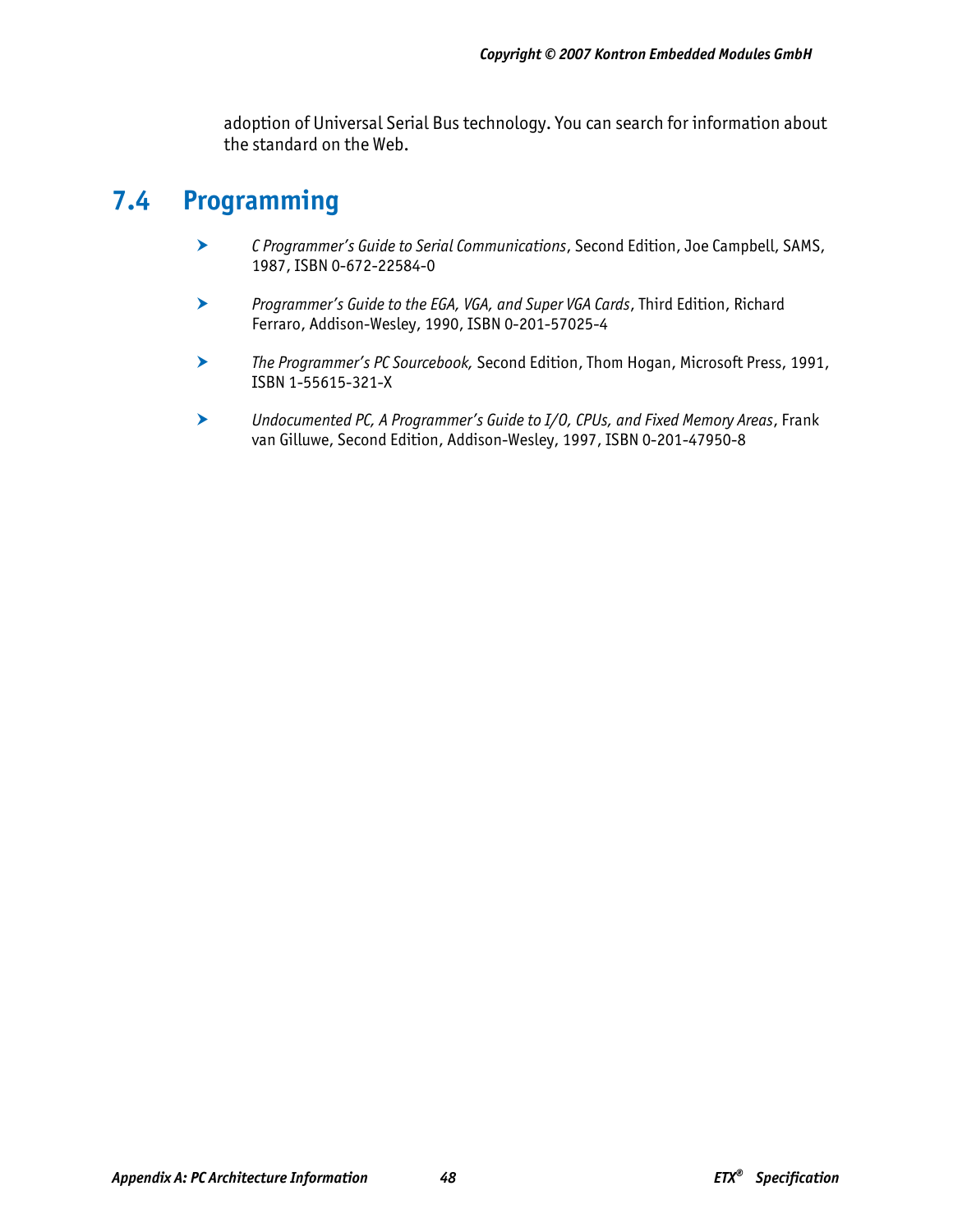# **8. APPENDIX B: DOCUMENT-REVISION HISTORY**

| <b>Revision</b>                | <b>Date</b> | <b>Edited by</b>                       | <b>Changes</b>                                                                                                                                                                                                                                                                                                                                                                                                                                                                                                                                                                                                                                                                                                                                                                                                                                                                                                                                                                                                                                                                                                                                       |
|--------------------------------|-------------|----------------------------------------|------------------------------------------------------------------------------------------------------------------------------------------------------------------------------------------------------------------------------------------------------------------------------------------------------------------------------------------------------------------------------------------------------------------------------------------------------------------------------------------------------------------------------------------------------------------------------------------------------------------------------------------------------------------------------------------------------------------------------------------------------------------------------------------------------------------------------------------------------------------------------------------------------------------------------------------------------------------------------------------------------------------------------------------------------------------------------------------------------------------------------------------------------|
| ETX-CPU Specification.DOC      | 02/08/01    | C. Cooper                              | Made global changes to replace j with #, updated<br>drawings, applied new template, removed sections: LCD<br>LVDS interface, serial ports, IRDA, parallel port, FDC,<br>IDE, & audio specification.                                                                                                                                                                                                                                                                                                                                                                                                                                                                                                                                                                                                                                                                                                                                                                                                                                                                                                                                                  |
| <b>ETX Specification</b>       | 02/22/01    | C. Cooper                              | Changed document title to ETX Component SBC.<br>Updated signal names. Removed Electrical<br>Characteristic chapter.                                                                                                                                                                                                                                                                                                                                                                                                                                                                                                                                                                                                                                                                                                                                                                                                                                                                                                                                                                                                                                  |
| <b>ETX Specification</b>       | 03/01/01    | R. Van Scoy<br>S. Milnor               | Revised some signal descriptions, added thermal<br>management information and general editing to<br>simplify text.                                                                                                                                                                                                                                                                                                                                                                                                                                                                                                                                                                                                                                                                                                                                                                                                                                                                                                                                                                                                                                   |
| ETX Specification V2.5         | 3/22/01     | <b>B.</b> Boyer                        | Formatting changes.                                                                                                                                                                                                                                                                                                                                                                                                                                                                                                                                                                                                                                                                                                                                                                                                                                                                                                                                                                                                                                                                                                                                  |
| <b>ETX Specification V2.6</b>  | 5/09/01     | R. Van Scoy                            | Revised pinout tables for X3 and X4, revised sections<br>4.3.2 and 4.3.3, added power management signal<br>descriptions in 4.4.4.                                                                                                                                                                                                                                                                                                                                                                                                                                                                                                                                                                                                                                                                                                                                                                                                                                                                                                                                                                                                                    |
| ETX Specification V2.7         | 07/16/04    | J. Lowell<br>D. Gunter                 | Revised the following chapters:<br>3.3.2 (removed # after BUSY for Pin 86 BUSY entry in<br>Parallel Port Mode Pinout table and deleted # sign from<br>Pin 77 in Parallel-Port Mode Pinout and Floppy-Support<br>Mode Pinout tables)<br>3.4 (added # to Pin 9 KBINH, Pin 10 LILED#, Pin 12<br>ACTLED#, and Pin 14 SPEEDLED# in Connector X4 table)<br>4.1.1 (changed wording in PCI Signals [General])<br>4.3.2 (changed wording in JILI_CLK, JILI_DAT)<br>4.3.8 (removed # from BUSY entry in signal-description<br>section)<br>4.4.2 (added # to Pin 10 LILED#, Pin 12 ACTLED#, and<br>Pin 14 SPEEDLED# in signal-description section)<br>4.4.5 (added text to GPCS# signal description)<br>5.1 (changed mounting-hole and location-peg<br>dimensions in Dimensions of ETX Component SBC<br>drawing)<br>5.3 (changed table headings)<br>5.3.2 (deleted "Dimensions of Receptacle FX8-100S"<br>drawing, changed location-peg dimensions and added<br>outside dimensions in "PCB Footprint" drawing)<br>5.4 (changed mounting-hole and location-peg<br>dimensions in "Backplane Layout" drawing.<br>Editing and formatting changes throughout manual. |
| <b>ETX Specifiaction V2.8</b>  | 03/01/2006  | M. Ciolacu                             | <b>Changed Corporate Offices and Web Addresses</b>                                                                                                                                                                                                                                                                                                                                                                                                                                                                                                                                                                                                                                                                                                                                                                                                                                                                                                                                                                                                                                                                                                   |
| ETX Specifiaction V3.0         | 03/22/2006  | G. Vogl, M. Ciolacu                    | Add new chapter 6.0 Optional Interface SATA                                                                                                                                                                                                                                                                                                                                                                                                                                                                                                                                                                                                                                                                                                                                                                                                                                                                                                                                                                                                                                                                                                          |
| <b>ETX Specification V3.01</b> | 09/20/2006  | U. Geisler, G. Vogl, M.<br>Ciolacu     | Changed to new Kontron Layout.                                                                                                                                                                                                                                                                                                                                                                                                                                                                                                                                                                                                                                                                                                                                                                                                                                                                                                                                                                                                                                                                                                                       |
|                                |             |                                        | Revised the following chapter:                                                                                                                                                                                                                                                                                                                                                                                                                                                                                                                                                                                                                                                                                                                                                                                                                                                                                                                                                                                                                                                                                                                       |
| ETX Specification V3.02        | 01/22/2007  | G. Vogl, M. Ciolacu,<br>M. Unverdorben | 4.5.3<br>removed digital interface to option<br>Changed document title to ETX Specification.<br>Removed ETX Product Photo.<br>Create an official neutral technical document.<br>Remove Kontron Logo.<br>Revised the following chapters:<br>1.6 (changed Copyright Notice and Trademarks)<br>1.7 Technical Support neutral document                                                                                                                                                                                                                                                                                                                                                                                                                                                                                                                                                                                                                                                                                                                                                                                                                   |